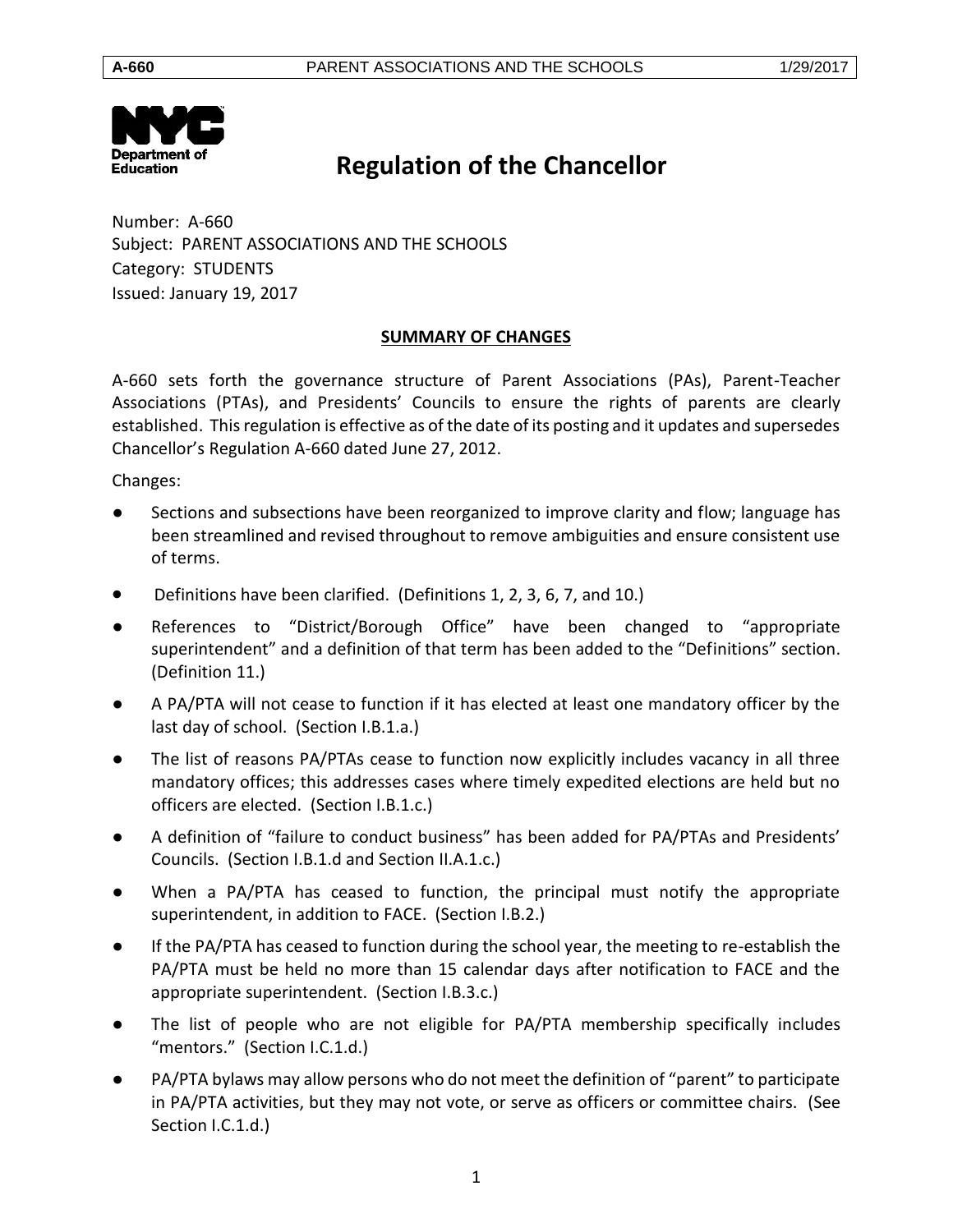- The eligibility of school staff for PTA membership as well as restrictions on their service have been clarified. (Section I.C.2.b-c.)
- Voting by email or conference call is explicitly prohibited. (Section I.C.3.b.)
- The conflicts of interest provisions applicable to PA/PTAs and Presidents' Councils have been updated. PA/PTA and Presidents' Council officers are explicitly prohibited from using their position to benefit themselves, family members, or business associates. Members who have a conflict of interest are ineligible to run for office unless they obtain a waiver from the DOE's Ethics Officer. Waivers will be granted only in extraordinary circumstances. (Section I.C.3.c; Section II.B.2.b.)
- PA/PTA and Presidents' Council officers who have a conflict of interest are subject to removal if they fail to obtain a waiver. (Section I.C.3.c; Section II.B.2.b; Section IV.E.)
- School officials are expressly prohibited from direct or indirect interference with the PA/PTA election process. (Section I.D.)
- The PA/PTA Nominating Committee or executive board may request guidance from the appropriate Presidents' Council or the appropriate superintendent in conducting elections. (Section I.D.)
- Rules for shared offices have been added, including that co-officers must run together as a slate in order to serve together and that upon the resignation of a co-officer, the remaining co-officer has the option of serving alone or resigning. (Section I.D.2.)
- PA/PTA bylaws must include provisions to address specific election-related matters. (Section I.D.3.)
- The time frame for election of mandatory PA/PTA officers has been clarified. (Section I.D.4.a.)
- The PA/PTA's responsibilities for notifying the principal of the date and time of the annual election have been clarified. (Section I.D.4.b.)
- Where a properly noticed election is not held due to lack of quorum, a second election meeting may be held with 5 days' notice. (Section I.D.5.a. footnote.)
- The procedures for distributing the Notice of Election Meeting have been clarified. (Section I.D.5.a.)
- The required elements of the Notice of Election have been expanded to include date, time and location of the election, a statement that all nominations will be taken from the floor for expedited elections, as well as the date notification was distributed to parents and the means of distribution. (Section I.D.5.b.)
- Rules for determining candidate eligibility have been clarified and amended. PA/PTA members who have a conflict of interest are not eligible to run for officer positions unless they have obtained a waiver from the DOE Ethics Officer. (Section I.D.6.a.)
- Provisions regarding campaigning have been updated and expanded to address methods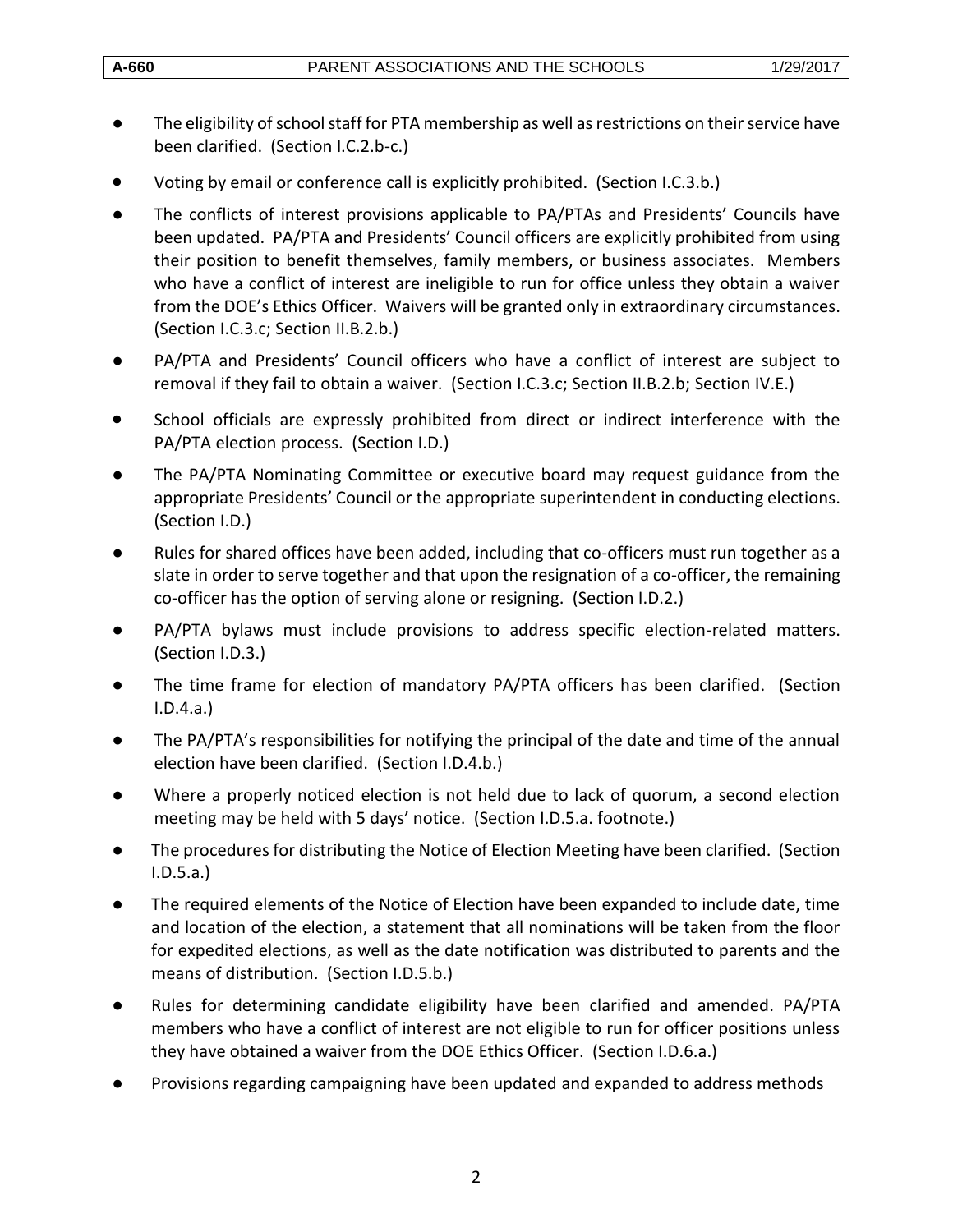of distributing candidate statements. Direct or indirect distribution or posting of campaign materials on school premises or on the school's website subjects candidates to disqualification for that election year only. (Section I.D.6.b.)

- Provisions for retaining and counting ballots have been updated and clarified. (Section I.D.7.b.)
- Provisions for certification of elections and record-keeping have been clarified and updated. (Section I.D.8.)
- Provisions for filling officer vacancies by succession or expedited election have been clarified and updated. (Section I.D.9.a-c.)
- Provisions for expedited elections have been clarified and updated. A representative from the Presidents' Council or superintendent's office may advise the parent chair or chair the meeting if necessary. (Section I.D.10.)
- Provisions for School Leadership Team Elections have been clarified and updated. (Section  $I.E.$
- New grievance processes have been added to address PA/PTA and Presidents Council elections separate and apart from other complaints and disputes. (See pages 9-10, 22, Sections I.F and II.D.) New provisions specify how to file an election grievance, the timeline for issuing decisions, and steps in the appeal process. (Sections I.F and II.D.)
- A section addressing the responsibilities of PA/PTA officers has been added. This section consolidates and clarifies provisions relating to PA/PTA officers' obligations to make themselves available to and communicate with the membership, to attend trainings, to participate in the SLT and Presidents' Council, and to serve as selectors in the Community and Citywide Education Council elections. (Section I.G.)
- The PA/PTA and Presidents' Council executive boards' obligation to be reachable by membership has been clarified and strengthened. (Sections I.G.1 and II.E.1.)
- The PA/PTA's obligation to safeguard members' contact information and to use all modes of communication linked to the PA/PTA exclusively for PA/PTA purposes has been clarified and strengthened. (Section I.G.2.) The Presidents' Council's obligation to safeguard members' contact information and to use all modes of communication linked to the Presidents' Council exclusively for Presidents' Council purposes has been clarified and strengthened. (Section II.E.2.)
- The PA/PTA's representation on the Presidents' Council is addressed in the case of copresidents and designees, and the position of alternate has been eliminated. A requirement that a designee must be a member of the PA/PTA has been added. (Section I.G.4.a.)
- The PA/PTA president's responsibilities as a member of the SLT have been clarified. (Section I.G.4.b.)
- A list of items that must be included in PA/PTA bylaws has been added. (Section I.H.1.)
- Rules for reviewing and adopting bylaws have been clarified. Bylaws must be re-adopted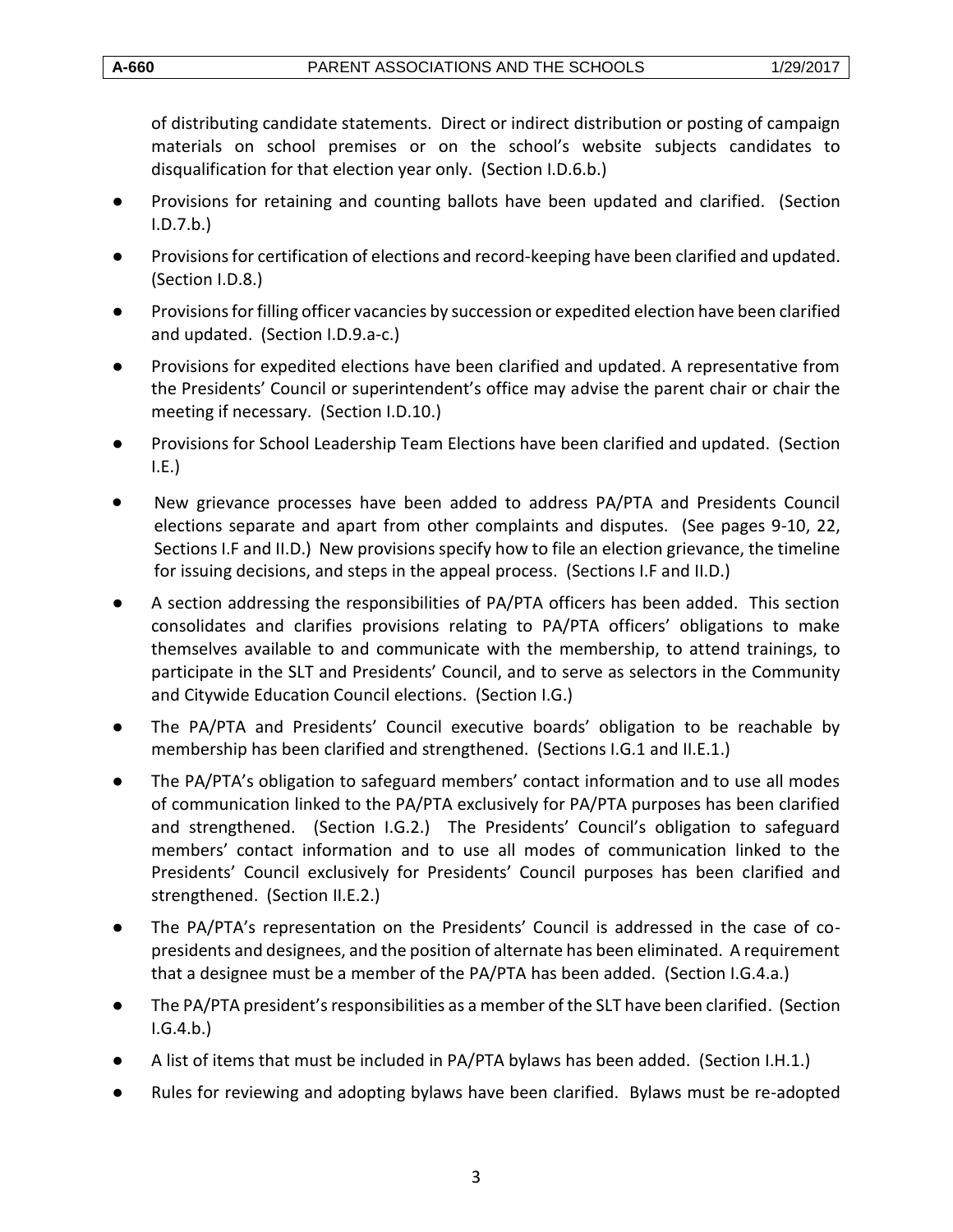by a vote of the membership regardless of whether any amendments have been made, and the date of membership approval and the signatures of the PA/PTA president and recording secretary at the time of adoption must show on the title page. (Section I.H.3.)

- Obligations relating to record-keeping and making bylaws available have been clarified and updated. (Section I.H.5.)
- Provisions for scheduling PA/PTA general membership meetings, executive board meetings, and special meetings have been updated and clarified. Executive board meetings should be held monthly during the school year. (Section I.I.1.)
- The notice requirements have been clarified to specify that written notice of all PA/PTA meetings must be posted at the school as well as sent to the membership. (Section I.I.2.a.)
- Responsibility for creating and timely distributing PA/PTA meeting notices has been clarified. (Section I.I.2.b.)
- Executive board as well as general membership meetings must be held in the PA/PTA's home school. Committee meetings may take place in a location convenient to members of the committee, but not in a private home. (Section I.I.3.)
- **•** Provisions have been added to address chairing of PA/PTA meetings. The president should chair general membership and executive board meetings; the bylaws must specify who will chair a meeting in the president's absence. The principal and parent coordinator are not allowed to chair any PA/PTA meeting. (Section I.I.4.)
- The PA/PTA executive board may seek assistance from the school's parent coordinator, the Presidents' Council or appropriate superintendent to improve meeting attendance. (Section I.I.5.a.)
- In exceptional circumstances, a PA/PTA may seek a waiver of the minimum quorum requirement from FACE. (Section I.I.5.a.)
- PA/PTA bylaws should address the extent to which members may participate in discussions at executive board meetings. (Section I.I.6.b.)
- Minutes need not be taken at committee and executive board meetings, but the chair must provide regular updates at general membership meetings. (Section I.I.7.)
- Provisions regarding maintaining PA/PTA records have been clarified and updated. The following PA/PTA records must be kept for 6 years: bylaws and related amendments; meeting notices, agendas and minutes; records of officer elections other than ballots, and financial records. Other records should be kept as long as needed. PA/PTA records that are being used in a legal action must be retained for the entire period of the legal action. A provision explicitly covering availability of documents created in electronic form has been added. (Section I.J.1.)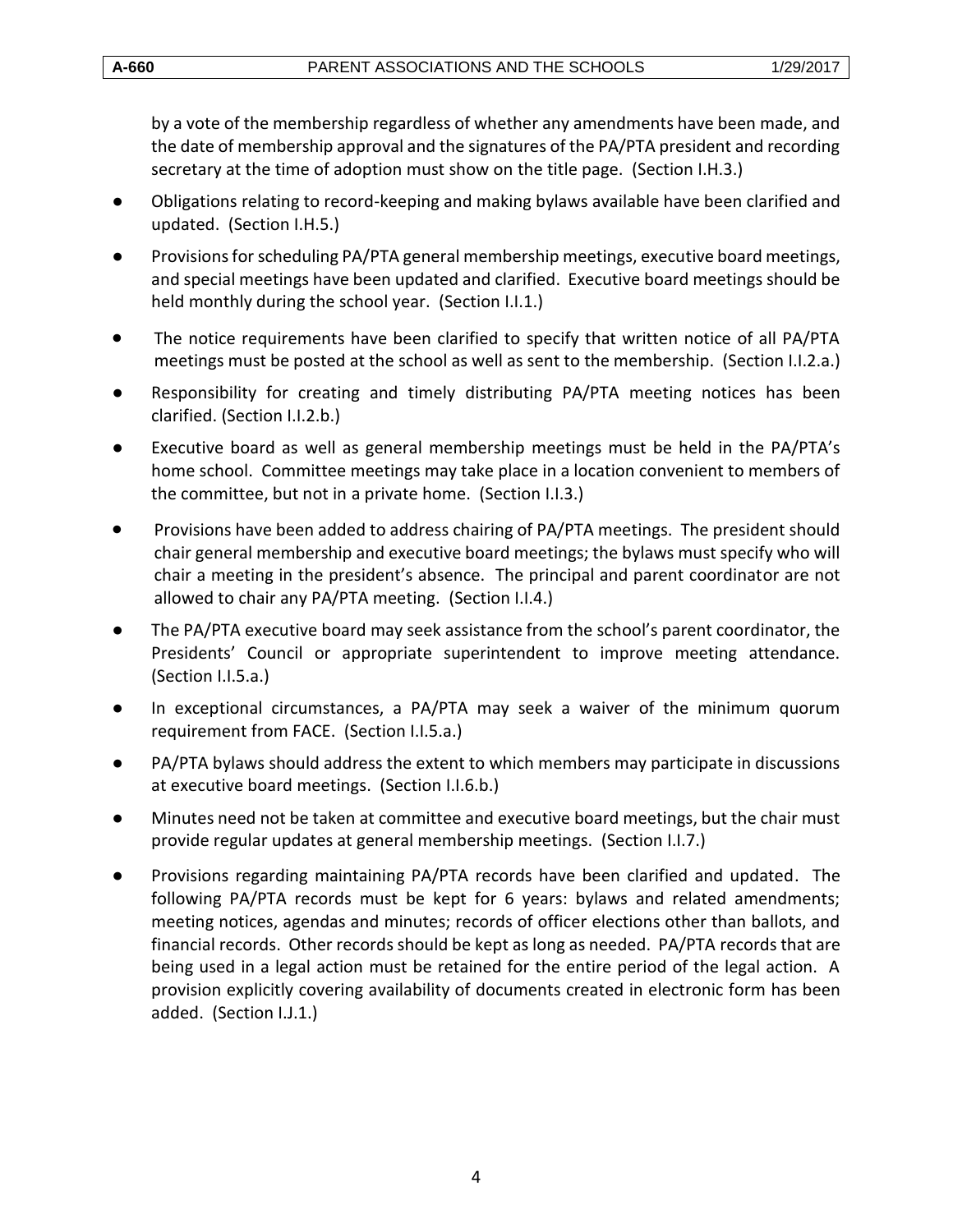- Outgoing executive board members are explicitly prohibited from retaining copies of any records that contain PA/PTA members' contact information (e.g., email lists), or information that can be used to access the PA/PTA's accounts (e.g., user names and passwords, account numbers). (Section I.J.2.)
- Provisions regarding responsibilities for the transfer of records from outgoing to incoming officers have been clarified and updated. (Section I.J.3.)
- Provisions regarding the PA/PTA's rights and responsibilities have been clarified and updated. The principal, parent coordinator, and other school officials are expressly prohibited from interfering in the election of officers and allocation of funds. (Section I.K.)
- The executive board must ensure that any member contact information acquired by the PA/PTA is safeguarded from disclosure and is used only for legitimate, official PA/PTA purposes, and not for personal communications. (Section I.K.2.a.)
- Provisions regarding the principal's responsibility to provide information to the PA/PTA and assist in the posting and distribution of notices and materials have been re-organized, clarified, and updated. For materials posted in the school, the designated place must be visible to parents when entering the building. (Section I.K.2.b.)
- Provisions regarding the suitability of materials to be distributed have been clarified. The PA/PTA may appeal the principal's decision not to post or distribute material to the appropriate superintendent. (Section I.K.2.c.)
- The 110 hours per year of free use by the PA/PTA of school buildings outside of school hours are for the exclusive use of the PA/PTA and are not transferrable to other groups or organizations. (Section I.K.3.a.)
- Language has been added that PA/PTAs that wish to use school buildings during school hours must obtain permission from the principal, and that use of school buildings during school hours does not count against the 110 hours per year of free use. (Section I.K.3.b.)
- The list of items that must be provided to PA/PTA executive boards has been expanded to include: use of a computer with internet access; assistance in printing notices, agendas, minutes, and election materials required under this regulation (e.g., ballots) and reasonable access to duplicating services. (Section I.K.3.c.)
- A section has been added that addresses the right of PA/PTAs to request assistance or guidance from the appropriate Presidents' Council or District/Borough Office regarding any aspect of their work. (Section I.L.1 and 2.)
- The list of reasons Presidents' Councils cease to function has been updated and expanded to include failure to elect at least the president by September 30, and failure to fill a vacancy in a mandatory office in a timely manner. If the Presidents' Council has ceased to function, the superintendent must notify FACE promptly. (Section II.A.1 and 2.)
- The composition of the Presidents' Council's executive board has been clarified. The mandatory officers are president and recording secretary. The treasurer is a mandatory officer only for Presidents' Councils that have a bank account. (Section II.A.1.a.)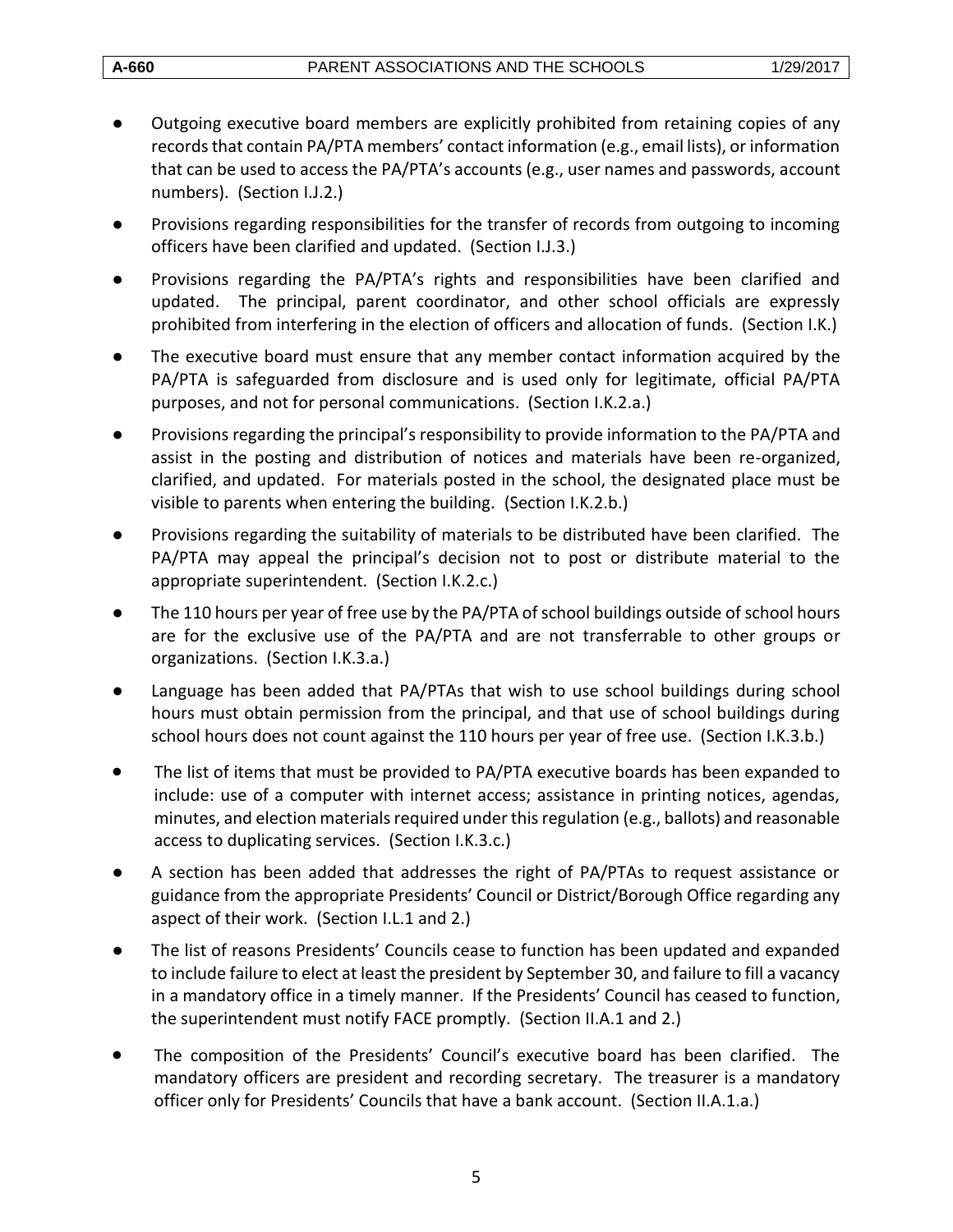- Provisions for re-establishing the Presidents' Council have been updated. (Section II.A.3.)
- Provisions regarding membership in the Presidents' Council have been streamlined, clarified, and updated. All PA/PTA presidents in the district or borough are automatically eligible for membership in the Presidents' Council of their respective jurisdictions. Language clarifying that each PA/PTA is entitled to only one representative on any one Presidents' Council has been added. (Section II.B.1.a.)
- Provisions regarding the appointment of designees to serve on the Presidents' Council when the PA/PTA president is unable to do so have been clarified and updated and the position of "alternate" has been eliminated. (Section II.B.1.b.)
- If a Presidents' Council plans to solicit dues, it must first elect a treasurer (revising the bylaws if necessary) and open a bank account. (Section II.B.2.a.)
- Provisions regarding the election of Presidents' Council officers have been clarified and updated. (Section II.C.)
- Provisions regarding meeting notices have been updated. To ensure all members are timely notified, the Presidents' Council executive board may seek assistance from the appropriate superintendent, who must then distribute the notice promptly. (Section II.C.4.)
- The list of items that must be included in the Notice of Election Meeting has been expanded to include the date, time, and location of election, and the date the notice was distributed to members. (Section II.C.4.)
- Provisions have been added regarding candidate and voter verification in Presidents' Council elections. Where Election Certification Forms or designee letters are not available at the elections, signed statements by the candidate or voter may be substituted. Candidates and voters who do not supply evidence of their eligibility within 5 days of the election will be disqualified and new elections may be held. (Section II.C.5.c.)
- Language has been added clarifying that all Presidents' Council elections must be conducted as expedited elections and addressing procedures to be followed at the meeting. (Section  $II.C.6.$
- Voting procedures in Presidents' Council elections have been spelled out in greater detail and requirements for handling ballots have been added. (Section II.C.6.c.)
- Provisions regarding Presidents' Council contact information have been clarified and updated. The Presidents' Council email address and mandatory officers' contact information must be provided to the membership and to the Chancellor's Parent Advisory Council (CPAC). If the Presidents' Council is represented by a designee, the designee's contact information must also be sent to CPAC. (Section II.E.1.a-c.)
- A list of requirements for Presidents' Council bylaws has been added. (Section II.F.1.)
- The original signed Presidents' Council bylaws must be sent to FACE and will be maintained by FACE. (Section II.F.5.)
- Provisions regarding scheduling Presidents' Council meetings have been clarified and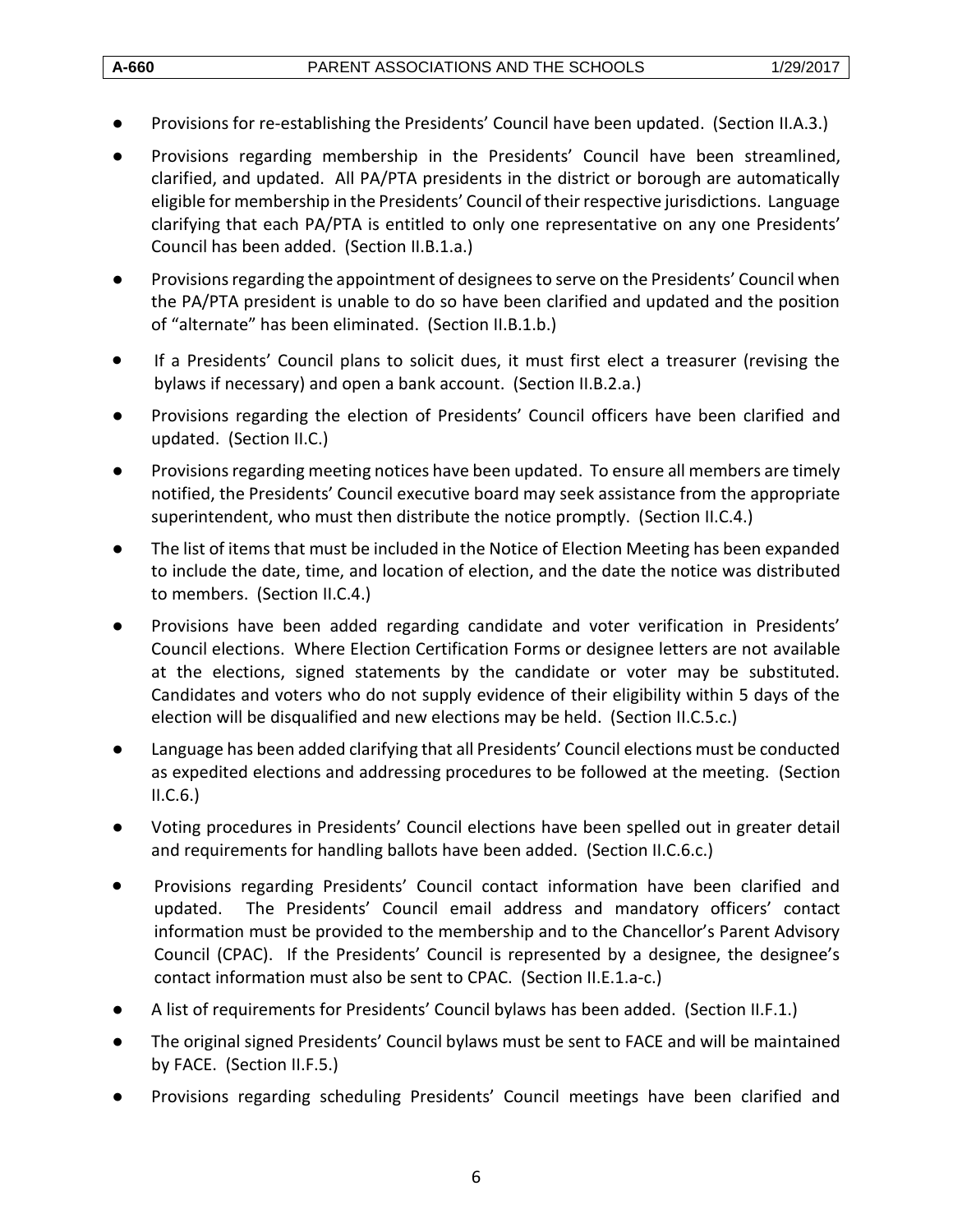updated. The bylaws must include a mechanism for scheduling executive board meetings, and for rescheduling general membership meetings if necessary to increase participation. (Section II.G.1.)

- Provisions regarding permissible locations for Presidents' Council meetings have been updated and clarified. Meetings may be broadcast via web conference, but the primary location must be a school or DOE building. Members who participate via web conference are not eligible to vote. (Section II.G.3.)
- Presidents' Council committee meetings may be held in locations convenient to the members but must not be held in private homes. (Section II.G.3.)
- Presidents' Council executive boards may determine the best procedure for their meetings. (Section II.G.4.)
- Presidents' Council general membership meetings must be open to all members of the constituent school communities. (Section II.G.4.b.)
- Minutes need not be taken at Presidents' Council committee and executive board meetings, but the appropriate chair must provide regular updates at general membership meetings. (Section II.G.4.c.)
- Provisions regarding maintaining Presidents' Council records have been updated. The following Presidents' Council records must be kept for 6 years: bylaws and related amendments; meeting notices, agendas and minutes; and records of officer elections other than ballots and financial records. Other Presidents' Council records should be kept as long as needed. Presidents' Council records that are being used in a legal action must be retained for the entire period of the legal action. Special attention must be paid to ensuring that documents created in electronic form remain available and accessible, either in electronic or paper form, for the required period of time. (Section II.H.1.)
- Language has been added specifying the responsibilities of the president in transferring Presidents' Council records - specifically, usernames and passwords to Presidents' Council email accounts, websites, and other memberships - as well as any keys to the newly elected president. (Section II.H.2.)
- The rights and responsibilities of Presidents' Councils have been clarified and updated. (Section II.I.)
- The list of resources to be provided to Presidents' Councils has been expanded. (Section  $II.I.1.c.$
- Provisions regarding the Presidents' Council representation on the District Leadership Team, including choosing a designee, have been clarified and updated. (Section II.I.2.)
- Provisions regarding Citywide Education Council selectors have been clarified and updated. (Section II.I.3.)
- Provisions regarding representation on CPAC have been clarified and updated. (Section II.J.)
- PA/PTA or Presidents' Council officers who have a conflict of interest as defined in Section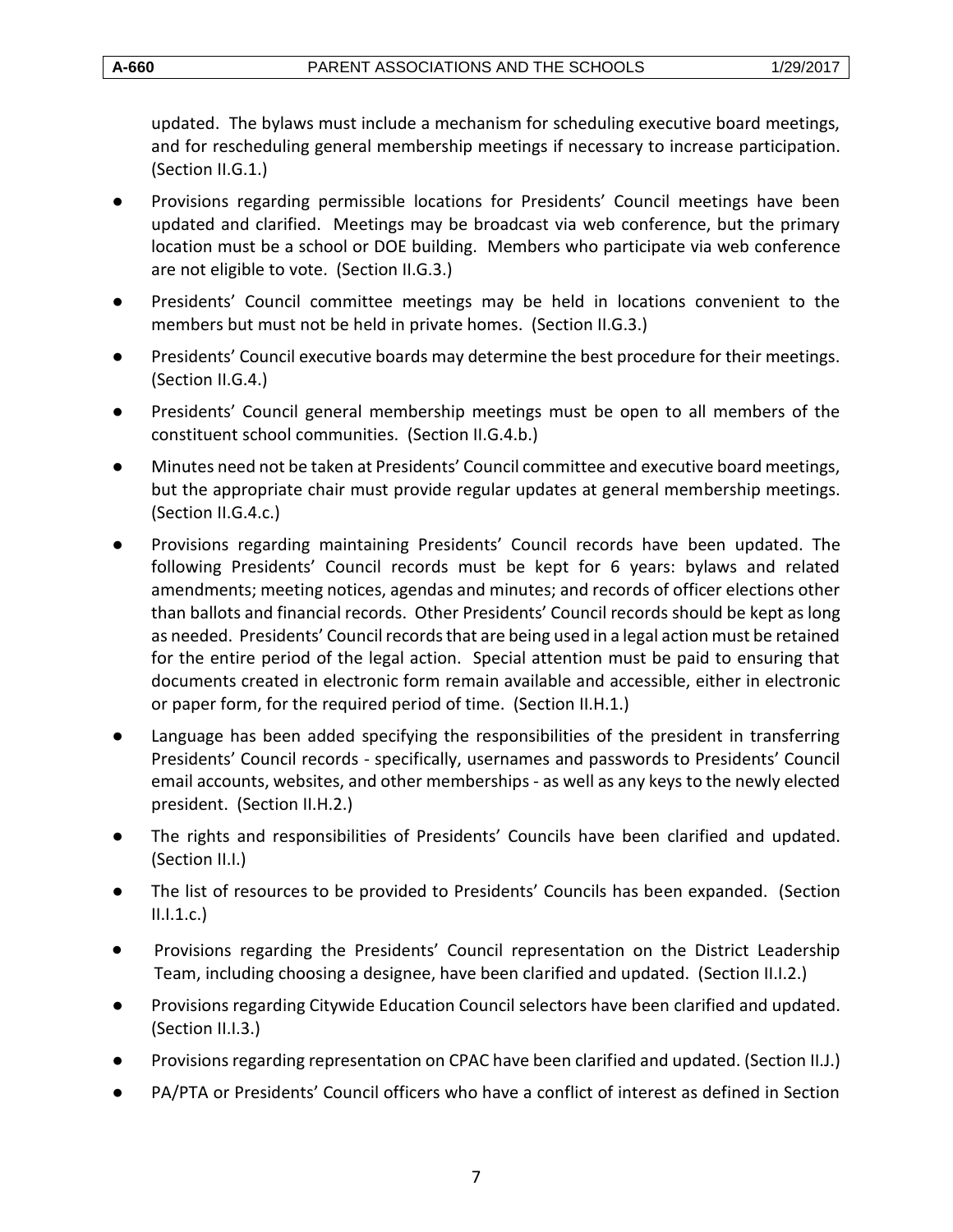I.C.3.c. or Section II.B.2.b. are subject to removal from office if they fail to obtain a waiver from the DOE Ethics Officer. (Section IV.E.)

● A waiver provision has been added. (Section VI.)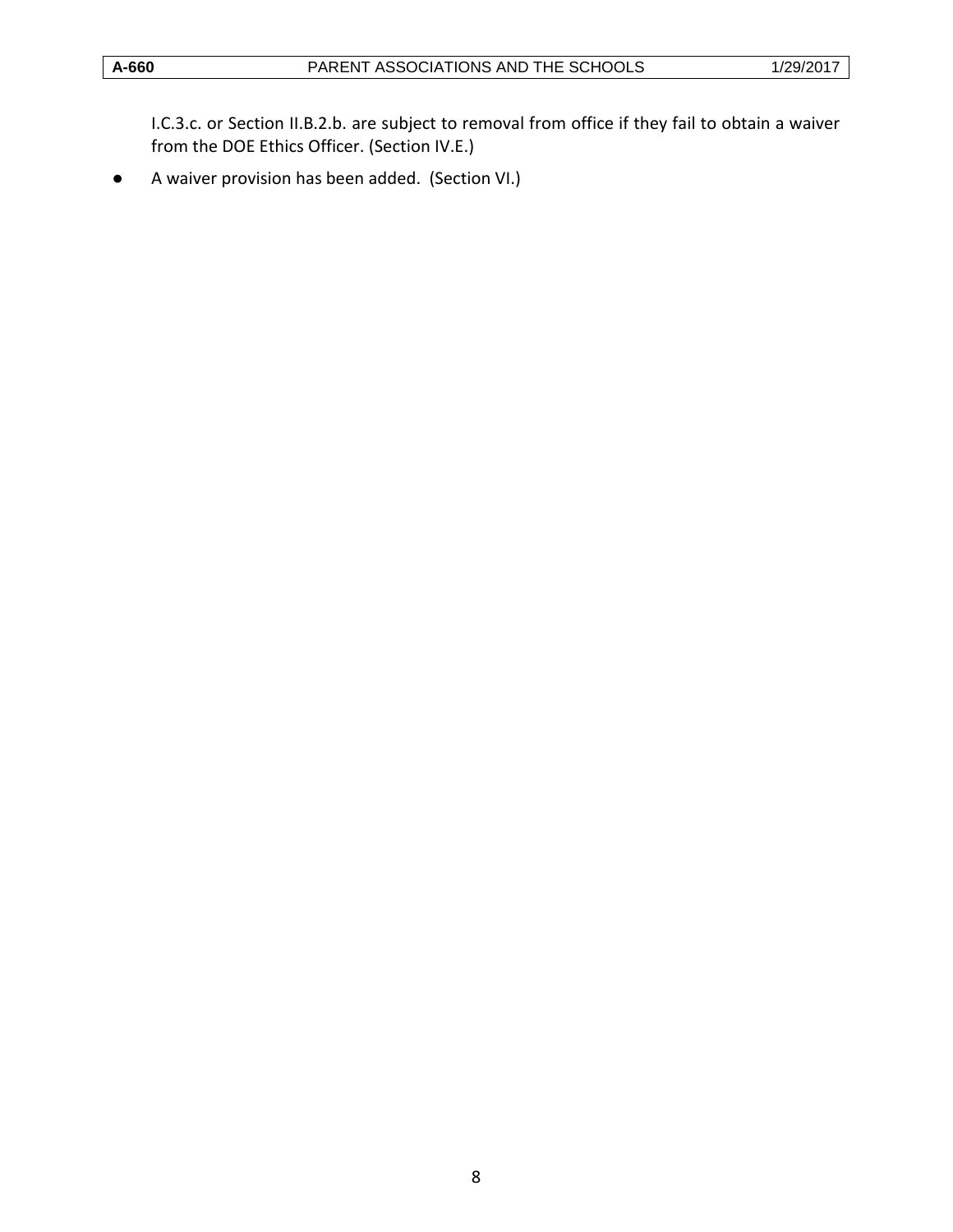| $\mathbf{N}$<br>Department of<br><b>Education</b> | <b>Regulation of the Chancellor</b> |
|---------------------------------------------------|-------------------------------------|
| Number: A-660                                     |                                     |
| Subject: PARENT ASSOCIATIONS AND THE SCHOOLS      |                                     |
| Category: STUDENTS                                |                                     |
| Issued: January 19, 2017                          |                                     |

## **TABLE OF CONTENTS**

| <b>Section</b> | <b>Topic</b>                                                  | Page(s)   |
|----------------|---------------------------------------------------------------|-----------|
|                | <b>Introduction</b>                                           | 14        |
|                | <b>Definitions</b>                                            | 14-15     |
| I.             | PARENT ASSOCIATIONS/ PARENT TEACHER ASSOCIATIONS              | 15-39     |
|                | A. Establishment of PA/PTAs in New Schools                    | 16        |
|                | B. Re-Establishment of PA/PTAs that Have Ceased to Function   | $16 - 17$ |
|                | <b>PA/PTA Membership</b><br>C.                                | $17 - 19$ |
|                | D. Election of PA/PTA Officers                                | 19-25     |
|                | <b>School Leadership Team Elections</b><br>Е.                 | 25        |
|                | <b>Election Grievances</b><br>F.                              | $25 - 27$ |
|                | <b>Understanding PA/PTA Officer Responsibilities</b><br>G.    | $27 - 30$ |
|                | H. PA/PTA Bylaws                                              | $30 - 32$ |
|                | <b>Holding PA/PTA Meetings</b><br>I.                          | $32 - 35$ |
|                | Maintaining and Transferring PA/PTA Records<br>J.             | $35 - 36$ |
|                | <b>PA/PTA Rights and Responsibilities</b><br>К.               | 36-39     |
|                | District/Borough Supports and Responsibilities<br>L.          | 39        |
|                | M. Fundraising                                                | 39        |
| П.             | PRESIDENTS' COUNCILS                                          | 39-53     |
|                | A. Establishment and Re-Establishment of Presidents' Councils | 40-41     |
|                | <b>Presidents' Council Membership Eligibility</b><br>В.       | $41 - 42$ |
|                | C. Election of Presidents' Council Officers                   | $42 - 44$ |
|                | D. Election Grievances                                        | 44-45     |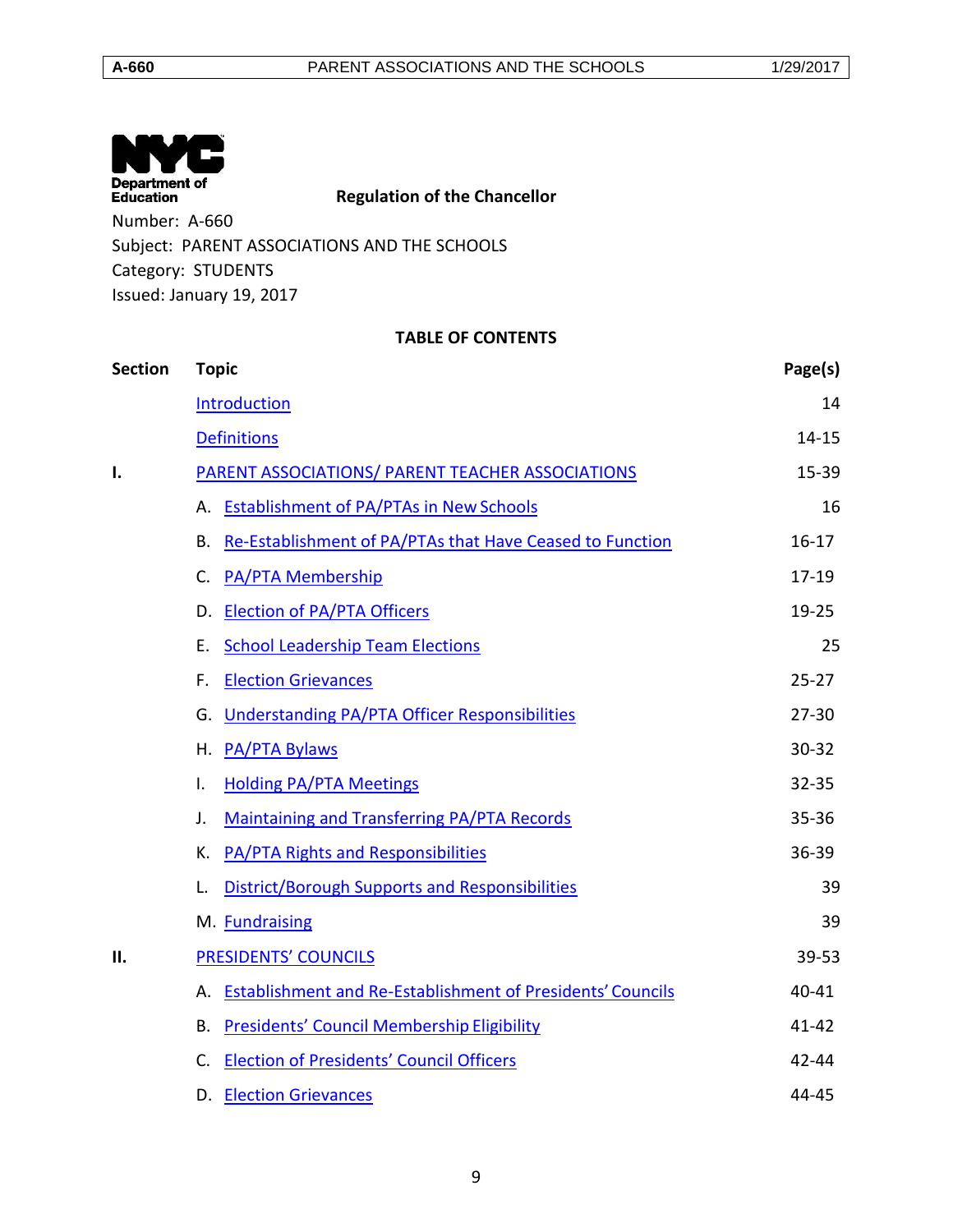|      | <b>Presidents' Council Officer Responsibilities</b><br>Ε.             | 45-46     |
|------|-----------------------------------------------------------------------|-----------|
|      | <b>Presidents' Council Bylaws</b><br>F.                               | 46-47     |
|      | <b>Holding Presidents' Council Meetings</b><br>G.                     | 47-49     |
|      | <b>Maintaining and Transferring Presidents' Council Records</b><br>Η. | 49-50     |
|      | <b>Presidents' Council Rights and Responsibilities</b><br>Τ.          | $50 - 52$ |
|      | <b>Chancellor's Parent Advisory Council (CPAC)</b><br>J.              | 52        |
|      | <b>Fundraising</b><br>К.                                              | 53        |
| Ш.   | FINANCIAL AFFAIRS OF PA/PTAS AND PRESIDENTS' COUNCILS                 | $53 - 63$ |
|      | <b>PA/PTA and Presidents' Council Budgets</b><br>А.                   | 53        |
|      | PA/PTA and Presidents' Council Bank Accounts<br>В.                    | 53-54     |
|      | PA/PTA and Presidents' Council Fundraising<br>C.                      | 54-57     |
|      | PA/PTA and Presidents' Council Financial Transactions<br>D.           | $57 - 60$ |
|      | PA/PTA and Presidents' Council Financial Record Keeping<br>Ε.         | 60-61     |
|      | PA/PTA and Presidents' Council Financial Reports<br>F.                | $61 - 62$ |
|      | <b>PA/PTA and Presidents' Council Audits</b><br>G.                    | $62 - 63$ |
| IV.  | <b>CORRECTIVE AND DISCIPLINARY ACTION</b>                             | 63-65     |
|      | <b>Criminal Wrongdoing or Misconduct</b><br>А.                        | 63-64     |
|      | <b>Financial Discrepancies or Wrongdoing</b><br>В.                    | 64        |
|      | <b>Threat or Risk to Others</b><br>C.                                 | 64        |
|      | <b>Officer Negligence</b><br>D.                                       | 64        |
|      | <b>Conflict of Interest</b><br>Е.                                     | 64-65     |
| V.   | DISPUTE RESOLUTION PROCESS                                            | 65-66     |
|      | A. PA/PTA and Presidents' Council Disputes                            | 65        |
|      | B. PA/PTA and Presidents' Council Requests for Assistance             |           |
| VI.  | <b>WAIVERS</b>                                                        |           |
| VII. | <b>INQUIRIES</b>                                                      | 67        |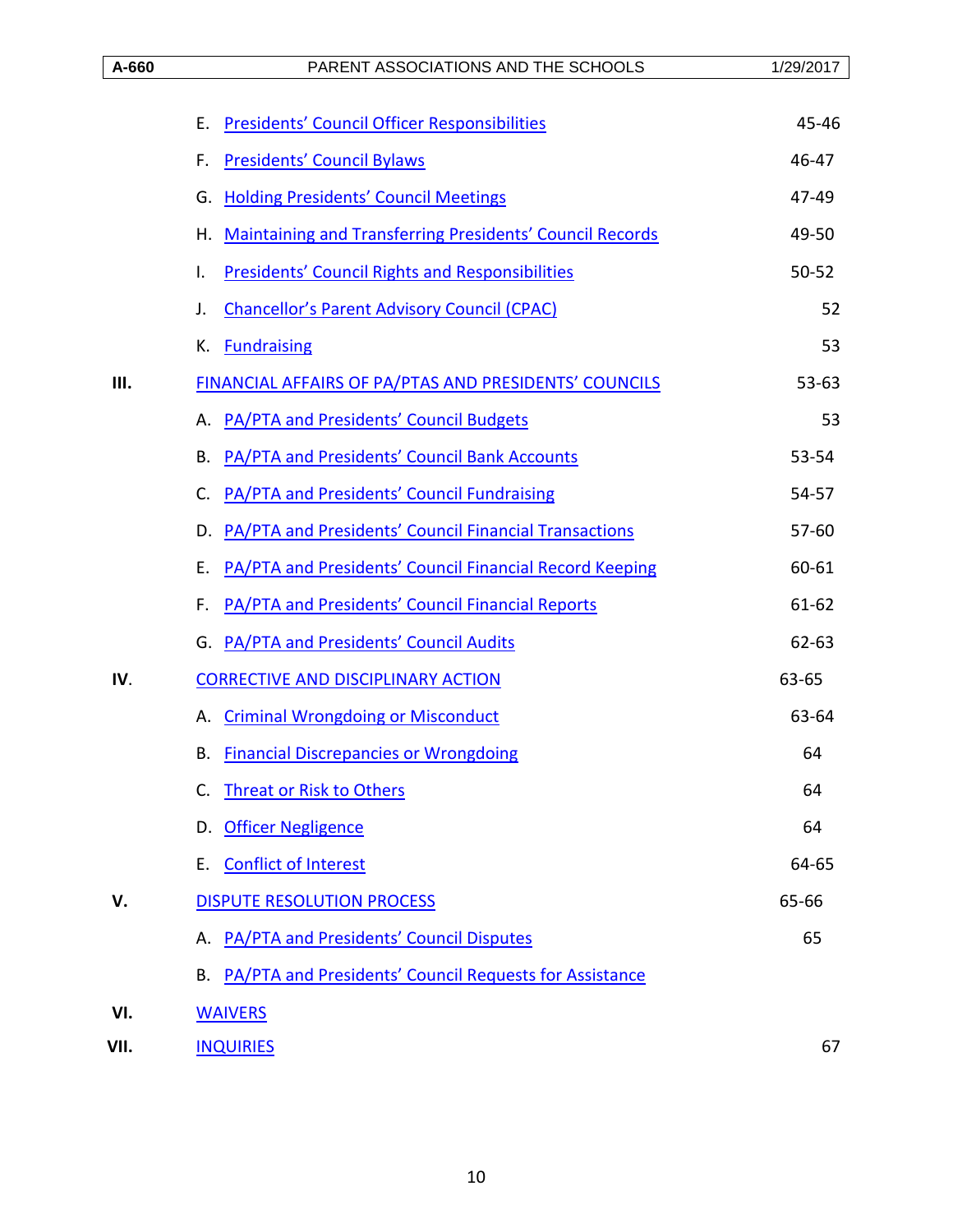

# **Regulation of the Chancellor**

Number: A-660 Subject: PARENT ASSOCIATIONS AND THE SCHOOLS Category: STUDENTS Issued: January 19, 2017

# **ABSTRACT**

This regulation sets forth the basic rights and responsibilities for parent associations (PAs), parent-teacher associations (PTAs), and Presidents' Councils. It supersedes Chancellor's Regulation A-660 issued June 27, 2012.

#### <span id="page-10-0"></span>**INTRODUCTION**

The Chancellor recognizes that parent leadership is the cornerstone of the public schools. PA/PTAs and Presidents' Councils are autonomous and self-governing. School officials' oversight of PA/PTAs and Presidents' Councils is limited to what is necessary to implement and enforce laws, policies, rules and regulations, and to protect the rights of students, parents and staff.

## <span id="page-10-1"></span>**DEFINITIONS**

The following definitions apply for purposes of this regulation:

- 1. A Parent Association (PA) is an organization of the parents of students in a New York City public school created and established by the parents' vote. A PA adopts bylaws, elects officers, and holds regular meetings.
- 2. A Parent-Teacher Association (PTA) is established when the parent members of a PA vote to amend their bylaws to extend membership to teachers, as well as other categories of staff.
- 3. A Presidents' Council is an organization of PA/PTA presidents within a given jurisdiction. Each community school district is required to have only one Presidents' Council to represent both elementary and middle schools. Each borough is required to have one Presidents' Council to represent high schools. There must also be one Presidents' Council to represent citywide special education schools (District75).
- 4. A school is a self-contained autonomous organization of students under the leadership of a principal. A school has its own staff and uses its own budget to provide a full instructional program.
- 5. The term district applies to the 32 community school districts and District75.
- 6. Bylaws refer to the governing document that establishes the PA/PTA or Presidents' Council and outline the rules that must be followed.
- 7. The term office refers to an elected position on the executive board of a PA/PTA or Presidents' Council. The mandatory offices are: president, recording secretary and treasurer.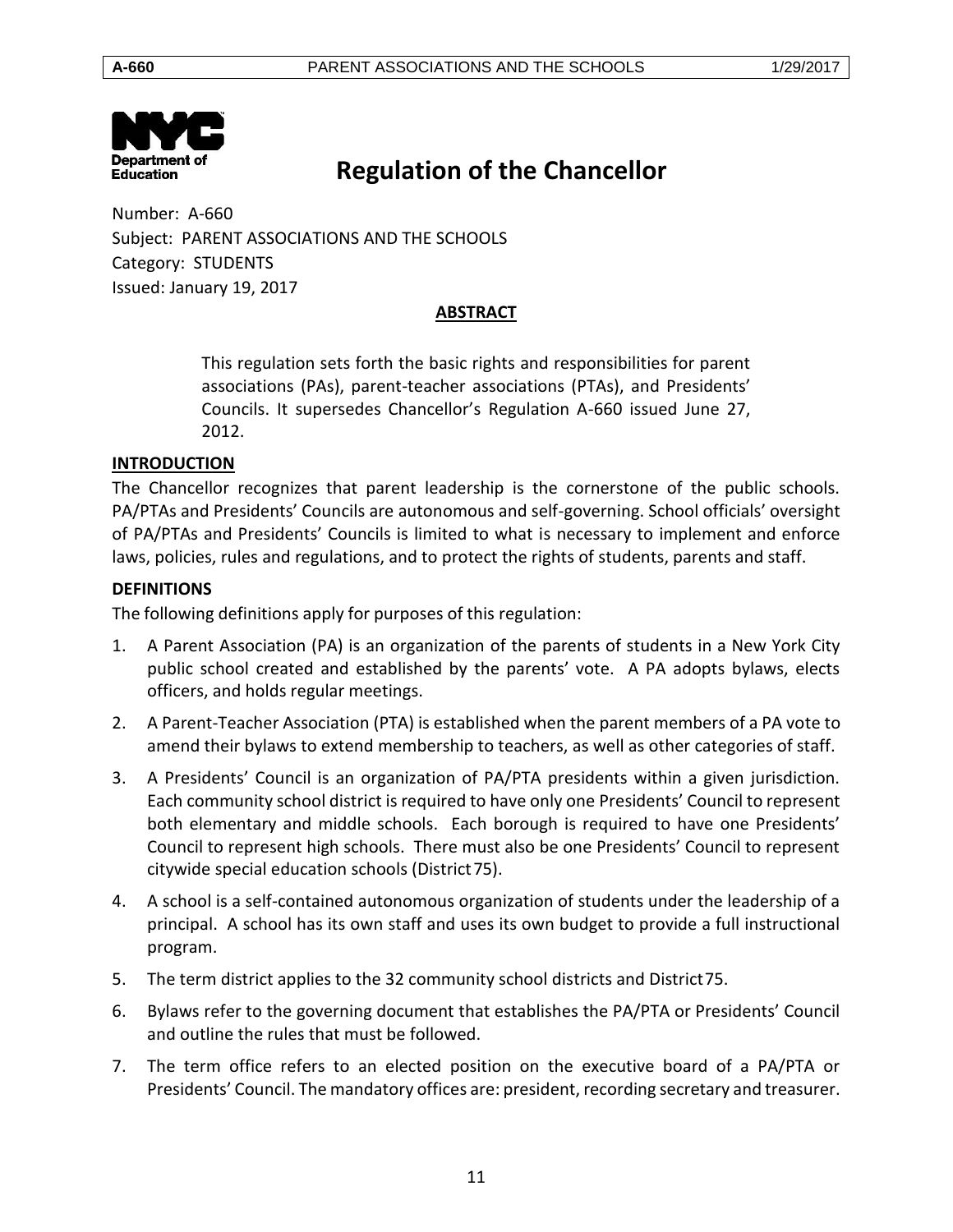Additional offices may be specified in the bylaws.

- 8. The term parent, for purposes of this regulation, means the student's parent or guardian, or any person in a parental or custodial relationship to the student. The definition of parent includes: birth or adoption parent, step-parent, legally appointed guardian, foster parent, and "person in parental relation" to a child currently attending a school.
- 9. The term person in parental relation refers to a person who has assumed the care of a child because the child's parents or guardians are not available, whether due to, among other things, death, imprisonment, mental illness, living outside the state, or abandonment of the child. Any determinations about who constitutes a person in parental relation must be based on the individual circumstances surrounding guardianship and custodial care of the particular child. A person who provides temporary care for a child (e.g., a babysitter, nanny, or non-custodial relative) does not qualify as a person in parental relation under this regulation. The principal, when necessary, will determine whether an individual is a person in parental relation based on documentation presented at theschool.
- 10. The term calendar days includes weekdays and weekends. For the purposes of written notice sent by backpack or email, the day the notice is distributed counts as the first day. For written notice sent by postal mail, the day after the notice is mailed counts as the first day.
- 11. The term appropriate superintendent refers to the superintendent with supervisory authority over the PA/PTA's home school. Unless otherwise specified, the term superintendent includes his/her designee.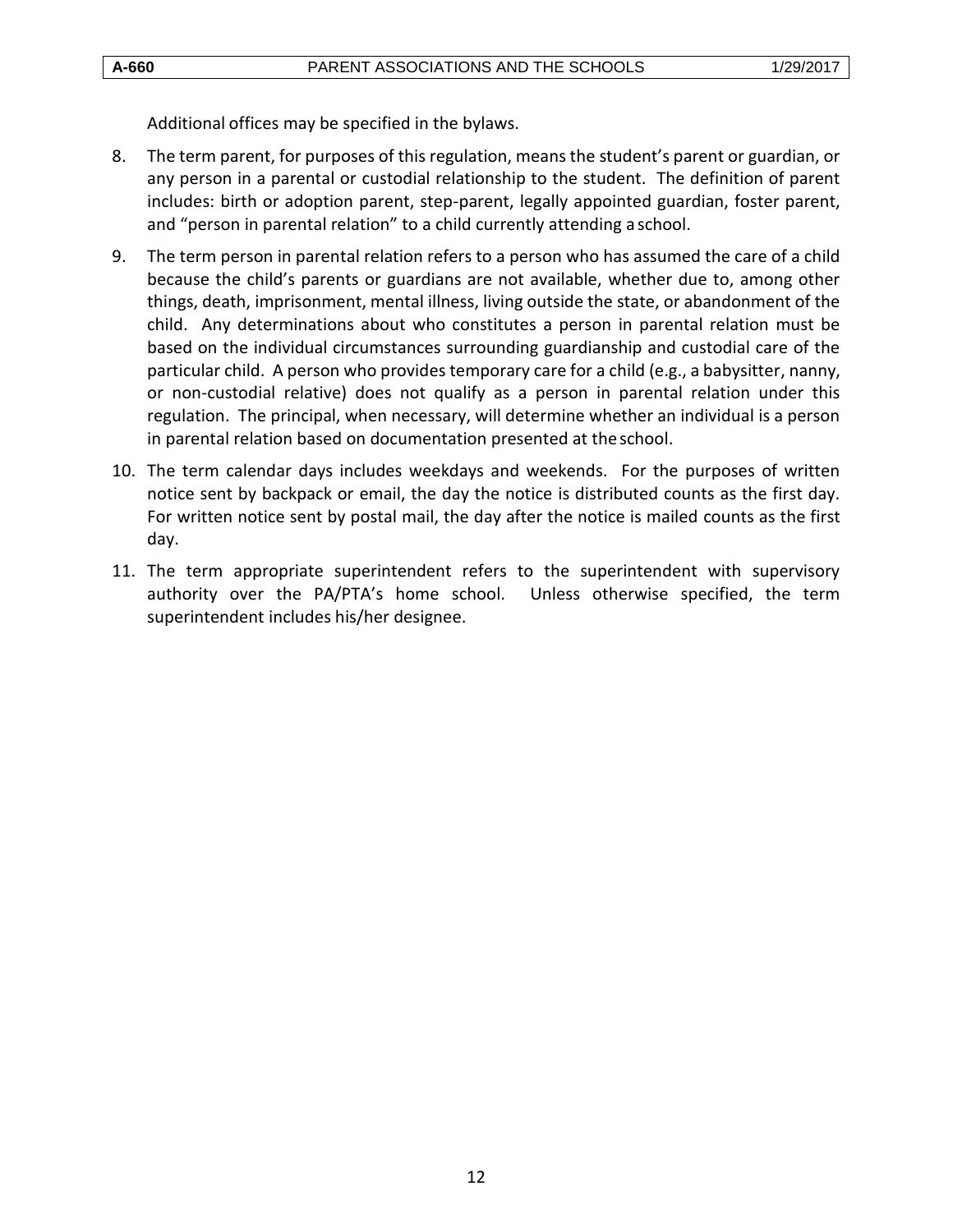

# **Regulation of the Chancellor**

Number: A-660 Subject: PARENT ASSOCIATIONS AND THE SCHOOLS Category: STUDENTS Issued: January 19, 2017

# <span id="page-12-0"></span>**I. PARENT ASSOCIATIONS/ PARENT-TEACHER ASSOCIATIONS**

PA/PTAs are representative of all parents in their schools, including parents of children receiving special education services, English Language Learners, children eligible for free and reduced priced lunch, and children participating in gifted and talented or magnet programs. PA/PTAs must solicit participation and support from all parents. PA/PTAs must comply with all laws, regulations, rules and policies that pertain to their organization and function in a way that respects the rights of students, parents and staff. PA/PTAs must have bylaws to establish a formal structure. (See Section I.H).

Every public school must establish a PA or PTA. There can only be one officially recognized PA/PTA in each school. When a single building houses more than one school, each school is required to establish a separate PA/PTA. A school comprised of multiple "learning communities," "houses," or "academies" reporting to a single principal may establish only one PA or PTA.

# <span id="page-12-1"></span>**A. Establishment of PAs in New Schools**

- 1. The principal must convene a meeting of parents to establish a PA in a new school. The meeting must be held no later than September 30.
- 2. The principal must notify parents of the meeting to establish a PA at least 10 calendar days prior to the meeting, by means calculated to reach all parents (e.g., email, automated call, backpack, postal mail). Multiple means of communication may be necessary to ensure that all parents are notified.
- 3. At least 8 parents should be present at the meeting to establish a PA.

# <span id="page-12-2"></span>**B. Re-Establishment of PA/PTAs that Have Ceased to Function**

- 1. Reasons PA/PTAs cease to function
	- a. Failure to elect mandatory officers by the last day of school The PA/PTA ceases to function if it has not held elections or fails to elect at least one mandatory officer – president, recording secretary or treasurer – by the last day of school.
	- b. Failure to hold elections for mandatory officers in a timely manner.

The PA/PTA ceases to function if it fails to hold a timely expedited election to fill a vacancy in one or more mandatory offices. (See Section I.D.10).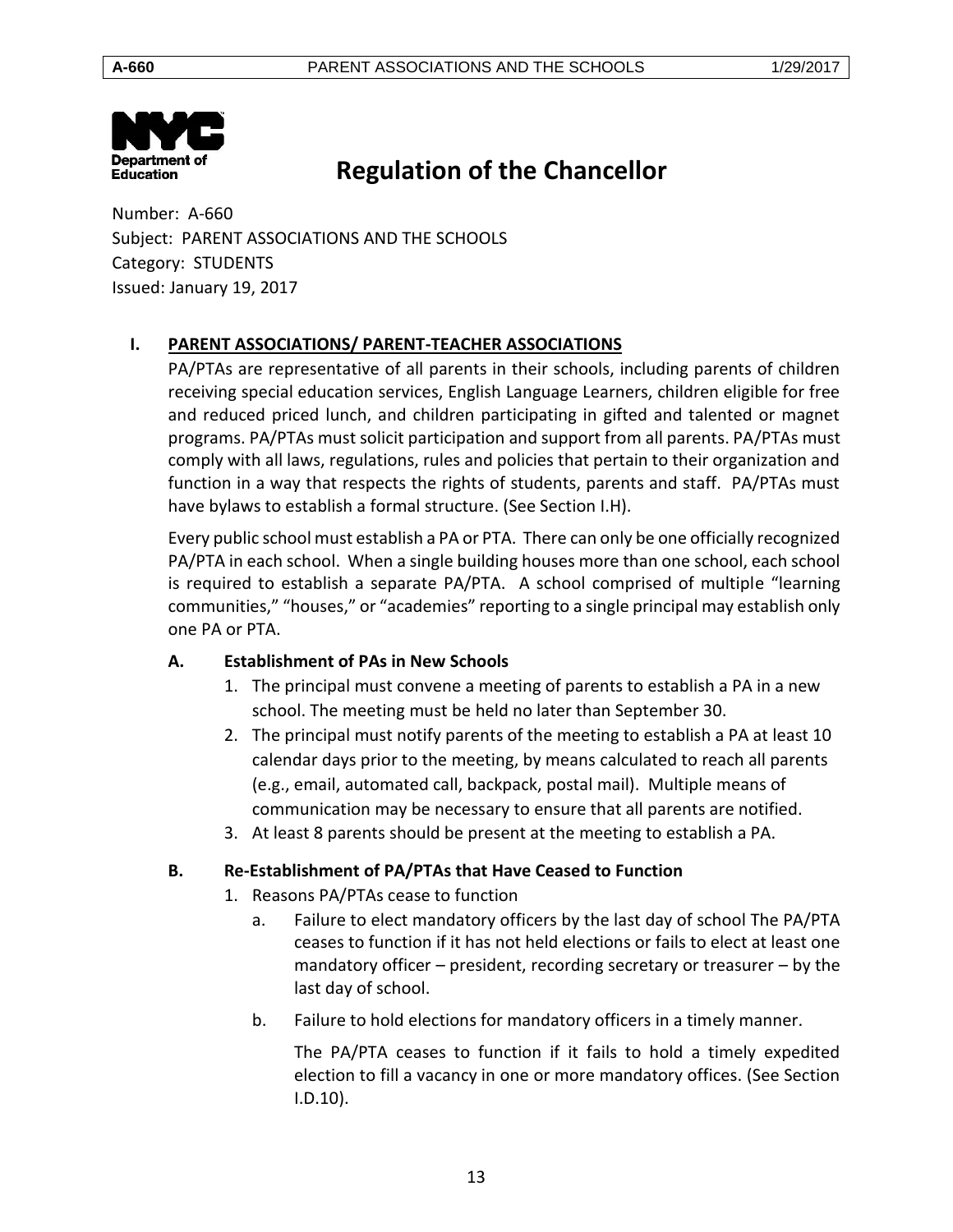- For vacancies that exist at the opening of the school year, a PA/PTA ceases to function if an expedited election has not taken place by October 15.
- For vacancies that occur during the school year, a PA/PTA ceases to function if an expedited election has not taken place within 60 calendar days from the resignation or removal of the officer.
- c. Vacancy in all three mandatory offices. The PA/PTA ceases to function if all three mandatory offices are vacant and none of them can be filled by succession.
- d. Failure to conduct business. The PA/PTA ceases to function if it fails to conduct PA/PTA business for 60 consecutive days during the school year. "PA/PTA business" is defined as meetings of the executive board or the general membership.
- 2. Notification by principal

If the PA/PTA has ceased to function, the principal must notify FACE and the appropriate superintendent promptly.

- 3. Meeting of parents to re-establish the PA/PTA
	- a. If the PA/PTA has ceased to function, the principal must convene a meeting of parents where an expedited election will be held to reestablish the PA/PTA.
	- b. Written notice must be sent by the principal at least 10 calendar days prior to the meeting, by means calculated to reach all parents (e.g., email, automated call, backpack, or postal mail). Multiple means of communication may be necessary to ensure that all parents are notified.
	- c. The meeting to re-establish the PA/PTA must be held
		- no more than 15 calendar days after notification to FACE and the appropriate superintendent if the PA/PTA has ceased to function during the school year.
		- no later than September 30 if the PA/PTA has ceased to function over the summer.
	- d. At least 8 parents should be present at the meeting to re-establish a PA/PTA.

# <span id="page-13-0"></span>**C. PA/PTA Membership**

1. Determining parent eligibility

A parent of a student on a school's register is automatically eligible for membership in the PA/PTA.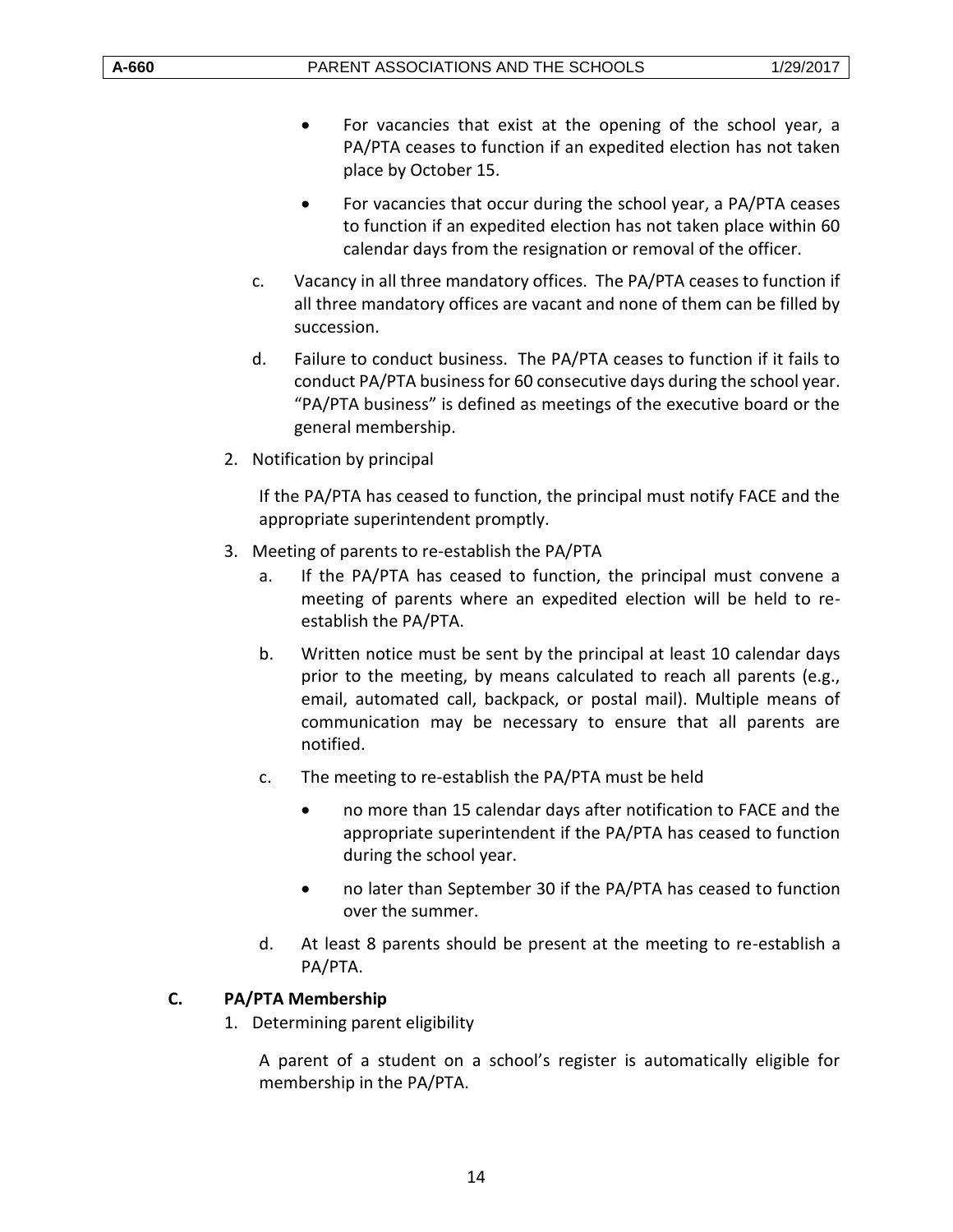- a. A parent with children in different schools is a member of each respective school's PA/PTA.
- b. A parent of a student who attends a non-citywide school full time while on the register of a citywide program must choose whether to be a member of the PA/PTA in the school that his/her child attends or of the school where the student appears on the register.
- c. A parent may not designate another individual to serve in his/her place as a member of the PA/PTA.
- d. A PA/PTA may not extend membership to individuals who are not otherwise qualified for membership such as honorary members, former members, former officers, mentors or students.
	- PA/PTA bylaws may provide for the participation of certain categories of persons not otherwise qualified for membership, such as caretakers and non-custodial family members, provided they are not permitted to serve as PA/PTA officers or committee chairs, or to vote.
- 2. Determining staff eligibility
	- a. Becoming a PTA

A PA may become a PTA at any time by voting to amend its bylaws to extend membership to teachers and other categories of school staff. A PTA may revert back to a PA at any time by voting to amend its bylaws to restrict membership to parents. Only parent members of the PTA may participate in this vote.

b. Staff eligibility

Supervisory staff (principals, assistant principals, and supervisors) and parent coordinators are not eligible to become members of the PTA in the school where they are employed, even if they have a child in the school. All other categories of school staff are eligible for PTA membership.

- c. Restrictions on staff participation School staff are not eligible to serve as members of the executive board or nominating/election committee of the PA/PTA in the school in which they are employed, even if they have a child in the school. Individuals whose employment is located at the school, but who are paid by a non-DOE funding source for a program that is not part of the regular school day are exempted from this restriction.
- 3. PA/PTA membership participation
	- a. Dues

While the payment of dues cannot be a condition for participation or membership, a PA/PTA may choose to solicit dues.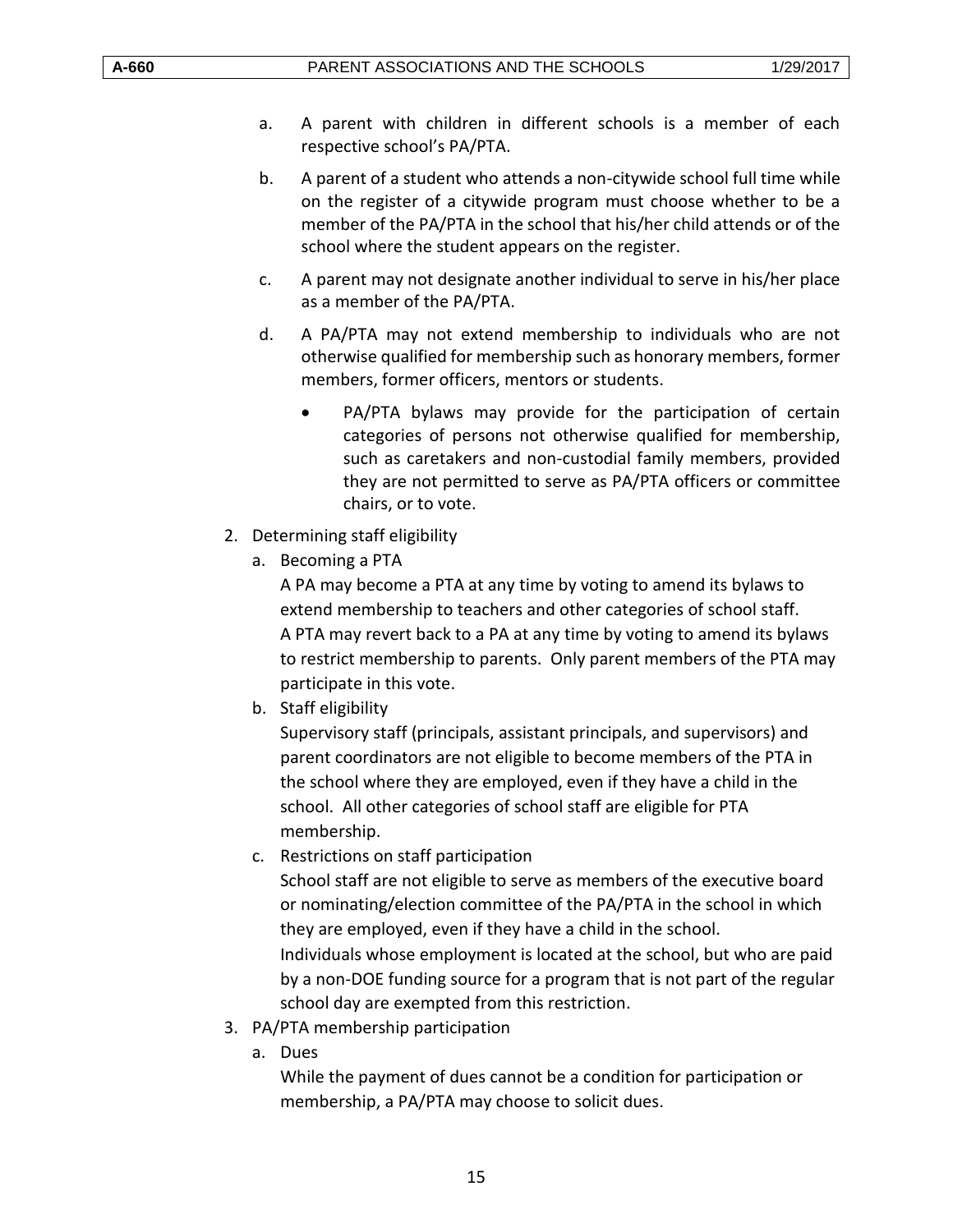## b. Voting

Every member has the right to vote on all matters presented at general membership meetings. Voting must be in person. Voting by proxy, absentee ballot, email, or conference call is not permitted.

- c. Conflicts of interest and restrictions on member participation PA/PTA members must be careful to avoid acting in circumstances in which their personal interests conflict with their interests as PA/PTA members.
	- Decision Making
	- PA/PTA decisions must be made by participation and vote of only those officers and members who do not have a conflict of interest.
	- Misuse of position
	- PA/PTA officers and members must not use their position to benefit themselves, family members, or business associates.
	- PA/PTA Officer Conflicts of Interest
	- PA/PTA officers must not have a direct or indirect interest in any business transaction, any financial interest, or any business dealing with the school where they are an officer. Therefore, PA/PTA officers cannot work for an organization, directly or indirectly, at their school during the school day, or at an after-school, evening, weekend, holiday, or summer program. PA/PTA officers who own a business cannot, directly or indirectly, do business with their school during the school day, or with an after-school, evening, weekend, holiday, or summer program.
	- In extraordinary circumstances, waivers may be granted by the DOE Ethics Officer.
	- PA/PTA members who have a conflict of interest as defined above may not run for an officer position unless and until they obtain a waiver. (See Section 1.D.6.a.). PA/PTA officers who have a conflict of interest as defined above are subject to removal from office if they fail to obtain a waiver. (See Section IV.E.)
	- PA/PTA Members Conflicts of Interest
	- PA/PTA members who have any direct or indirect interest in any business transaction, any financial interest or any business dealing, as discussed in Section I.C.3.c, with their school must refrain from participation in any decision relating to that matter. Such interest, whether direct or indirect, must be disclosed to the membership and placed in the minutes of the meeting at which the disclosure was made.
- 4. PA/PTA membership in other organizations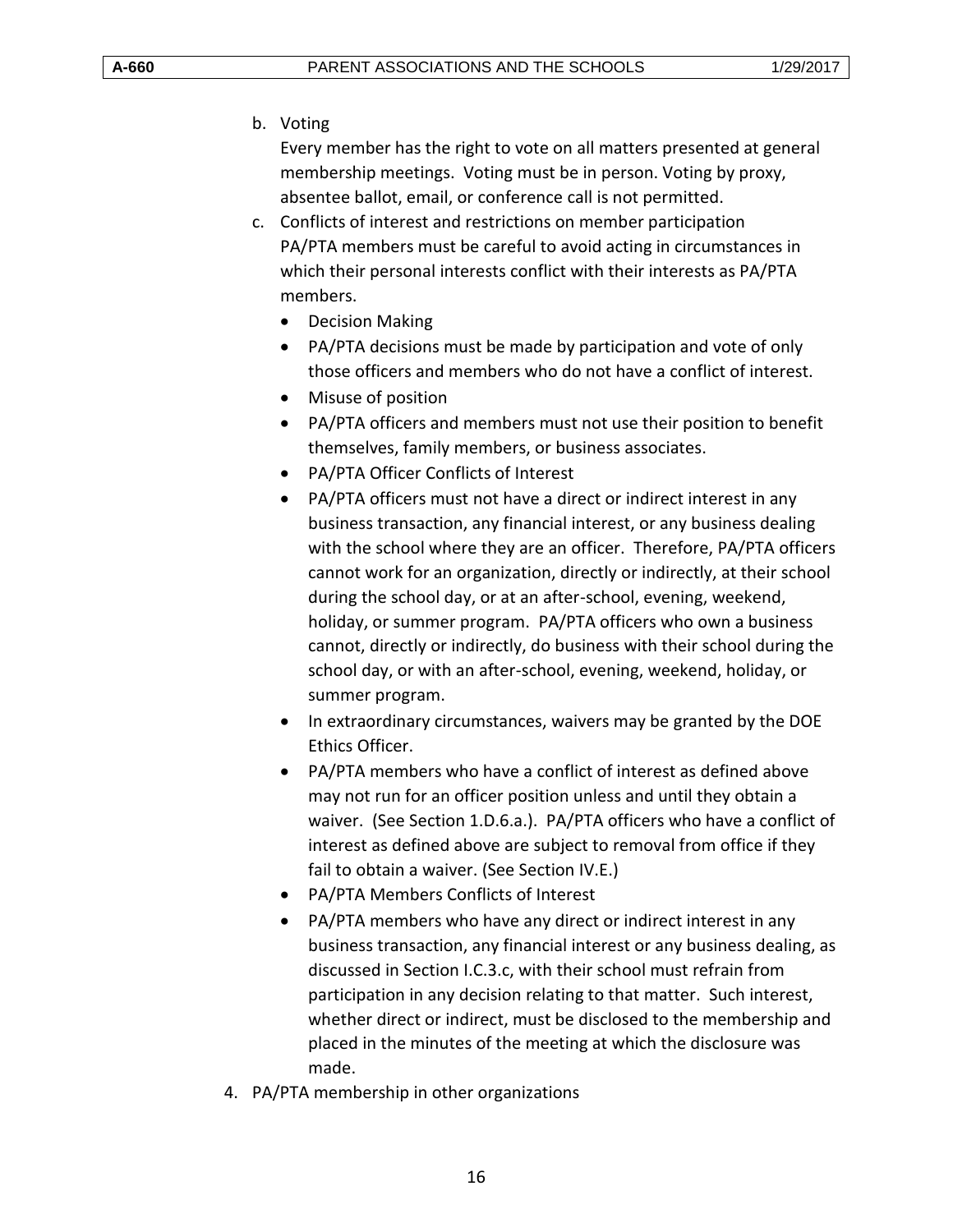PA/PTAs may join any relevant national, state, or city organizations, provided that the organization's policies or bylaws do not conflict with applicable laws or this regulation. Membership approval is required for PA/PTAs to join any organization.

## <span id="page-16-0"></span>**D. Election of PA/PTA Officers**

Elections must be conducted in a free, fair, and inclusive manner, providing an opportunity for the full participation of all members. No undue pressure or coercion may be exercised by anyone. School officials are prohibited from direct or indirect interference with the PA/PTA election process.

The PA/PTA Nominating Committee or executive board may request guidance from the appropriate Presidents' Council or the appropriate superintendent.

1. Term of office

PA/PTA officers are elected to serve a one-year term, beginning July 1 and ending June 30 of the following year.

2. Co-officers

All offices must be held by a single person unless the PA/PTA bylaws explicitly allow for co-officers. Bylaws may allow but must not mandate the sharing of offices. The voting rights of co-officers must be specified in the bylaws. In addition:

- Co-officers must run together as a slate in order to serve together.
- Upon the resignation or removal of a co-officer, the remaining co-officer must choose whether to serve alone for the remainder of the term or resign so that the position can be filled by succession or expedited election.
- 3. Provisions to be included in bylaws

The PA/PTA bylaws must specify how elections will be conducted. The following processes must be outlined in the bylaws:

- Formation of Nominating Committee for the annual (spring) elections
- Solicitation of nominations
- Verification of eligibility
- Voting on contested and uncontested offices
- Ballots
- Certification of elections
- Whether officer vacancies may be filled by succession and, if so, in what order
- Expedited elections
- 4. Annual (Spring) Elections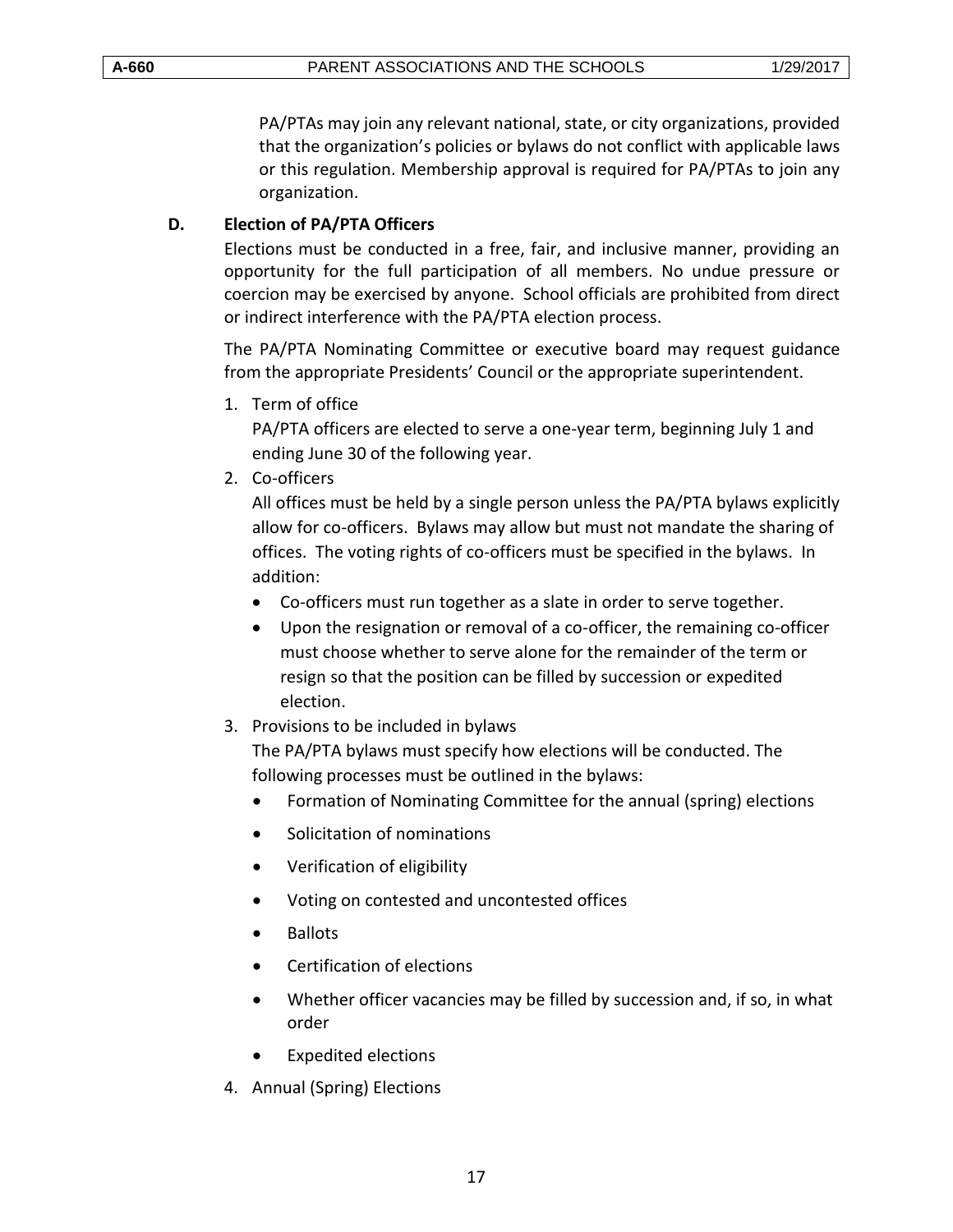$\overline{a}$ 

a. Time frame

Elections of mandatory officers (president, treasurer, and recording secretary) must be held between April 1 and the last day of school, to ensure there will be a PA/PTA in place during the summer and for the opening of school in the fall.

Reserving offices for fall elections

To accommodate parents of incoming students, PA/PTA bylaws may allow for the election of non-mandatory officer positions (e.g., vice president) in the fall. The bylaws must identify reserved positions and the timeframe and process for the election.

b. Principal notification

The executive board must notify the principal of the date and time of the annual elections by April 1.

- If the principal has not been notified by April 1, he/she must request the election date and time from the PA/PTA president. If the PA/PTA president fails to respond within 10 calendar days, the principal must notify all parents at the next general membership meeting.
- If the PA/PTA has not set an election date and time by May 1, the principal must notify the appropriate superintendent.
- 5. Notice of Election Meeting (all elections)
	- a. A written Notice of Election Meeting must be sent to all parents at least 10 calendar days prior to any PA/PTA election. $1$  The notice must be posted at the school and sent by means calculated to reach all parents (e.g., email, backpack, or postal mail). Multiple means of communication including automated calls may be necessary to ensure that all parents are notified.
		- The executive board must create the notice and submit it to the principal and parent coordinator in time for it to be distributed at least 10 days before the election meeting.
		- The principal or parent coordinator must distribute the notice promptly to allow the PA/PTA to comply with the notice deadline.
- b. The Notice of Election Meeting must be in writing and must include:
	- Date, time, and location of election.
	- A list of all executive board positions to be filled.
	- A statement that the only qualification for all offices is that the

 $<sup>1</sup>$  If quorum (see Section I.I.5.) is not met at the election meeting, a second election meeting must</sup> be scheduled, and a written Notice of Election Meeting must be sent to all parents at least 5 calendar days prior to the election.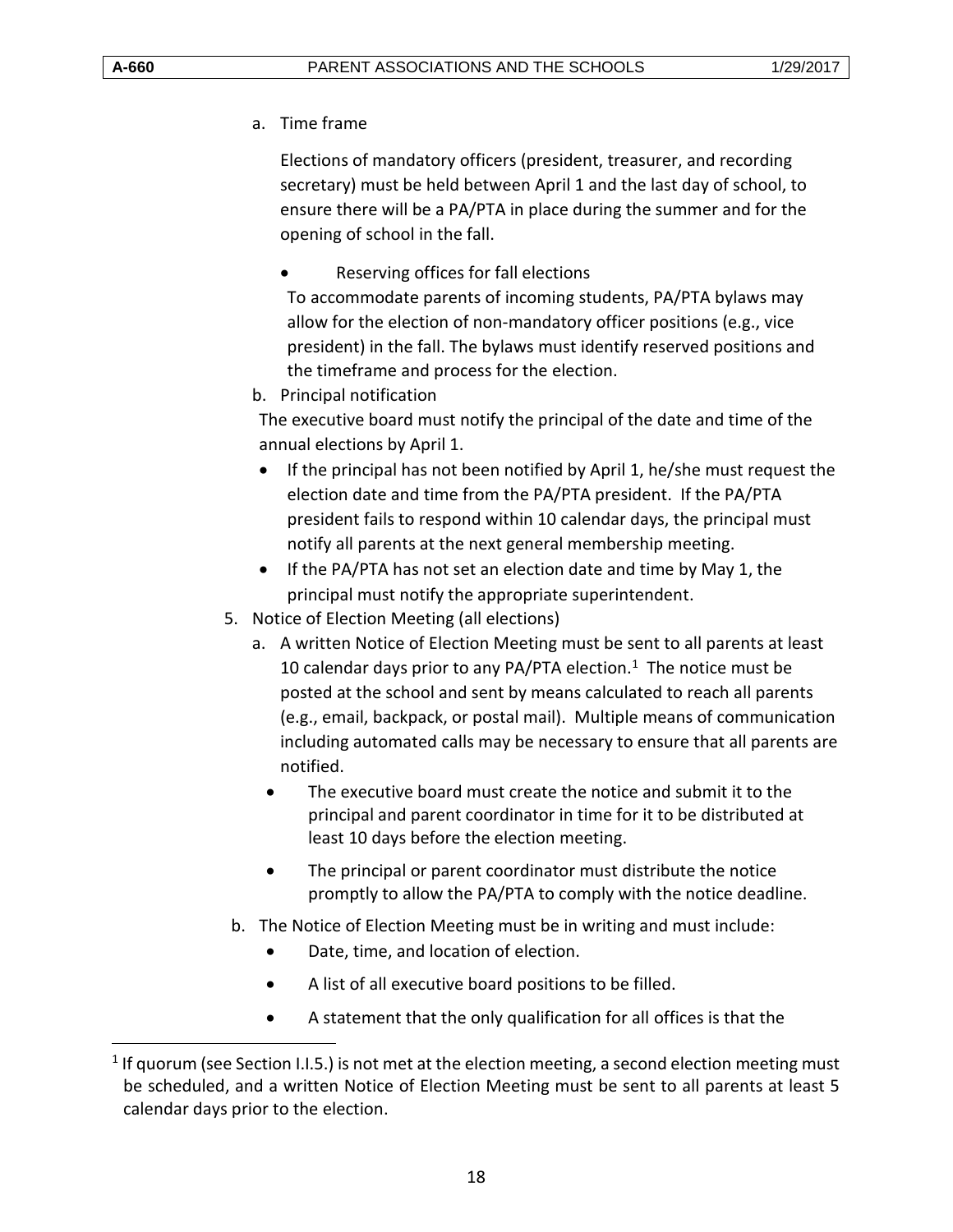candidate be a parent of a child in the school.

- The mechanism(s) by which parents can become candidates for PA/PTA office and the date nominations close.
- For expedited elections, a statement that all nominations will be taken from the floor at the election meeting.
- Candidates' names may be included only if nominations are already closed.
- Term limits, if they are included in the bylaws.
- Date that notification was distributed to all parents and means of distribution.
- 6. Candidate rights and responsibilities
	- a. Determining candidate eligibility
		- The only qualification for all offices is that the candidate be a parent of a child in the school.
		- The following categories of persons are not eligible to run for office:
		- DOE employees, even if they have a child in the school. (See Section I.C.2.c)
		- PA/PTA members who have a conflict of interest are not eligible to run for officer positions unless they have obtained a waiver from the DOE Ethics Officer. (See Section I.C.3.c.)
		- A candidate need not be present at the time of the election to be eligible to run.
	- b. Campaigning and addressing the membership

PA/PTA bylaws must specify one or more mechanisms by which candidates can address the membership prior to the election meeting, but after nominations have been closed. These mechanisms may include distribution of candidate statements and candidate forums. All candidates must be given an equal opportunity to participate in all mechanisms for addressing the membership.

- A notice that includes statements from candidates may be posted on PA/PTA bulletin boards, and distributed to parents in PA/PTA newsletters, through PA/PTA sponsored electronic media or a PA/PTA table.
- All candidate statements must be appropriate. Inappropriate material includes material that is disparaging, defamatory, obscene, or disruptive to the educational process. (See Section I.K.2.c.)

At the elections meeting, candidates must be provided with an opportunity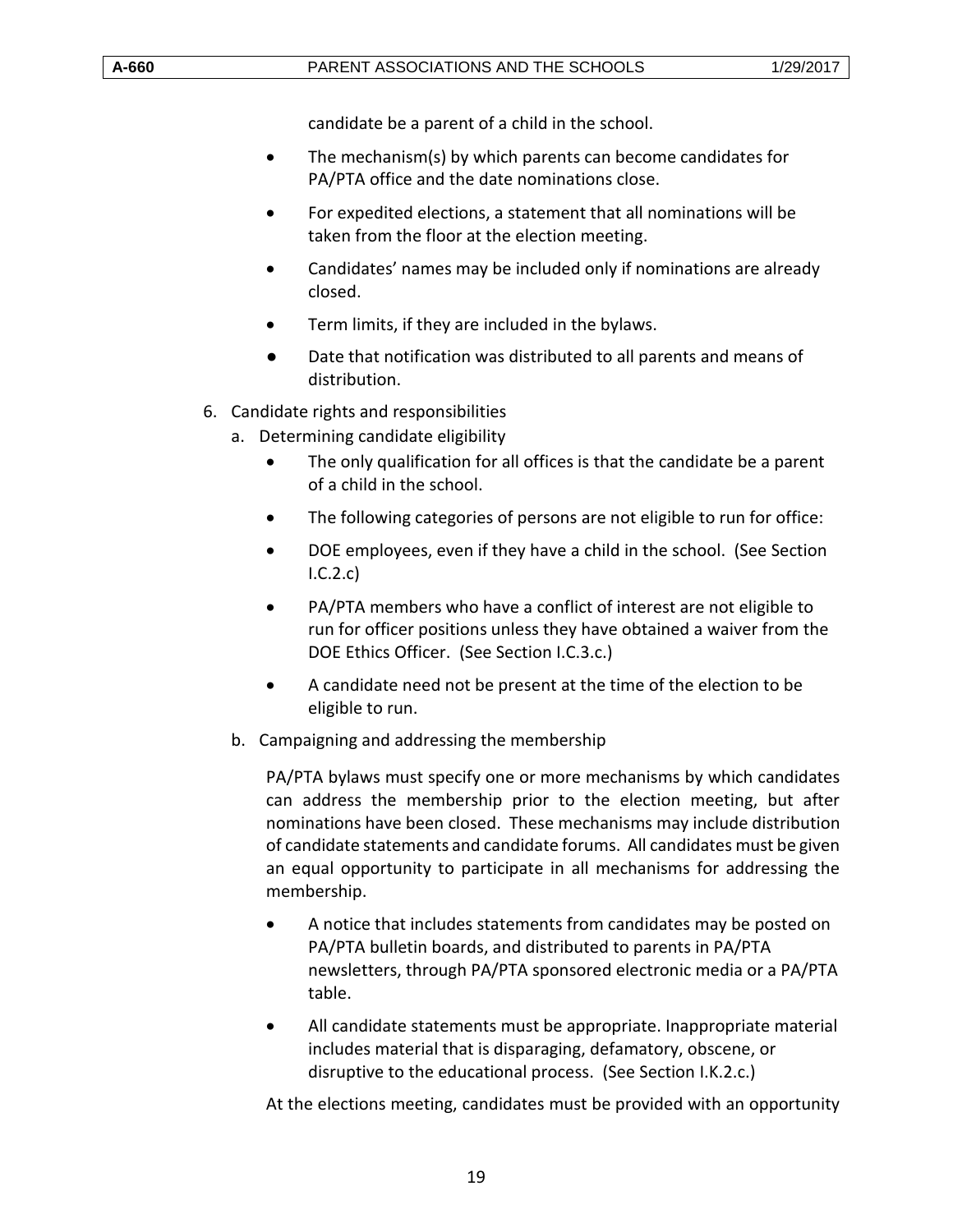to address the membership prior to voting. If a candidate is not present, another member may read the candidate's statement.

No materials in support of a candidate or a slate of candidates may be distributed or posted on school premises or on the school's website by any candidate, supporter, PA/PTA executive board, or PA/PTA committee. Candidates who violate this provision, directly or indirectly, will be subject to disqualification and may be deemed ineligible for office for that election year.

- 7. At the election meeting
	- a. Determining voter eligibility

Only members of the PA/PTA at the time of the election are eligible to vote. The principal or designee (who must be a school employee) must verify each individual's eligibility to vote prior to the distribution of ballots.

b. Voting

All voting must be done in person. Voting by proxy or absentee ballots is not permitted.

Uncontested offices

Where there is only one candidate for any office, the membership may vote to accept that candidate by motion. The result of the motion must be included in the minutes.

Contested offices

When there is more than one candidate for any office, voting must be by ballot.

- Ballots must remain in the meeting room (or in the principal's office with a documented chain of custody) until all the ballots have been counted and the election meeting has been adjourned.
- Ballots must be counted immediately following the conclusion of voting and in the presence of at least three observers from the general membership.
- The PA/PTA must retain ballots on school premises for one year or until the determination of any grievance filed concerning the election, whichever is later.
- Run-off elections

When two or more candidates are tied for the highest number of votes, a run-off election must be conducted among those candidates only. Whenever possible, run-off elections should be held at the same meeting.

8. Certification of election and record-keeping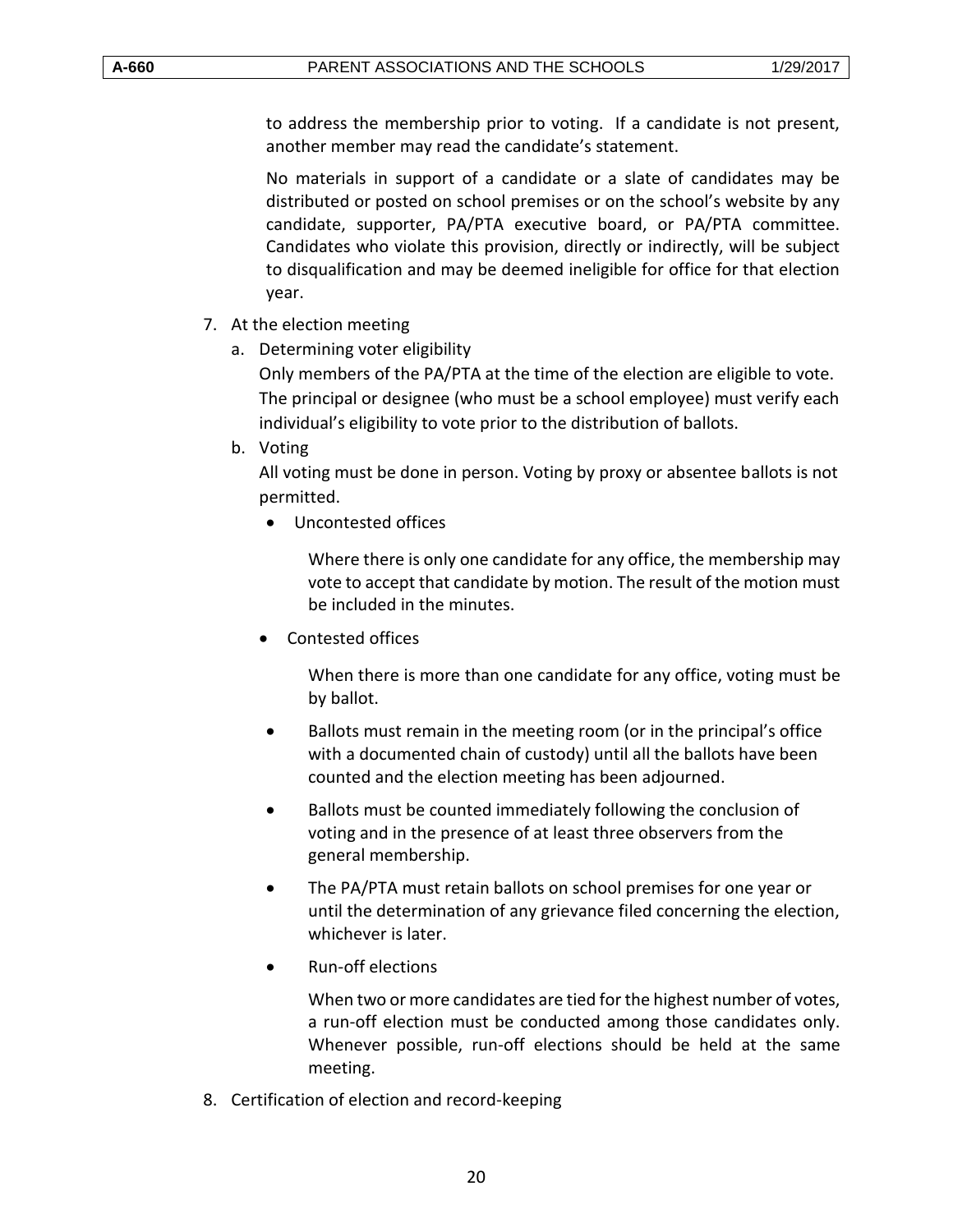Election results must be recorded on the PA/PTA Election Certification Form, signed by the principal or his/her designee, before the election meeting is adjourned. The designee must be a school employee other than the parent coordinator.

 By signing the Election Certification Form, the principal or designee certifies that the nomination and election process was conducted in accordance with this regulation and the PA/PTA bylaws.

The signed certification form must be retained by the PA/PTA, with a copy filed in the principal's office and with the appropriate superintendent.

The principal, parent coordinator, or school web master must update the School Parent Leader Contact Information System (SPLCI), accessible through the Principal's Portal, within 5 calendar days of the election.

9. Filling officer vacancies by succession or expedited election

When an officer vacancy is created by resignation or removal, the PA/PTA executive board must notify the membership in writing within 5 calendar days and specify whether the vacancy will be filled by succession or expedited election. The PA/PTA executive board may request guidance from the appropriate Presidents' Council or appropriate superintendent.

PA/PTA officers may choose to retain their positions and not succeed to a vacant office.

Any mandatory offices that remain vacant after the order of succession has been followed must be filled by expedited election.

- a. Mandatory officer vacancies occurring before the start of the school year
	- If a PA/PTA has one or two mandatory officer vacancies that cannot be filled by succession prior to the start of the school year, the remaining executive board members must conduct an expedited election to fill all mandatory officer vacancies by October 15.
	- If all three mandatory offices are vacant and cannot be filled by succession prior to the start of the school year, the principal must follow the process for re-establishing the PA/PTA. (See Section I.B.3).
- b. Officer vacancies after the start of the school year
	- If an office becomes vacant after the start of the school year and cannot be filled by succession, the expedited election process outlined in Section I.D.10 must be followed in the case of a mandatory officer and is recommended in the case of non-mandatory officers.
- c. Updating SPLCI

The principal, parent coordinator, or school web master must update SPLCI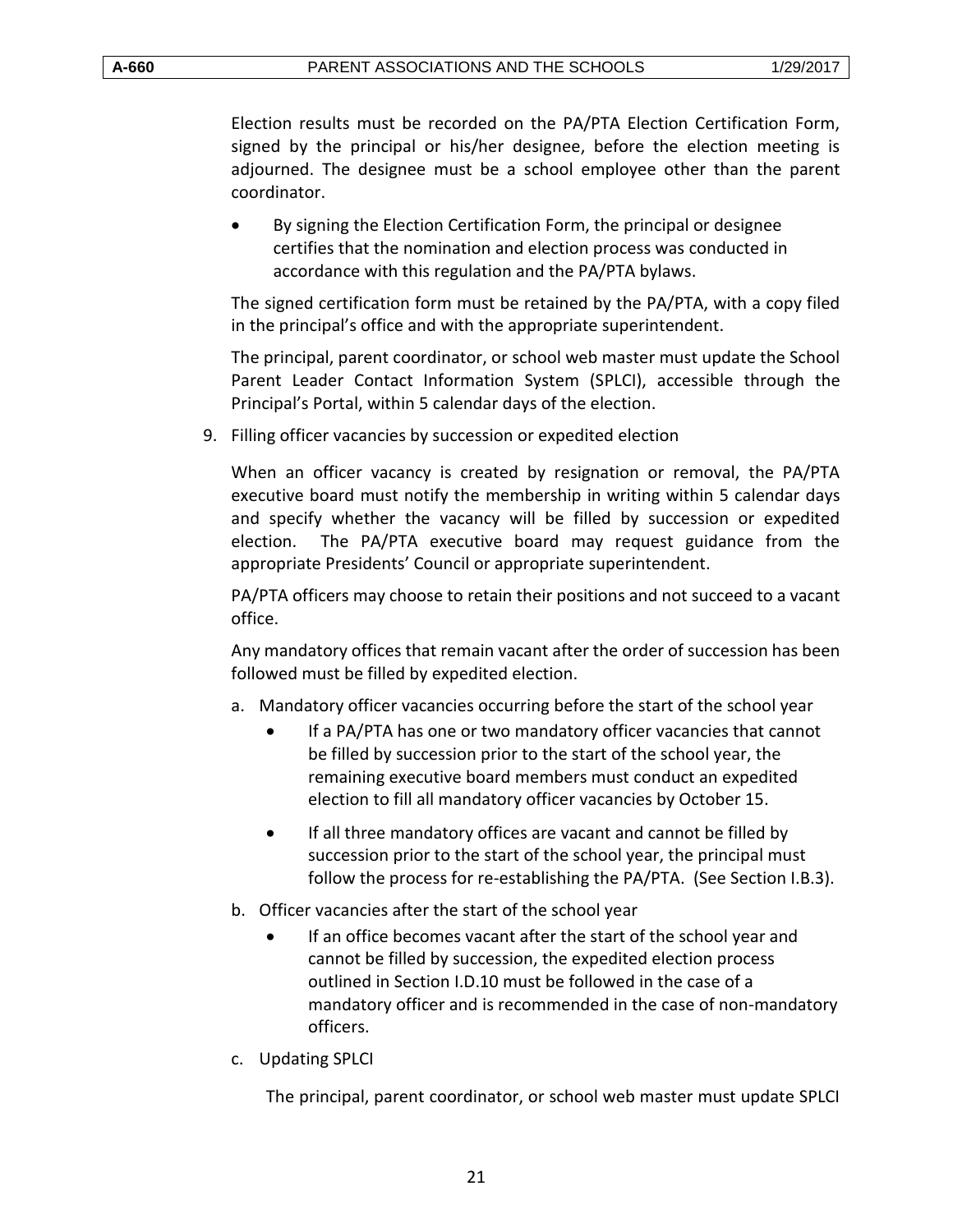within 5 days of the resignation or removal of a mandatory officer, and again within 5 days of the vacancy being filled.

10. Expedited elections

Expedited elections are required to fill mandatory officer vacancies that cannot be filled by succession, to establish PA/PTAs in new schools, and to re-establish PA/PTAs that have ceased to function.

Expedited elections must be conducted according to the rules specified in Section I.D.4 through I.D.8, with the following exceptions:

- The Notice of Election Meeting must include a statement that all nominations will be taken from the floor at the election meeting.
- A parent member who is not seeking office should chair the election meeting. A representative from the appropriate Presidents' Council or superintendent's office may advise the parent chair or chair the meeting if necessary.
- 11. Language access for PA/PTA elections

Election notices, requests for nominations, ballots, and other election materials should be made available in the languages spoken by parents in the school.

The PA/PTA may seek assistance from the principal in obtaining the appropriate translations.

#### <span id="page-21-0"></span>**E. School Leadership Team Elections**

Parent representation on the School Leadership Team (SLT) is vital to ensure that parents are included in the development of the School's Comprehensive Educational Plan (CEP) and that the needs and priorities of the school are reflected in the goals of the PA/PTA. The parent members of the PA/PTA must elect the parent representatives to the SLT (See Chancellor's Regulation A-655).

- SLT elections may take place during the same meeting as officer elections
- The election of SLT parent members must take place after the election of PA/PTA mandatory officers
- SLT elections may follow the procedure for expedited elections (See Section I.D.10).

## <span id="page-21-1"></span>**F. Election Grievances**

 $\overline{a}$ 

Individuals who believe an election was conducted improperly may submit an election grievance to the appropriate superintendent's office, $2$  with a copy to FACE sent to ElectionGrievances@schools.nyc.gov, and the appropriate Presidents' Council.

 $2$  Election grievances in schools spanning multiple grade levels (e.g., K-12 or 6-12) must be filed with the superintendent who supervises the school regardless of grade level and shall be decided by that superintendent.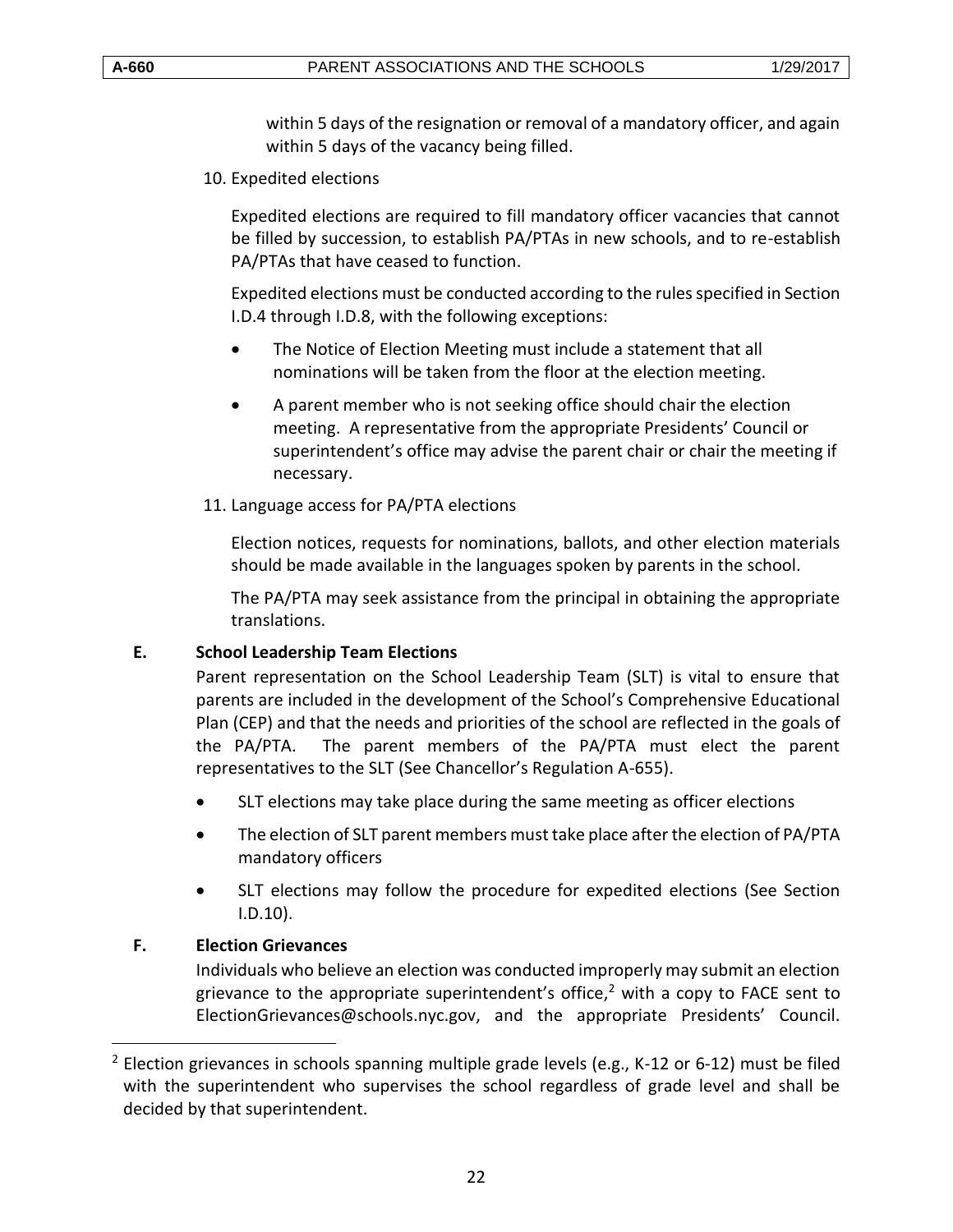Because it is important for the functioning of PA/PTAs that election results be determined with finality in a timely manner, the rules applicable to election grievances are different from those that apply to other complaints and disputes.

Election grievances must be submitted and will be responded to in writing, in a timely manner as defined in this regulation. Grievances will be sustained only if there is a specific and material violation of either this regulation or the PA/PTA's bylaws.

- 1. Filing an election grievance. All election grievances:
	- Must be submitted in writing and must state the name of the complainant(s) and include a telephone number or email address where they may be contacted. Anonymous complaints and in-person or telephone complaints will not be accepted.
	- Must be submitted no later than 5 days after the election meeting or announcement of results if later.
	- Must allege a specific, material violation of this regulation or of the PA/PTA's bylaws.
- 2. Election grievance decision. No later than 10 days after receiving the grievance, the superintendent will issue either a written decision or a notification that the grievance has been referred to FACE.
	- The superintendent may request assistance from the appropriate Presidents' Council in investigating the election or rendering a decision.
	- If the election grievance is referred to FACE, a written decision will be rendered no later than 10 days after the referral. The decision of FACE is final and binding.
- 3. Appeal of election grievance decisions

Decisions of the superintendent may be appealed to FACE. Appeals must be submitted in writing no later than 5 days after the decision.

- FACE will, within 5 days of receiving the appeal, issue a letter affirming, reversing, or modifying the superintendent's decision. Grounds for reversal/modification are limited to:
	- A mistaken interpretation of this regulation or of the PA/PTA's bylaws.
	- Failure to follow the grievance procedures outlined in this regulation.
	- New information becoming available that was not available at the time the superintendent rendered his/her decision.
- The decision of FACE is final and binding. All decisions will be made available to the public upon request. When appropriate, personally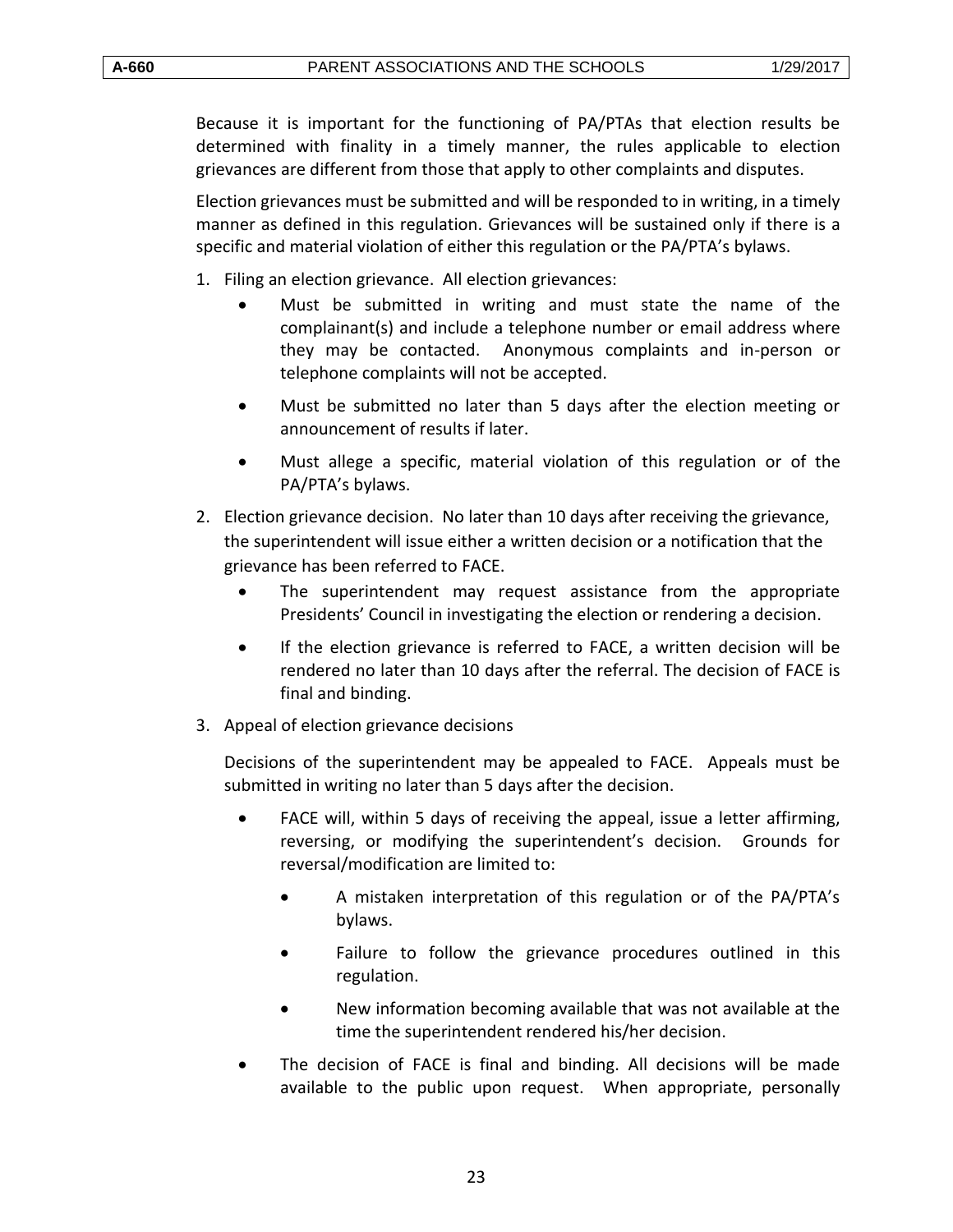identifiable information will be deleted from issued decisions.

## <span id="page-23-0"></span>**G. Understanding PA/PTA Officer Responsibilities**

PA/PTA officers, and particularly the three mandatory officers—president, recording secretary, and treasurer—are responsible for running the day-to-day affairs of the PA/PTA; communicating with members to inform them and hear their concerns; representing parents on their school's School Leadership Team; attending meetings of the appropriate Presidents' Council; and voting for members of the Community or Citywide Education Councils.

- 1. Officers' contact information
	- a. Information on the Election Certification Form

Upon being elected, the mandatory officers must provide their contact information, accurately and legibly, on the Election Certification Form. The information must include an email address where they can be reached.

The contact information will be entered by the school in the SPLCI system. The email address provided will be shared with the appropriate Presidents' Council.

b. Information for the membership

In addition to providing officer contact information to the school, the PA/PTA must inform the membership how they may contact the executive board. A list of all PA/PTA officers' names and positions must be posted in the school at the beginning of the school year; thereafter, it must be made available in the principal's office, at every PA/PTA meeting, and to members upon request.

The list must include:

- A phone number where the PA/PTA can be reached at the school.
- The PA/PTA email address. This can be either the DOE-issued PA/PTA email address or an address established by the executive board.
	- The executive board must determine a process for checking and responding to emails sent to the PA/PTA email address at least once a week.
- An individual email address for each of the three mandatory officers. Non-mandatory officers may choose to provide individual email addresses as well.
	- Personal phone numbers may be included at the discretion of each officer.
	- No home addresses must be included.
- 2. Communications to the membership

The PA/PTA email account, list serve, website, social media accounts, and any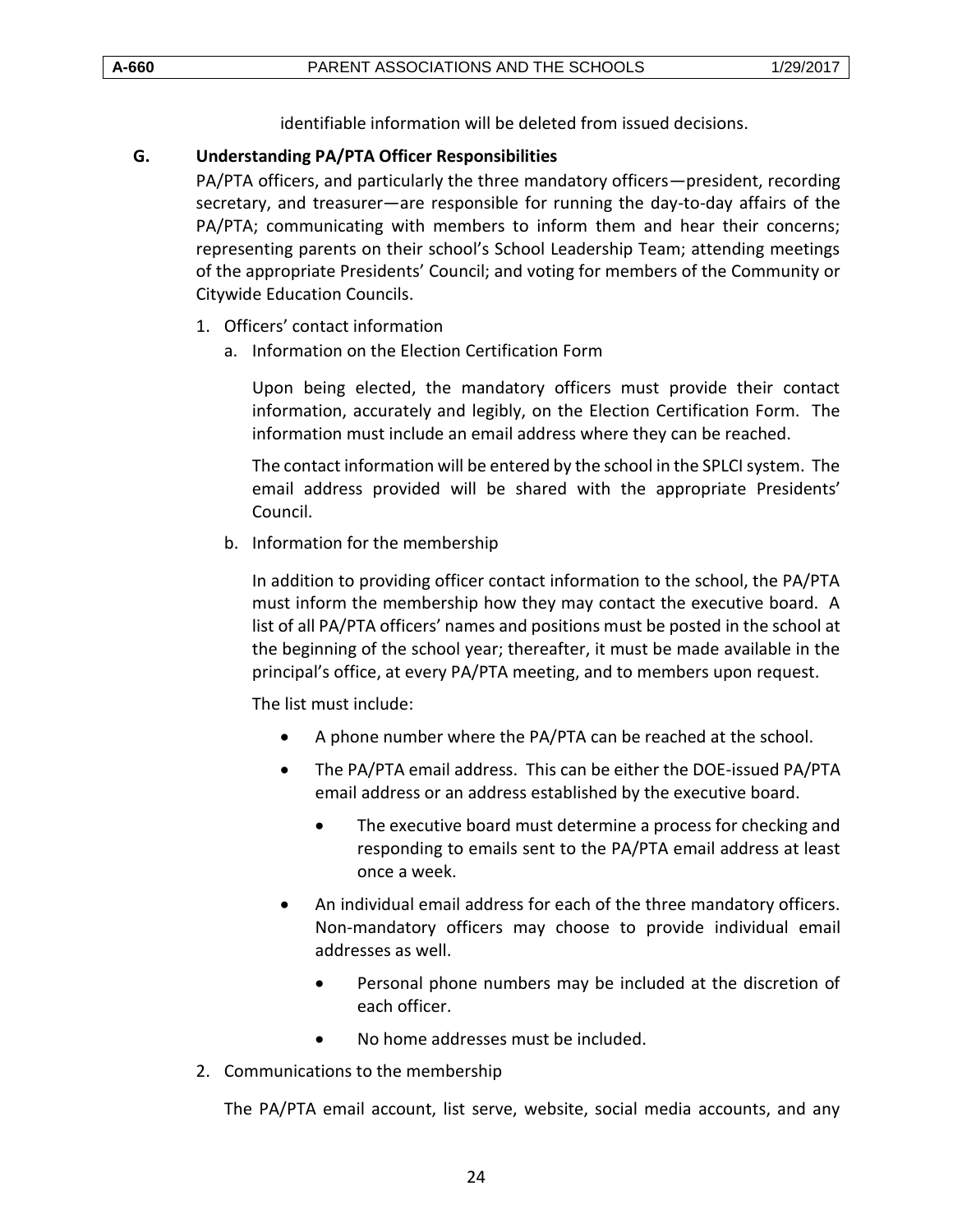other mode of communication linked to the PA/PTA must be used exclusively for PA/PTA purposes.

These modes of communication must not be used to endorse an individual candidate or slate of candidates in any election.

3. Training

Newly elected officers are responsible for familiarizing themselves with this regulation and the PA/PTA bylaws in order to fully understand their role. To gain a more complete understanding of what is expected of them, officers should also avail themselves of training opportunities provided by the Presidents' Council, the superintendent, and FACE.

4. PA/PTA president's responsibilities

The PA/PTA president is a mandatory member of the School Leadership Team and a member of the district/borough Presidents' Council. In addition to the duties specified in the bylaws for the office of president, PA/PTA presidents must carry out the responsibilities pertaining to membership in those organizations.

a. Presidents' Council

The PA/PTA president is automatically a member of the Presidents' Council.

- Co-presidents must decide which one will serve on the Presidents' Council.
- If the president is unable to serve on the Presidents' Council, he/she must nominate a designee to serve in his/her stead. The designee:
	- Must be a member of the PA/PTA.
	- Must be approved by a vote of the membership. Once approved, the designee may not be removed by the president who nominated him/her without a vote of the membership.
	- Must provide a personal email address to the Presidents' Council.
- The Presidents' Council member—whether the PA/PTA president or designee—must attend meetings of the Presidents' Council regularly, communicate information from those meetings to the PA/PTA membership, and solicit feedback to share with the Presidents' Council.
- A Presidents' Council member who is unable to attend a given Presidents' Council meeting should make every effort to find a PA/PTA member to attend in his/her place.
- b. School Leadership Team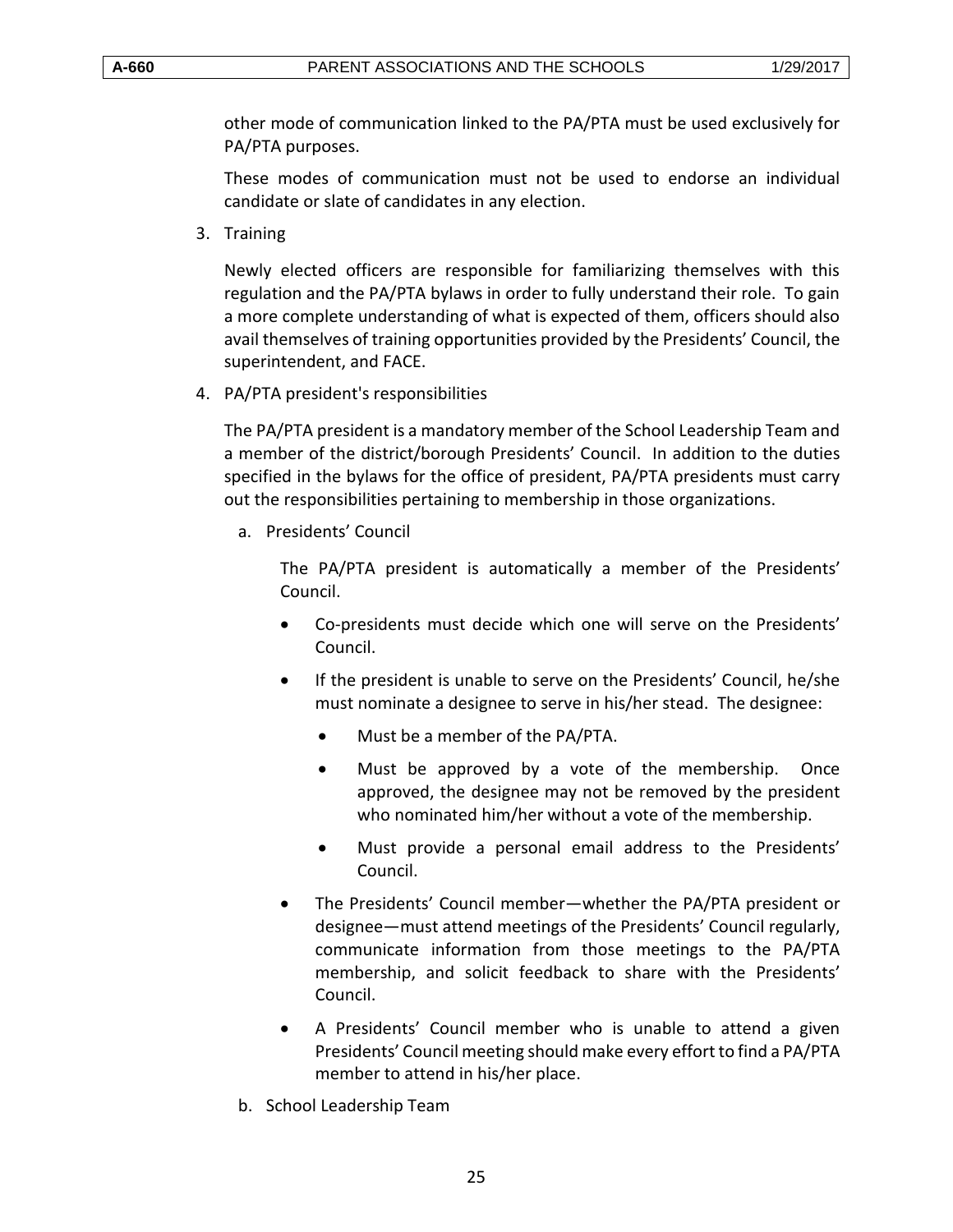The PA/PTA president is a mandatory member of the SLT. (See Chancellor's Regulation A-655) The PA/PTA president is responsible for communicating to the membership information discussed at SLT meetings, including the CEP and the public view of the budget from DOE's Galaxy budgeting system.

- In the case of co-presidents, the remaining PA/PTA officers must decide which one will serve on the SLT.
- If a president is unable to serve on the SLT, he/she must nominate a designee to serve in this position. The designee must be approved by the membership.
- 5. Community and Citywide Education Council Selectors

Under NYS Education Law and Chancellor's Regulations, the mandatory officers president, recording secretary, and treasurer -- of each PA/PTA are the only persons allowed to vote for the parent members of Community Education Councils (CECs), the Citywide Council on High Schools (CCHS), and the Citywide Council for District 75 (CCD75). The Community and Citywide Education Council selection process occurs every two years, in odd-numbered years.

- The three mandatory PA/PTA officers from every school in the community school district are the selectors for the parent members of their district's CEC. Mandatory officers who are themselves candidates are not eligible to vote, and the PA/PTA executive board must designate another member to vote in their place for the purposes of the selection process. (See Chancellor's Regulation D-140).
- The three mandatory PA/PTA officers from every high school in the borough are the selectors for their borough's representatives on CCHS. Mandatory officers who are themselves candidates are not eligible to vote, and the PA/PTA executive board must designate another member to vote in their place for the purposes of the selection process. (See Chancellor's Regulation D-160).
- The three mandatory PA/PTA officers from every District 75 school are the selectors for the parent members of CCD75. Mandatory officers who are themselves candidates are not eligible to vote, and the PA/PTA executive board must designate another member to vote in their place for the purposes of the selection process. (See Chancellor's Regulation D-150).

## <span id="page-25-0"></span>**H.** PA**/PTA Bylaws**

Bylaws are the document that establishes and governs the PA/PTA. All PA/PTAs must have bylaws; bylaws cannot be suspended and should be amended periodically to reflect current PA/PTA needs and changes to this regulation.

In the absence of bylaws, either because they have not yet been adopted or they cannot be located, the governing document of the PA/PTA shall be this regulation and Robert's Rules of Order Newly Revised, to the extent they do not conflict with this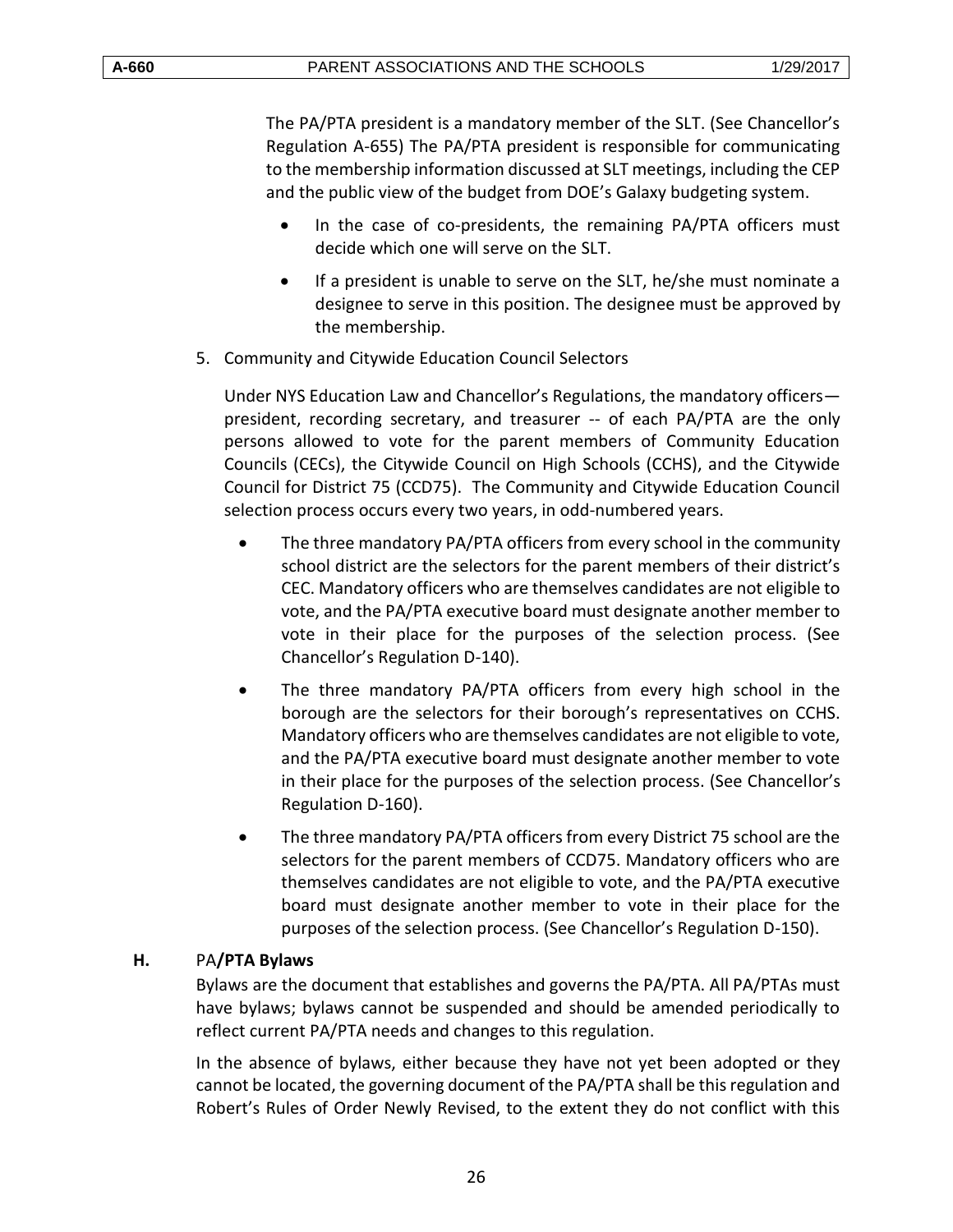regulation.

- 1. PA/PTA bylaws must include the following:
	- The organization's name
	- A statement of objectives
	- Qualifications for membership
	- The list of officers, including duties and term limits (if any)
	- The process for conducting elections
	- The composition of the executive board, a mechanism for setting the day and time of meetings, and quorum.
	- The day and time of general membership meetings, and a mechanism for calling special membership meetings
	- Any standing committees and their duties
	- The responsibilities of parent representatives on the SLT
	- Processes by which financial affairs will be conducted
	- A process for amending the bylaws
- 2. Establishing bylaws

In new schools and schools where the bylaws cannot be located, establishing the PA/PTA bylaws must be the first order of business after the mandatory officers president, recording secretary, and treasurer—have been elected.

The PA/PTA Bylaws Template, available on the DOE website, should be used to create an initial draft of proposed bylaws to be submitted for adoption by the membership. This may occur at the meeting to establish or re-establish the PA/PTA, after the election of officers; in the alternative, the newly-elected executive board may draft proposed bylaws and call a special membership meeting at which the bylaws will be adopted.

3. Reviewing and amending bylaws

PA/PTAs must review, and if necessary amend, their bylaws every three years and whenever this regulation is revised.

- After review, the bylaws must be re-adopted by a vote of the membership regardless of whether any amendments have been made.
- The title page must show the date of approval by membership and the signatures of the PA/PTA president and recording secretary at the time of adoption.
- 4. Compliance with Chancellor's Regulation A-660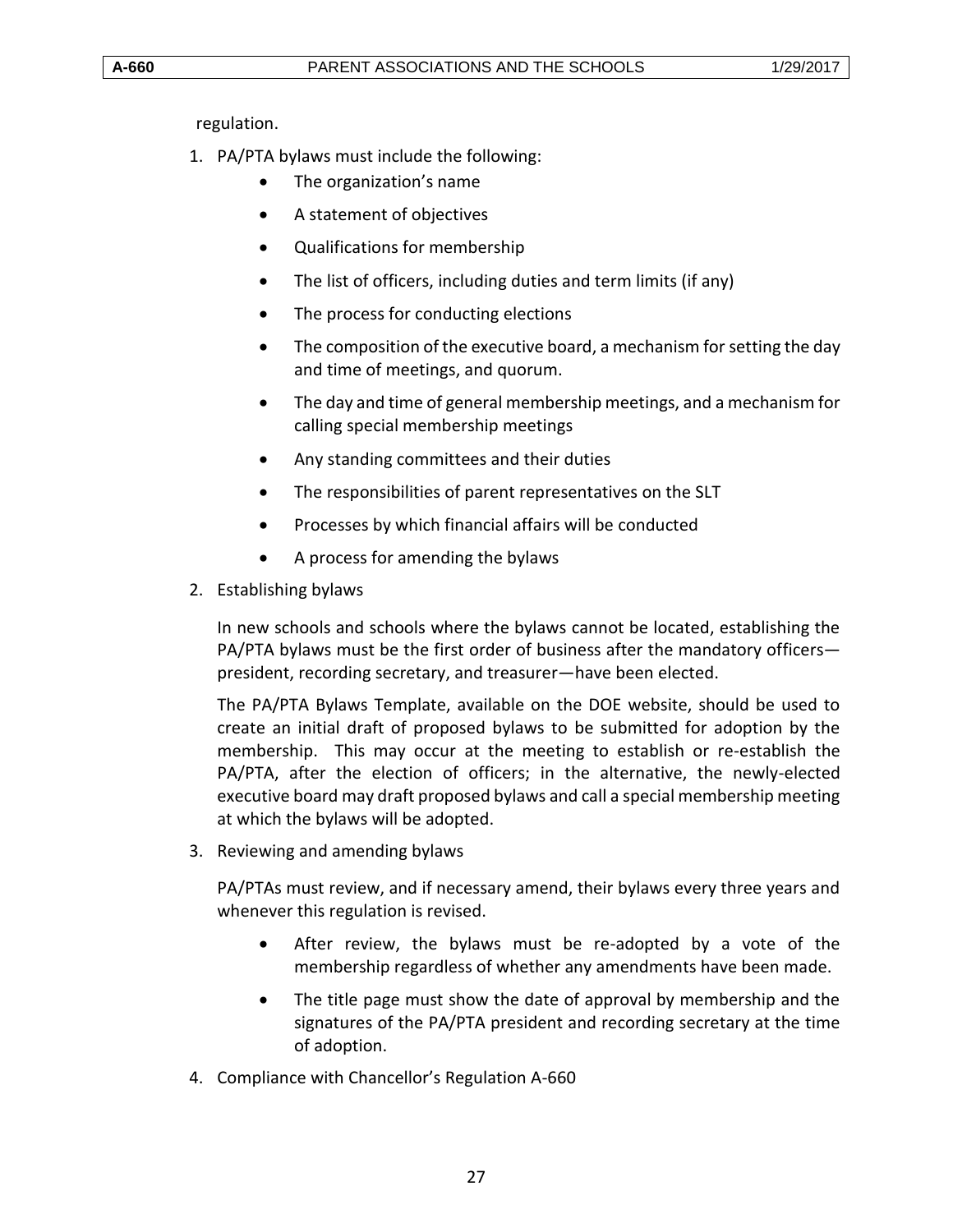This regulation is the primary governing document for all PA/PTAs. In the event that a PA/PTA's bylaws contain any provision that conflicts with this regulation:

- The provision shall be deemed null and void, and the language of this regulation shall be deemed controlling.
- The provision may be amended by motion at any general membership meeting. The motion may be made by any PA/PTA member, must be voted on at the same meeting, and requires approval by two-thirds of the members present.
- All remaining provisions that are not in conflict with this regulation shall remain in full force and effect.

PA/PTA bylaws are subject to review and approval by FACE.

5. Record-keeping and making bylaws available

The original, signed PA/PTA bylaws must be kept on school premises.

A copy must be given to the principal, who must ensure that the current version is available in his/her office.

The PA/PTA executive board must ensure that a copy of the bylaws is made available at every meeting, and to members upon reasonable request.

Whenever possible, bylaws should be made available in all languages that parents speak. Bylaw templates are available on the DOE website in all languages covered by Chancellor's Regulation A-663. If necessary, the principal must assist the PA/PTA executive board in ensuring that translated bylaws are made available to all parents.

# <span id="page-27-0"></span>**I. Holding PA/PTA Meetings**

PA/PTAs must hold at least 9 monthly general membership meetings per school year. Executive board meetings should be held on a monthly basis during the school year. Except as specifically noted below, the same rules apply to convening and holding general membership and executive board meetings.

- 1. Day and time of meetings
	- a. General membership meetings

The PA/PTA bylaws must specify the day and time when general membership meetings are to be held (e.g., last Tuesday of the month at 7:00 pm) and a mechanism for rescheduling individual meetings if necessary to increase attendance.

At the beginning of every school year, the executive board must survey the parent members to determine whether the day and time of the general membership meeting should be changed.

b. Executive board meetings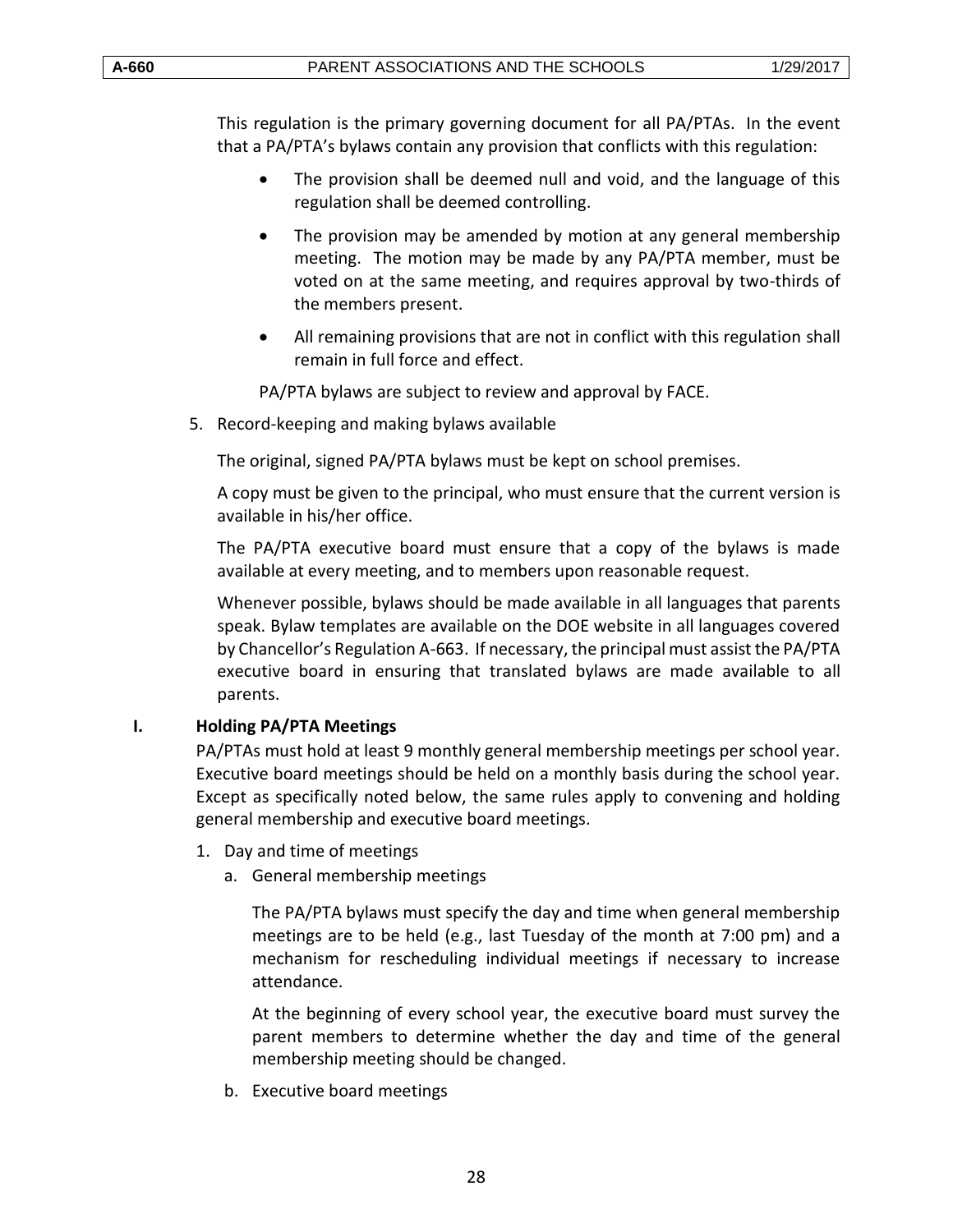The PA/PTA bylaws must include a mechanism for scheduling monthly meetings of the executive board. This may be a specified day and time (e.g., the first Tuesday of the month at 6:00 pm), or a deadline by which the executive board must issue a schedule of meetings for the current school year.

c. Special meetings

Special meetings of the membership or the executive board may be held to address important matters that cannot be postponed until the next regularly scheduled meeting. Special meetings should follow the same procedures as regularly scheduled meetings, except that they may be convened upon 48 hours' notice.

- 2. Meeting notices
	- a. Notice deadlines

Written notice of all PA/PTA meetings must be posted at the school and sent to the membership at least 10 calendar days prior to the meeting by means calculated to reach all parents (e.g., email, backpack, or postal mail). Multiple means of communication (including automated calls) may be necessary to ensure that all parents are notified.

For special meetings as described in Section I.I.1.c above, notice may be shortened to 48 hours.

b. Responsibility for creating and distributing meeting notices

The PA/PTA executive board is responsible for drafting all meeting notices and submitting them to the principal and parent coordinator in time for distribution to all members as provided in Section I.I.2.a above.

Meeting notices should be made available in the languages spoken by parents in the school. The PA/PTA should use the Notice Template available on the DOE website and should seek assistance from the principal in obtaining the appropriate translations.

The principal and parent coordinator must distribute all notices promptly to allow the PA/PTA to comply with notice deadlines.

3. Location of meetings

All general membership and executive board meetings must be held in the PA/PTA's home school.

- If an appropriate, handicap-accessible place of assembly exists within the school, meetings must be held in that location.
- Meetings may be broadcast via web or telephone conference, but they must be physically convened in the school building. PA/PTA bylaws may provide for members participating from remote locations, but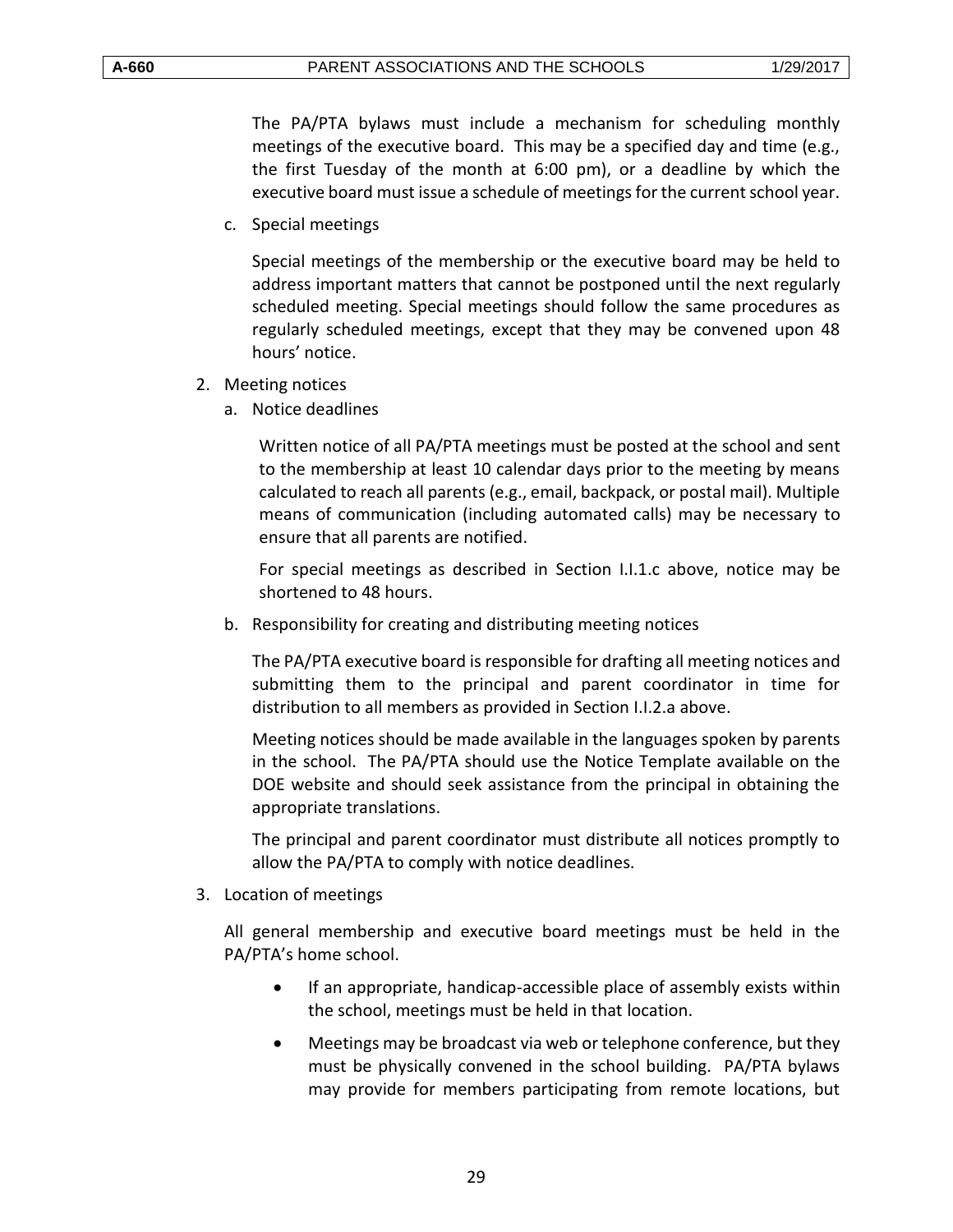they must not be counted toward quorum and they must not be allowed to vote.

Committee meetings may be held at locations convenient to the members, but must not be held in private homes.

4. Conducting meetings

Except as specified in this regulation or the PA/PTA bylaws, PA/PTA meetings must proceed according to *Robert's Rules of Order Newly Revised*.

The PA/PTA president should chair all general membership and executive board meetings. PA/PTA bylaws must specify who will chair a meeting in the president's absence. Under no circumstance may the principal or parent coordinator chair a PA/PTA meeting.

- 5. Quorum
	- a. General membership meetings
		- The quorum requirement for general membership meetings is a minimum of 8 PA/PTA members, including at least 2 executive board and 6 parent members.

In the absence of quorum, a PA/PTA cannot authorize the expenditure of funds or vote on any business, but may have non-binding discussions.

 The PA/PTA executive board may seek assistance from the school's parent coordinator, the appropriate Presidents' Council or superintendent to improve meeting attendance when the PA/PTA's attempts at outreach do not yield quorum at a general membership meeting.

In exceptional circumstances, a PA/PTA may seek a waiver of the minimum quorum requirement from FACE.

b. Executive board meetings

The quorum requirement for executive board meetings must be specified in the PA/PTA bylaws.

- 6. Attendance and participation
	- a. General membership meetings

PA/PTA general membership meetings must be non-exclusive and open to the general public in accordance with NYS Education Law § 414.

Individuals who are not members of the PA/PTA may attend general membership meetings as observers, but may participate in discussions only at the discretion of the president or meeting chair.

b. Executive board meetings

All PA/PTA members are entitled to attend meetings of the executive board.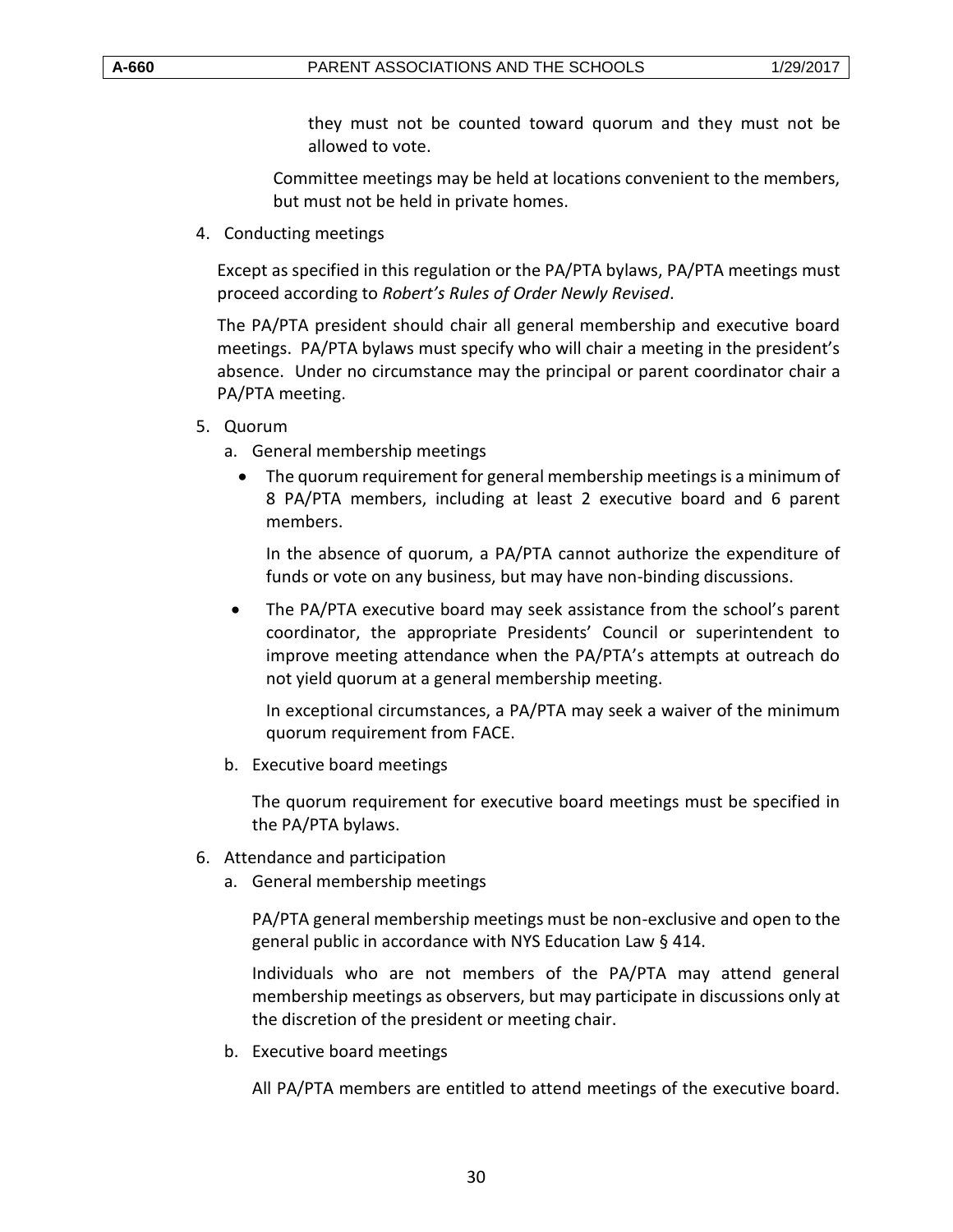The bylaws should address the extent to which they may participate in discussions.

Individuals who are not members of the PA/PTA may attend executive board meetings only with approval of the executive board.

7. Minutes

Minutes must be taken at all general membership meetings.

- A draft of the minutes must be distributed at the next scheduled meeting for review and approval.
- The PA/PTA bylaws may provide further guidance as to permissible recording procedures and equipment.
- Minutes need not be taken at committee and executive board meetings, but the chair must provide regular updates at general membership meetings.

# <span id="page-30-0"></span>**J. Maintaining and Transferring PA/PTA Records**

All PA/PTA records, whether in paper or electronic form, must be maintained on school premises.

1. What records must be kept and for how long

The following PA/PTA records must be kept for 6 years: bylaws and related amendments; meeting notices, agendas, and minutes; records of officer elections other than ballots; and financial records. (See Section III for more information regarding retention of financial records).

Other PA/PTA records should be kept as long as needed. PA/PTA records that are being used in a legal action must be retained for the entire period of the legal action.

Special attention must be paid to ensuring that documents created in electronic form remain available and accessible, either in electronic or paper form, for the required period of time.

2. Transfer of records

At the end of their term, outgoing executive board members must ensure that all records are transferred to the newly-elected executive board. The transfer must take place on school premises, in the presence of the principal, as soon as practicable following the election.

Outgoing executive board members must not retain copies of any PA/PTA records that contain PA/PTA members' contact information (e.g., email lists), or information that can be used to access the PA/PTA's accounts (e.g., user names and passwords, account numbers).

3. Responsibilities of individual officers

Prior to the conclusion of their respective terms: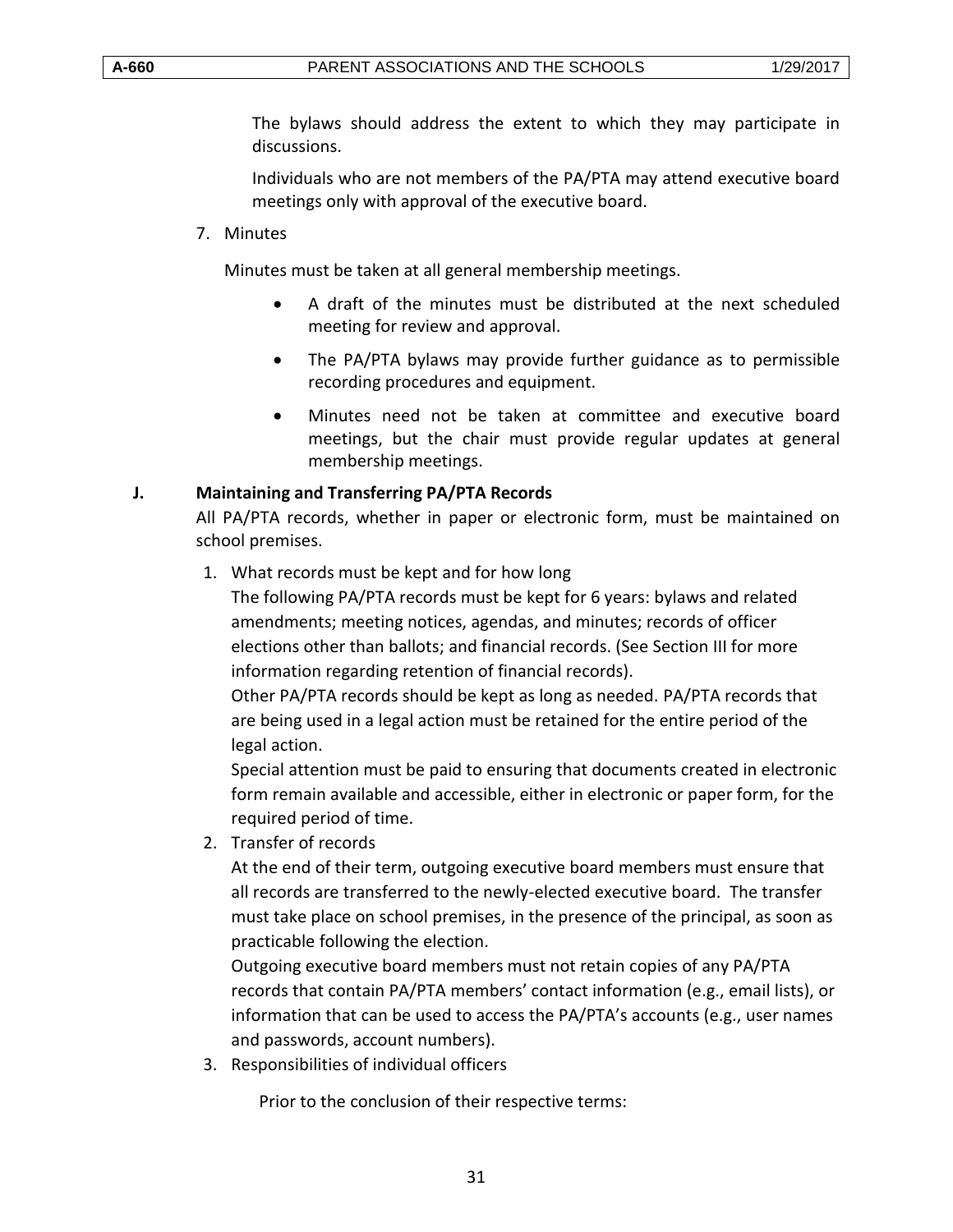- The president must make arrangements to provide to the newly elected president complete login information for all the PA/PTA's accounts (e.g., email, website, memberships, bank and other financials), as well as the password to the PA/PTA's computer and any keys to desks, filing cabinets, and safes.
- The recording secretary must make arrangements to provide to the newly elected recording secretary the PA/PTA's bylaws, meeting notices, agendas, and minutes from both general membership and executive board meetings.
- The treasurer must make arrangements to provide to the newly-elected treasurer all the PA/PTA's financial records, the EIN and all information needed to access bank and other financial accounts, as well as information on the method of accounting and financial record keeping used by the PA/PTA.

# <span id="page-31-0"></span>**K. PA/PTA Rights and Responsibilities**

Although PA/PTAs work closely with school leaders, self-determination must be the rule and not the exception when it comes to the governance of PA/PTAs. PA/PTAs are responsible for their own actions and for the conduct of their own affairs. The principal, parent coordinator, and other school officials must not interfere, directly or indirectly, in the PA/PTA's internal affairs, including the election of officers and allocation of funds.

1. Accessing information and consultation with the principal

Regular communication between the principal and the PA/PTA is essential for the PA/PTA to achieve its goals. Except in situations requiring immediate action, the PA/PTA must receive information in a manner that allows it to be heard on matters that affect the school. Whenever possible, principals should consult parents at each stage of planning initiatives for the school.

- a. The PA/PTA executive board has the right to receive from the principal:
	- Upon request, full and factual information on student testing schedules and student achievement data.
	- No later than October 15 of each year, a written report of all school fundraising activities, including income and expenditures for each month of the previous year and anticipated income for each month of the current school year.
	- No later than December 15 of each year, an abridged summary of the school safety plan, discipline code, and attendance plan.
	- Information relating to the school-based budget, including the Comprehensive Educational Plan (CEP) and the public view of the budget from the DOE's Galaxy budgeting system available on the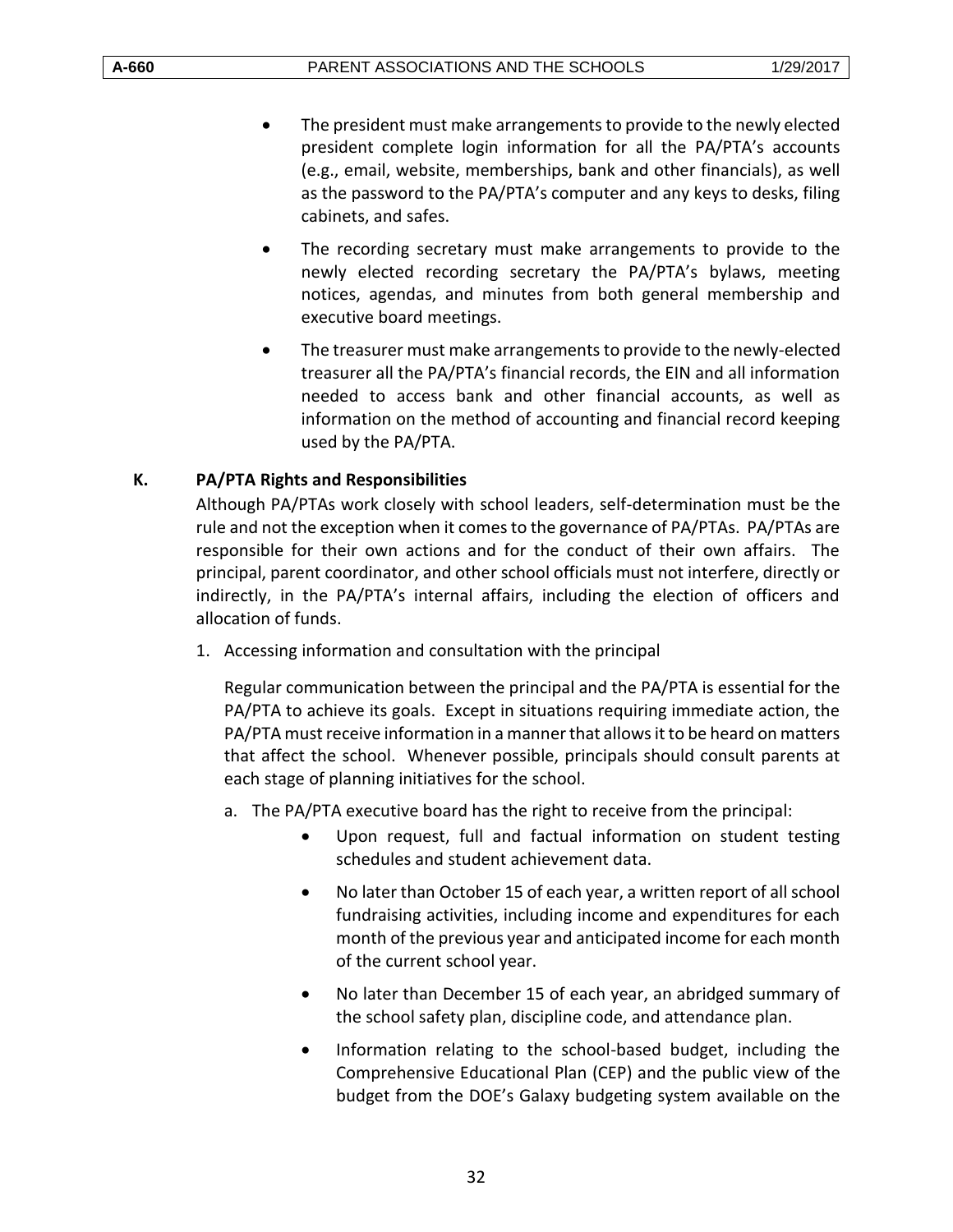school's portal.

- Copies of pertinent Chancellor's Regulations.
- b. Consultation with the principal

The principal must meet at least quarterly with the PA/PTA executive board. This requirement may be satisfied by having the principal attend all or part of the regularly executive board meetings. Topics for discussion may include:

- Setting school and PA/PTA goals.
- Planning for upcoming PA/PTA fundraisers.
- Review of PA/PTA Interim and Annual Financial Reports.
- Building issues, including matters affecting student health and welfare.
- In buildings with more than one school, the executive boards of all the PA/PTAs in the building may choose to hold joint meetings to consult with all the principals on building issues.
- 2. Posting and distributing PA/PTA notices and materials

PA/PTAs have the right to request assistance from the principal to distribute information and materials to parents.

a. Distributions to PA/PTA members

Pursuant to the Family Educational Rights and Privacy Act (FERPA), schools may not give PA/PTAs the names, addresses, or any other contact information of a student or parent without the parent's written consent.

To ensure that PA/PTA meeting notices and information can reach all parents, the principal must provide assistance to the PA/PTA in distributing materials. Multiple means of communication (e.g., email, automated call, backpack, and postal mail) may be necessary.

Principals must facilitate distribution of PA/PTA membership surveys that are required or encouraged under this regulation.

The executive board must ensure that any member contact information acquired by the PA/PTA is safeguarded from disclosure and is used only for legitimate, official PA/PTA purposes, and not for personal communications.

b. Posting PA/PTA materials

PA/PTAs have the right to post material in the school at places designated by the principal as well as on the school's website.

For materials posted in the school, the designated place must be visible to parents when entering the building.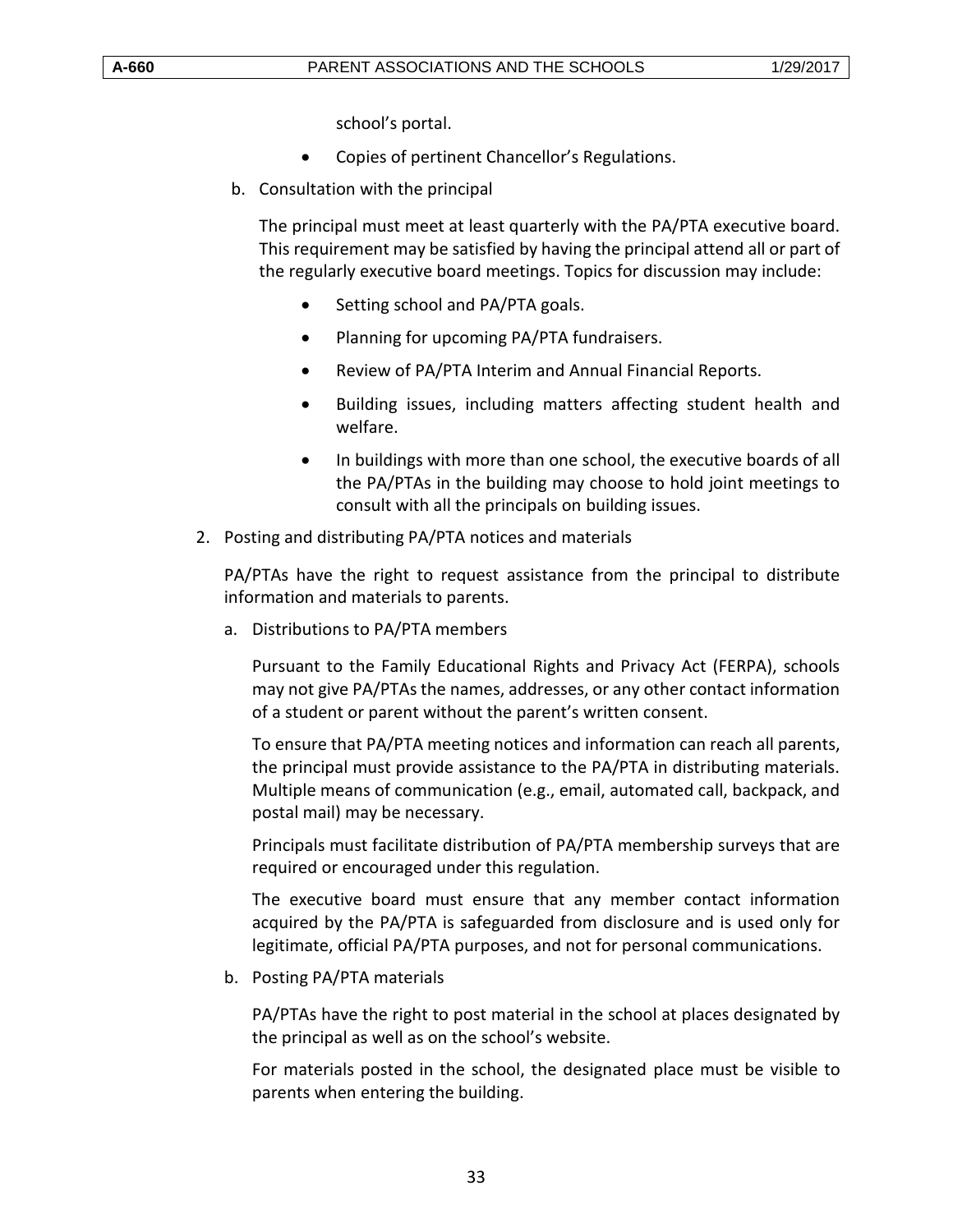PA/PTAs have the right to post meeting notices on the school's website, and may submit a request to the principal to post additional information on the website, such as bylaws, flyers, and bulletins.

c. Suitability of materials to be distributed

Materials for posting or distribution may include printed literature such as special editions, bulletins, flyers, notices, posters, surveys and buttons. All materials posted in the school or on the school's website, or distributed to students and parents, must be suitable and appropriate.

Unsuitable and inappropriate material includes material that is defamatory, obscene or age-inappropriate, or disruptive to the educational process.

All PA/PTA materials to be posted or distributed must be reviewed by the principal for suitability and appropriateness, but may not be edited or censored by the principal or other school staff.

- The principal must render a decision within 24 hours of receiving the material to be posted or distributed.
- The PA/PTA may appeal the principal's decision to the appropriate superintendent.

The principal's name and signature must not be affixed to any PA/PTA material.

- 3. Using school facilities
	- a. Use of school buildings outside of school hours

PA/PTAs are entitled to free use of school buildings, including school safety or security coverage, for up to 110 hours per year outside of school hours. The executive board is responsible for obtaining the necessary permits.

- These hours are for the exclusive use of the PA/PTA and are nontransferrable to other groups or organizations.
- The 110 hours may be used 12 months a year; unused hours may be rolled over month-to-month but expire at the end of the school year.
- If there is more than one school in the building, each PA/PTA is entitled to 110 hours of free use per year.
- PA/PTAs may charge admission fees and receive donations, contributions, or collections for programs or activities they sponsor in school facilities during non-instructional hours in accordance with their bylaws and Chancellor's Regulation D-180.
- Under Chancellor's Regulation D-130, PA/PTAs are prohibited from holding candidate forums for any political or community-based organization. PA/PTAs may hold candidate forums only for the election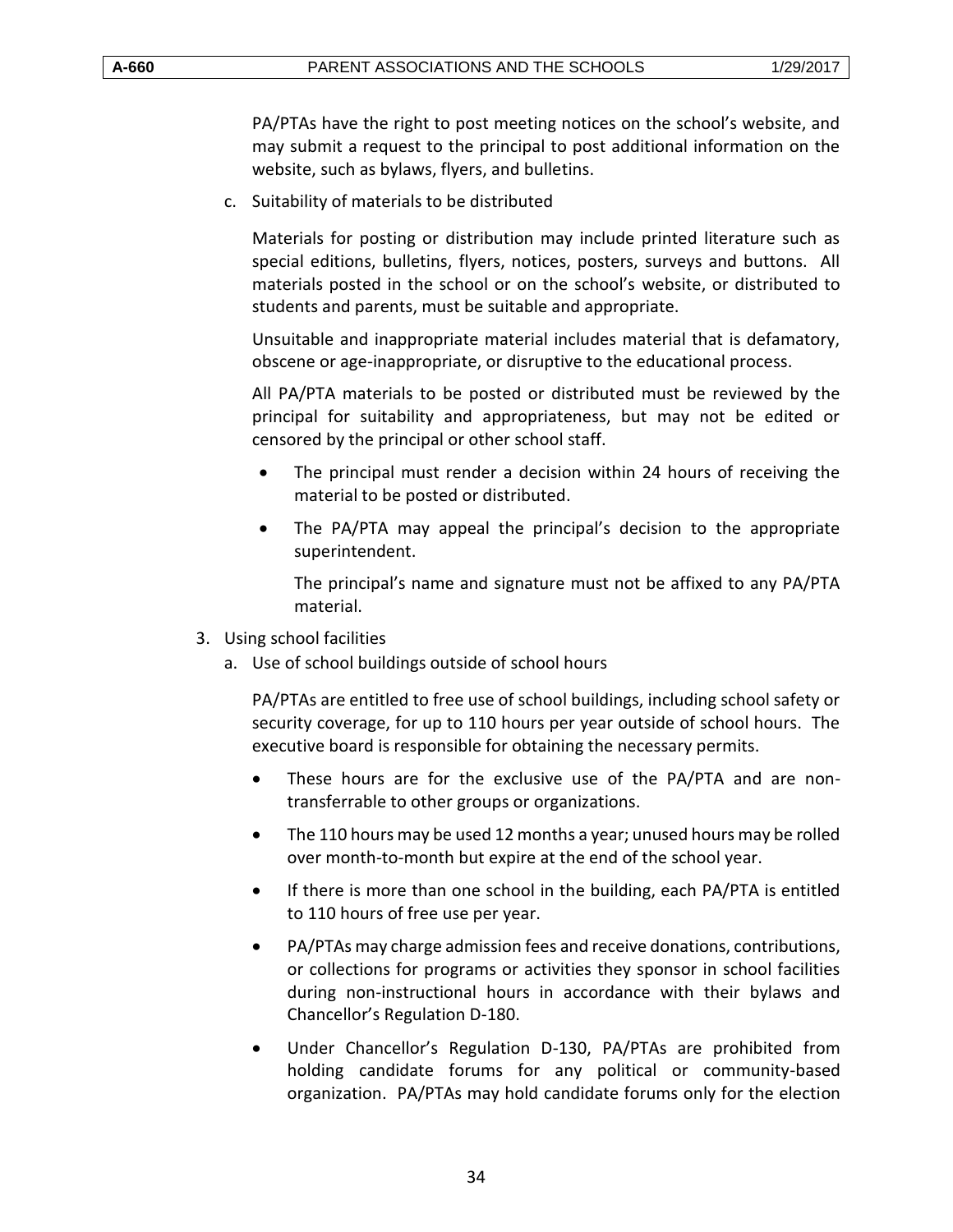of their officers.

b. Use of school buildings during school hours

PA/PTAs that wish to use the school building during school hours must obtain permission from the principal. Use of the school building during school hours does not count against the 110 hours per year of free use.

c. Resources for PA/PTA use

Wherever possible, the principal should designate a room or space for PA/PTA use. The executive board must be provided with the following:

- A locked location for the storage of PA/PTA records.
- Use of a computer with internet access.
- Assistance in printing notices, agendas, minutes, and election materials required under this regulation (e.g., ballots).
- Reasonable access to duplicating services.
- The ability to receive postal mail at the school, including a secure location for storing mail.

# <span id="page-34-0"></span>**L. District/Borough Supports and Responsibilities**

1. Presidents' Councils

PA/PTAs may request assistance or guidance from the appropriate Presidents' Council regarding any aspect of their work. A request for assistance may be made by the PA/PTA executive board, an individual officer or a member; however, the Presidents' Council must inform the PA/PTA executive board of the request before taking any action.

2. District/Borough Offices

Each District/Borough Office includes a staff member specifically charged with the support of parent leaders. PA/PTAs may request assistance or guidance from this staff member regarding any aspect of their work.

# <span id="page-34-1"></span>**M. Fundraising**

PA/PTAs are permitted to conduct fundraisers. See Section III for more detailed information regarding fundraising and other financial affairs.

# <span id="page-34-2"></span>**II. PRESIDENTS' COUNCILS**

Presidents' Councils are independent parent leadership organizations that empower parents and provide assistance to PA/PTAs on a district, borough, or citywide level. Presidents' Councils must solicit participation and support from all their constituent PA/PTAs. Presidents' Councils must comply with all laws, policies, rules, and regulations that pertain to their organization and function in a way that respects the rights of students, parents, and staff. Presidents' Councils must have bylaws to establish a formal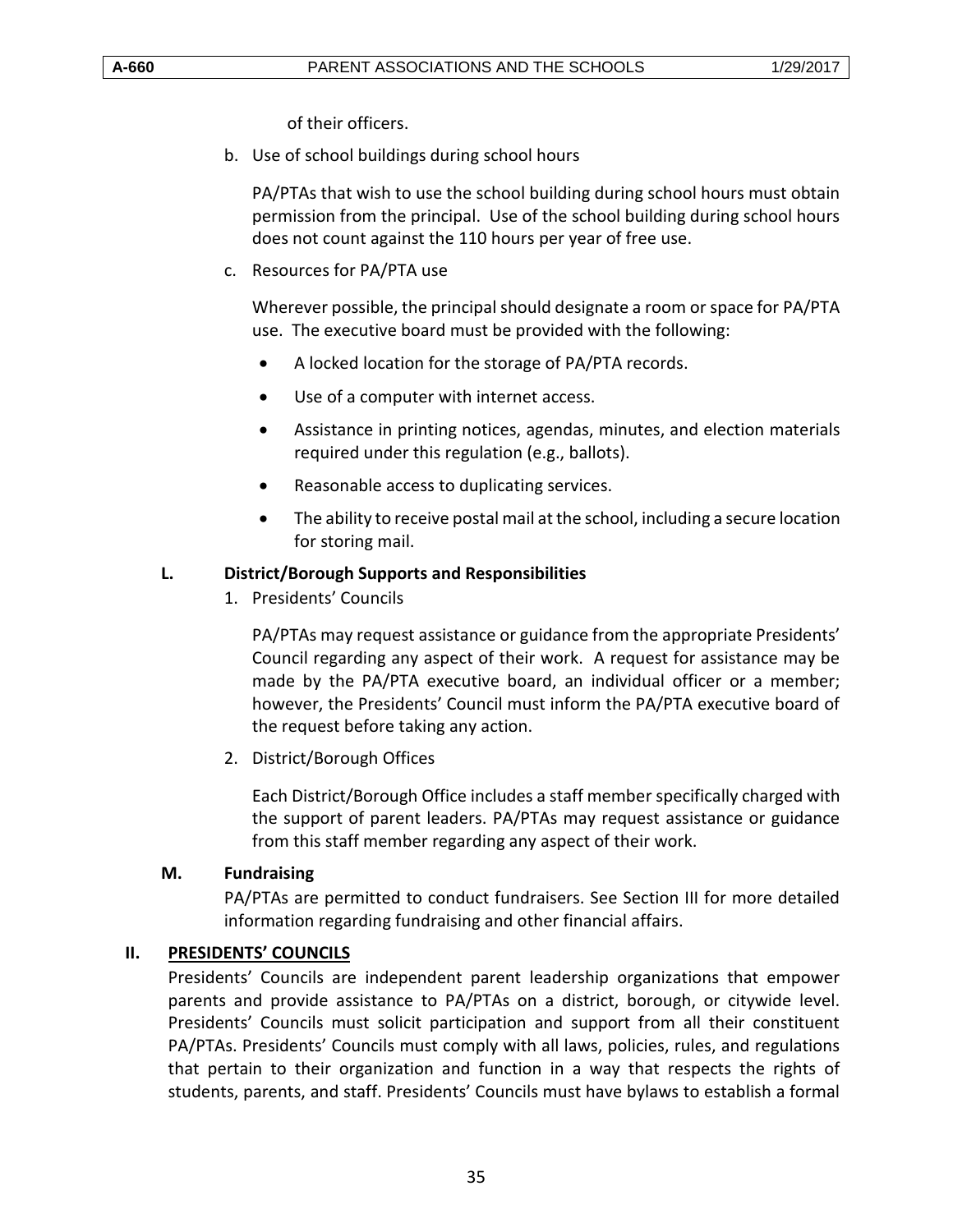structure.

#### <span id="page-35-0"></span>**A. Establishment and Re-Establishment of Presidents' Councils**

The appropriate superintendent is responsible for establishing and ensuring the continuation of the Presidents' Council in all community school districts for elementary and middle schools, in all boroughs for high schools, and citywide for District 75 schools. A Presidents' Council must be re-established if it has ceased to function.

- 1. Reasons a Presidents' Council ceases to function
	- a. Failure to elect a president by September 30
		- The Presidents' Council ceases to function if it has not held elections or fails to elect at least the president by September 30.
	- b. Failure to fill a vacancy in a mandatory office in a timely manner

The Presidents' Council ceases to function if it fails to hold a timely expedited election to fill a vacancy in one or more mandatory offices within 60 calendar days from the resignation or removal of the officer.

- The Presidents' Council's mandatory officers are president and recording secretary. If the Presidents' Council has a bank account, it must also have a treasurer.
- Presidents' Councils' bylaws may provide for additional officers.
- c. Failure to conduct business

The Presidents' Council ceases to function if it fails to conduct business for 60 consecutive days during the school year. Presidents' Council business is defined as meetings of the executive board or the general membership.

2. Notification by superintendent

If the Presidents' Council has ceased to function, the superintendent must notify FACE promptly.

- 3. Meeting of PA/PTA presidents to re-establish the Presidents' Council
	- a. The superintendent must convene a meeting of constituent PA/PTA presidents where an election will be held to re-establish the Presidents' Council.
	- b. Written notice must be sent by the superintendent to all the constituent PA/PTA presidents at least 10 calendar days prior to the meeting.
	- c. The meeting must be held no later than 15 calendar days after the superintendent notifies FACE.

#### <span id="page-35-1"></span>**B. Presidents' Council Membership**

- 1. Determining membership eligibility
	- a. All PA/PTA presidents in the district or borough are automatically eligible for membership in the Presidents' Council of their respective jurisdictions. Each PA/PTA is entitled to only one representative on any one Presidents' Council.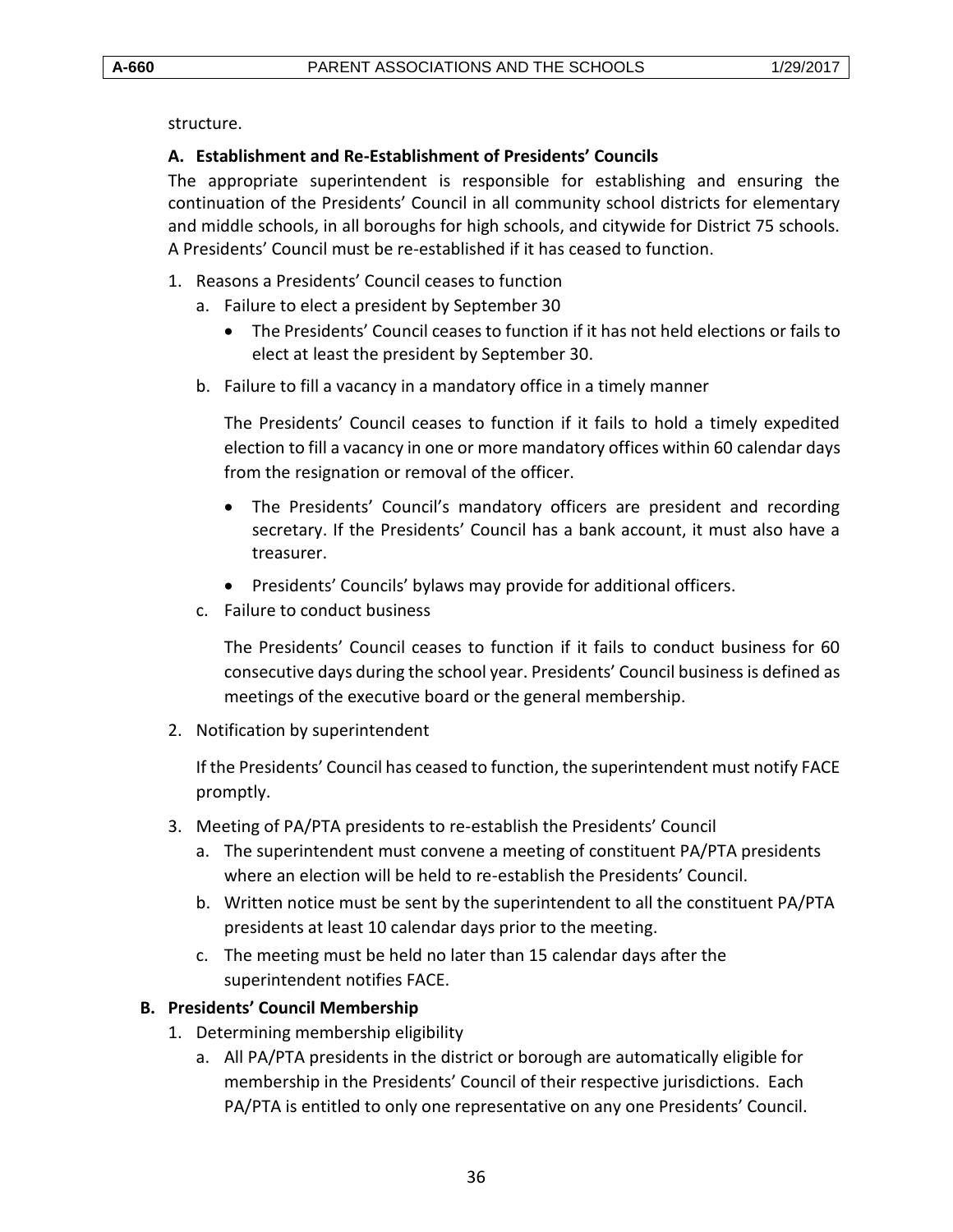- If a PA/PTA has co-presidents, the co-presidents must decide which one will serve as the Presidents' Council member.
- Schools that span multiple grade levels (e.g.,  $K-12$ , 6-12) are entitled to membership in both their district and borough Presidents' Councils.
	- $\circ$  Unless the school has co-presidents for the different grade levels, the PA/PTA president must attend both district and borough Presidents' Council meetings or choose a designee to represent the school at the Presidents' Council he/she will not attend.
- b. Designees
	- If the PA/PTA president is unable to attend Presidents' Council meetings, a designee must be chosen to serve on the Presidents' Council in the president's stead. All designees:
		- o must be members of the PA/PTA.
		- $\circ$  are appointed by the president but must be approved by a vote of the general membership, recorded in the minutes of the meeting at which the vote took place.
		- o must be listed on the PA/PTA Election Certification Form.
		- o are the PA/PTA's only representative on the Presidents' Council, with full voting rights.
		- o Once approved, designees may only be removed by a vote of the membership.
- c. Presidents' Council membership restrictions

DOE employees may not serve on the Presidents' Council for the district or borough where they are employed.

- 2. Presidents' Council membership participation
	- a. Dues

While the payment of dues cannot be a condition for membership or participation, a Presidents' Council may choose to solicit dues from its constituent PA/PTAs. If a Presidents' Council plans to solicit dues, it must first elect a treasurer (revising the bylaws if necessary) and open a bank account.

b. Conflict of interest

The conflict of interest provisions established for PA/PTAs and PA/PTA officers in Section I.C.3.c apply equally to Presidents' Councils and Presidents' Council officers.

# <span id="page-36-0"></span>**C. Election of Presidents' Council Officers**

Presidents' Councils must hold a single annual meeting to nominate and elect officers. Presidents' Councils may seek assistance from the appropriate superintendent in conducting their elections.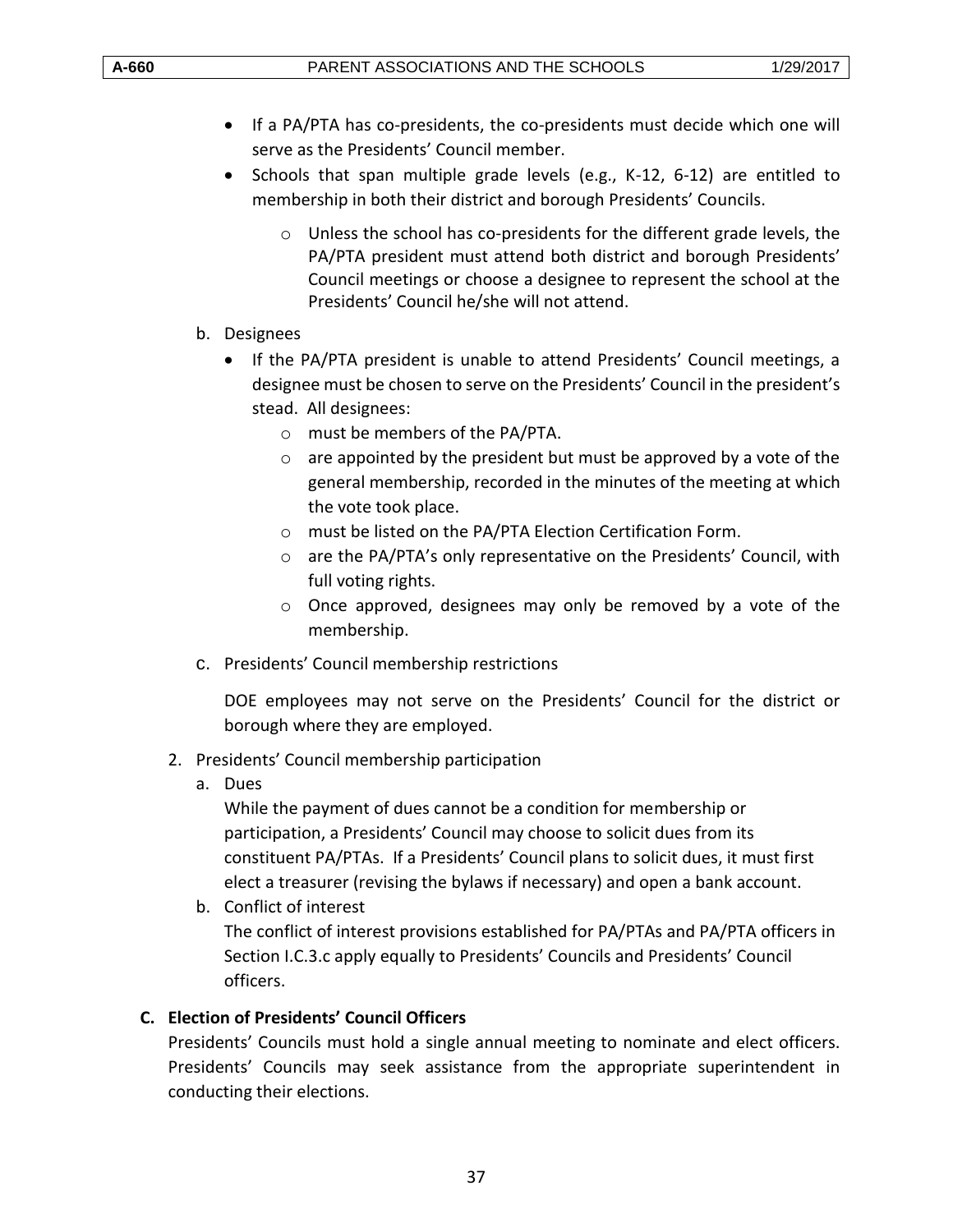1. Term of office

Presidents' Council officers are elected to serve a one-year term beginning July 1 and ending June 30 of the following year.

2. Election time frame

Presidents' council elections should be held by June 30, and must be held no later than September 30. The election meeting date should be set to allow constituent PA/PTAs sufficient opportunity to elect their officers and determine their representatives on the Presidents' Council.

3. Superintendent notification and support

The Presidents' Council must notify the appropriate superintendent of the date and time of their election by June 1.

- If the superintendent has not been notified by June 1, the superintendent must request the date and time of the annual election from the Presidents' Council president.
- If the election is not completed by June 30, the superintendent will provide necessary assistance to ensure that the election is completed by September 30.
- 4. Notice of Election Meeting

A written Notice of Election Meeting must be sent to all members of the Presidents' Council at least 10 calendar days prior to the election.

 The Presidents' Council executive board must create the notice in time to ensure it is distributed to all PA/PTA presidents or designees at least 10 days before the election meeting.

The executive board may seek assistance from the appropriate superintendent in order to ensure the notice reaches all Presidents' Council members. The superintendent must distribute the notice promptly.

- The Notice of Election Meeting must be in writing and must include:
- Date, time, and location of election.
- A list of all positions to be filled at the election.
- A statement that all nominations will be taken from the floor.
- Term limits, if they are included in the bylaws.
- Date the notice was distributed to members.
- 5. Determining candidate and voter eligibility
	- a. Candidate eligibility

Constituent PA/PTA presidents or co-presidents who have been elected to serve for the following school year, and designees who have been approved by a vote of the general membership, are eligible to run for office.

b. Voter eligibility All current members of the Presidents' Council at the time of the election are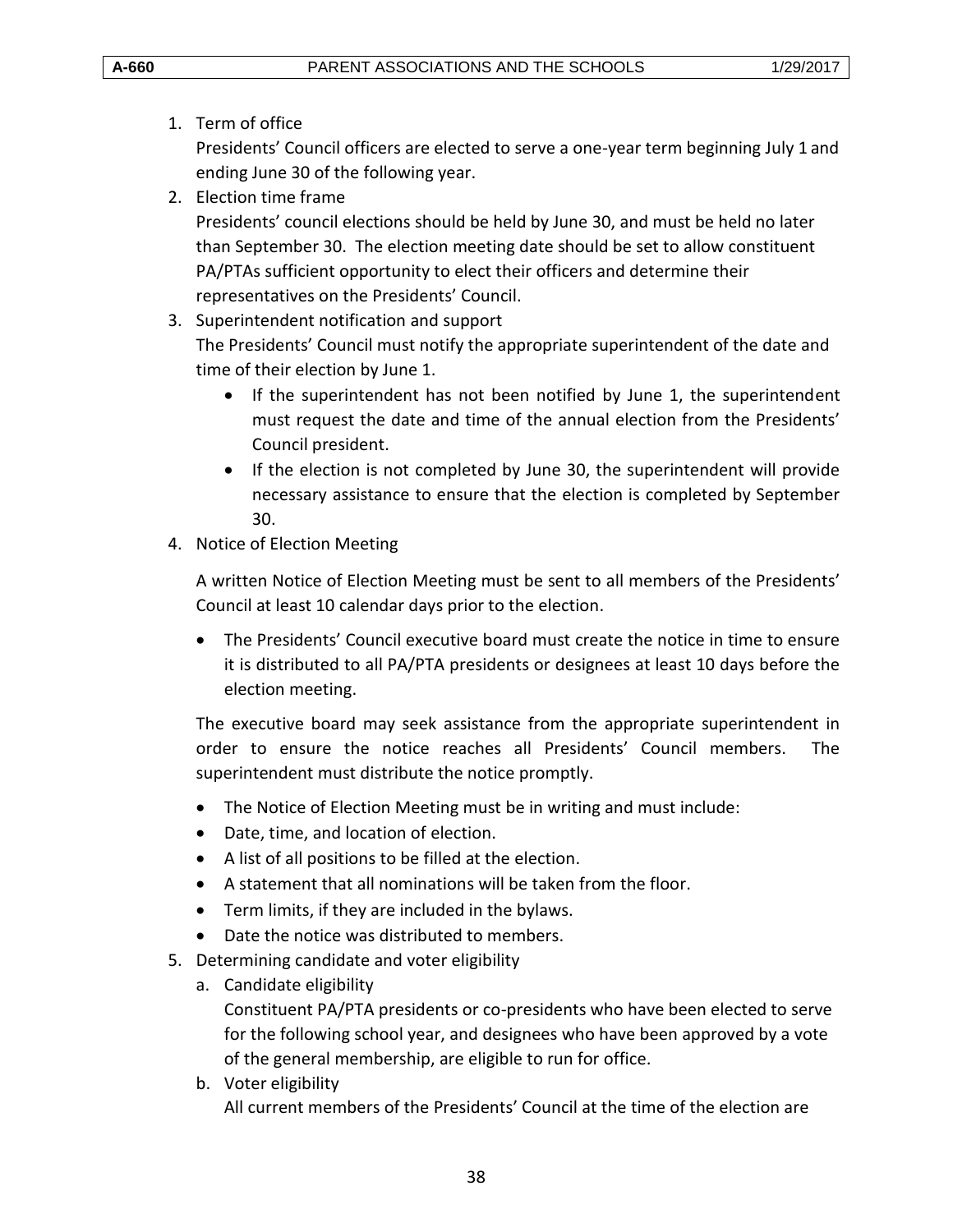eligible to vote.

Individuals who will begin their membership the following school year are not eligible to vote.

c. Candidate and voter verification

Candidates and voters must present documentation of their status as PA/PTA presidents or designees at the time the Presidents' Council elections are held. Where Election Certification Forms or designee letters are not available, a signed statement that the candidate or voter is a duly elected PA/PTA president or designee of same may be substituted.

- Candidates and voters who provided a signed statement will be disqualified if they do not forward to the Presidents' Council an Election Certification Form or designee letter attesting to their eligibility within 5 calendar days of the election.
	- o Where disqualifications alter the results of the elections, new elections must be held.
- The appropriate superintendent shall assist the Presidents' Council in obtaining the necessary Election Certification Forms and designee letters.
- 6. Conducting Presidents' Council elections

All Presidents' Council elections must be conducted as expedited elections. (See Section I.D.10) A current member who is not seeking office should chair the election meeting. A representative from the appropriate superintendent may advise the chair or chair the meeting if necessary.

a. Nominations

All nominations must be taken from the floor during the election meeting.

b. Candidate statements

All candidates must have the opportunity to address the membership after nominations are closed and before voting begins. If a candidate is not present, another member may read the candidate's statement.

c. Voting

All voting must be done in person. Voting by proxy or absentee ballot is not permitted.

- Uncontested offices
	- $\circ$  When there is only one candidate for an office, the membership may vote to accept that candidate by motion. The result of the motion must be included in the minutes.
- Contested offices
	- $\circ$  When there is more than one candidate for an office, voting must be by ballot.
	- o Ballots must remain in the meeting room until all the ballots have been counted and the election meeting has been adjourned.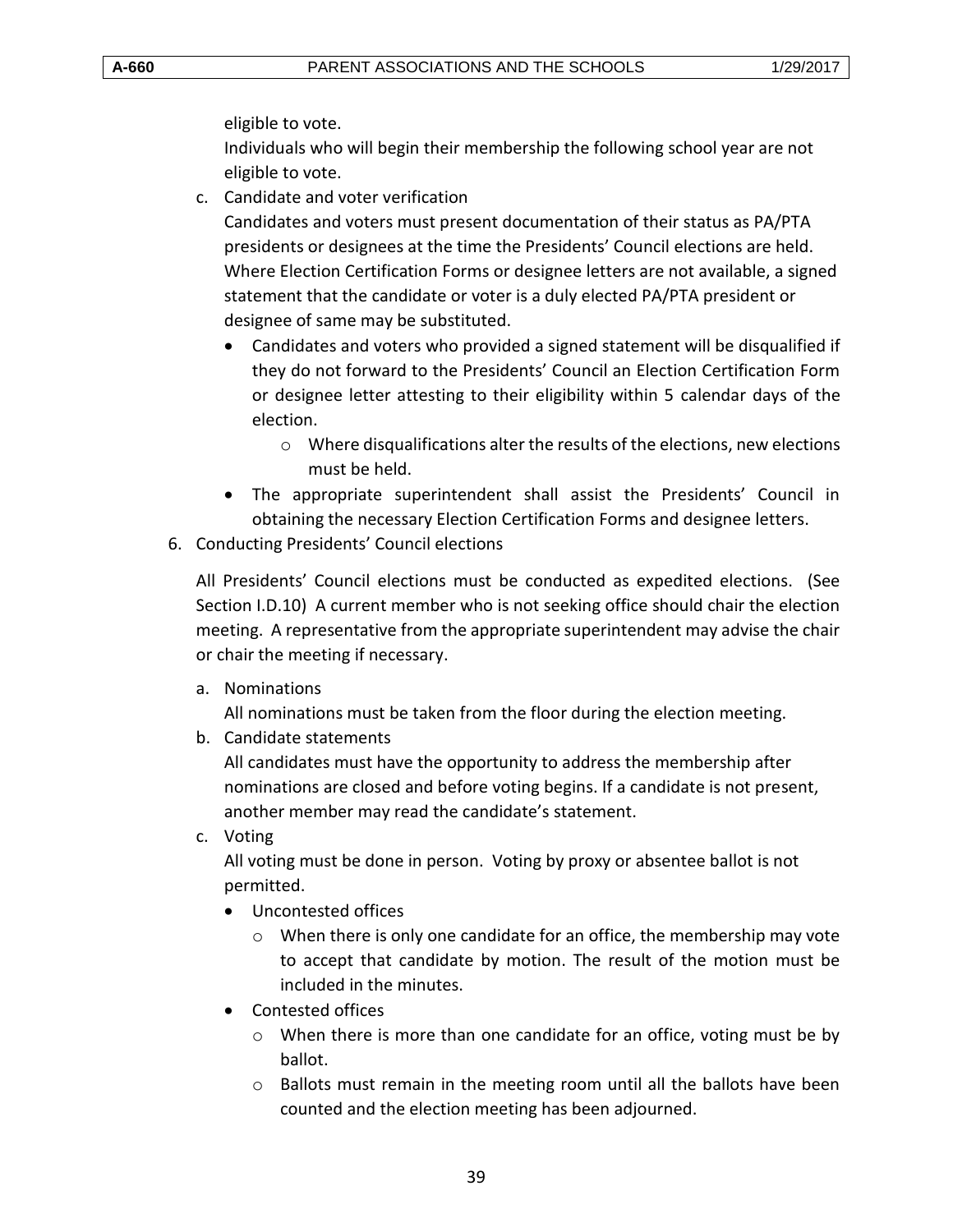- o Ballots must be counted immediately following the conclusion of voting and in the presence of at least one member who is not running for office.
- o The Presidents' Council must retain the ballots for one year or until the determination of any grievance filed concerning the election, whichever is later.
- d. Certification of election and record-keeping

Election results must be recorded on the Presidents' Council Election Certification Form, signed by the appropriate superintendent, before the meeting is adjourned.

- The appropriate superintendent must ensure that the Election Certification form is filled out completely and legibly and that the officers understand their responsibility to provide their contact information to the membership.
- By signing the Election Certification Form, the appropriate superintendent certifies that the election was conducted in accordance with this regulation and the Presidents' Council bylaws.
- The signed certification form must be retained by the Presidents' Council, with a copy filed with the appropriate superintendent and a copy forwarded to FACE.

## <span id="page-39-0"></span>**D. Election Grievances**

Individuals who believe an election was conducted improperly may submit an election grievance to FACE, with a copy to both the appropriate superintendent and the CPAC executive board. Because it is important for the functioning of Presidents' Councils that election results be determined with finality in a timely manner, the rules applicable to election grievances are different from those that apply to other complaints and disputes.

Election grievances must be submitted and will be responded to in writing, in a timely manner as defined in this regulation. Decisions will be based on a specific and material violation of either this regulation or the Presidents' Council bylaws.

The procedures and timelines specified in Section I.F for filing PA/PTA election grievances apply equally to Presidents' Council election grievances except that these grievances must be filed directly with FACE, whose decisions are final and binding.

#### <span id="page-39-1"></span>**E. Presidents' Council Officer Responsibilities**

- 1. Officers' contact information
	- a. Information on the Election Certification Form Upon being elected, the mandatory officers must provide their contact information, accurately and legibly, on the Election Certification Form. Mandatory officers must include an email address where they may be reached.
	- b. Information for the membership In addition to the contact information provided on the Election Certification Form, the Presidents' Council executive board must make available to the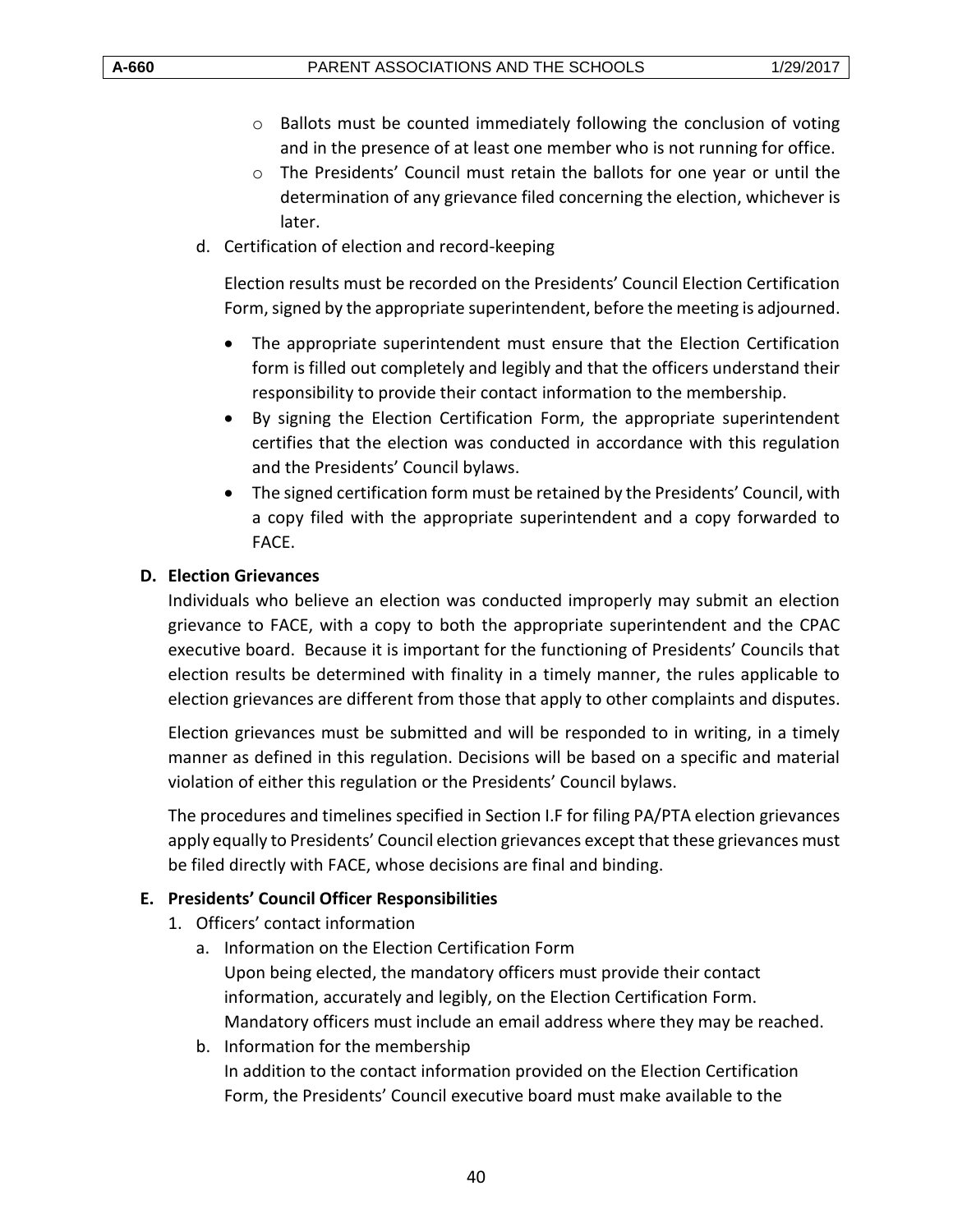membership a list of all Presidents' Council officers' names and positions. The list must include:

- The Presidents' Council email address. This can be either the DOE-issued Presidents' Council email address or an address created by the executive board.
	- $\circ$  The executive board must establish a process for checking and responding to emails sent to this email address at least once a week.
- An individual email address for each mandatory officer. Non-mandatory officers may choose to provide individual email addresses as well.
	- $\circ$  Personal phone numbers may be included at the discretion of each officer, but no home addresses must be included.
- c. Information for CPAC

The Presidents' Council email address and mandatory officers' contact information provided to the membership under Section 1(b) above must also be provided to the Chancellor's Parent Advisory Council. If the president is unable to attend CPAC meetings, contact information for the president's designee must also be sent to CPAC. (See Section II.J).

2. Communications to membership

The Presidents' Council email account, list serve, website, social media accounts, and any other mode of communication linked to the Presidents' Council should be used exclusively for Presidents' Council purposes.

These modes of communication must not be used to endorse an individual candidate or slate of candidates in any election.

# <span id="page-40-0"></span>**F. Presidents' Council Bylaws**

Bylaws are the document that establishes and governs the Presidents' Council. All Presidents' Councils must have bylaws; bylaws cannot be suspended and should be amended periodically to reflect current Presidents' Council needs and changes to this regulation.

In the absence of bylaws, either because they have not yet been established or they cannot be located, the governing document of the Presidents' Council shall be this regulation and *Robert's Rules of Order Newly Revised*, to the extent they do not conflict with this regulation.

- 1. Presidents' Council bylaws must include the following:
	- Presidents' Council Name
	- A statement of objectives
	- Qualifications for membership
	- List of officers, including duties and term limits (if any)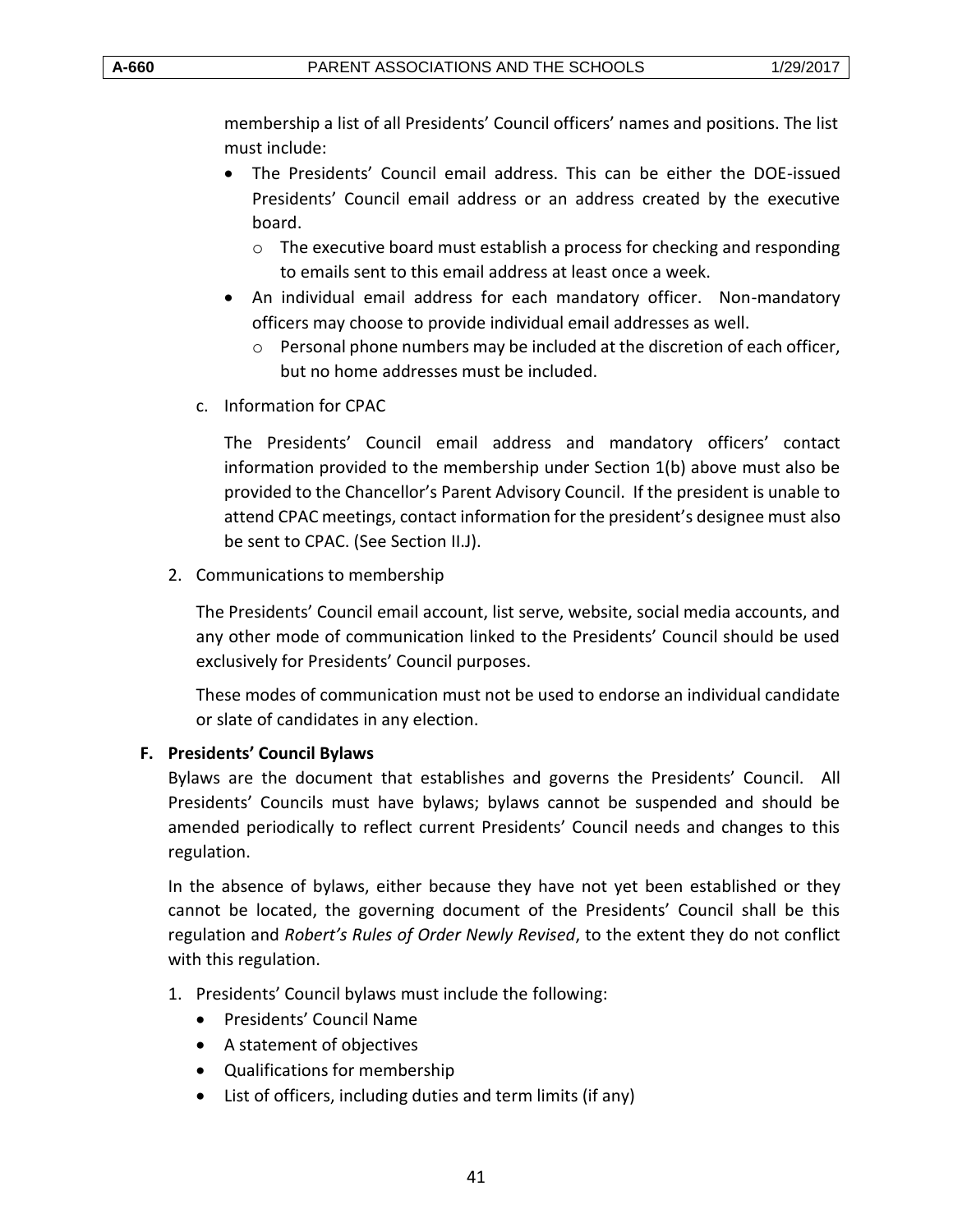- The process for conducting elections
- The composition of the executive board, a mechanism for setting the day and time of meetings, and quorum
- The day and time of general membership meetings and a mechanism for calling special membership meetings
- Any standing committees and their duties
- A process for amending the bylaws
- 2. Establishing bylaws

If a Presidents' Council does not have bylaws or they cannot be located, establishing a set of bylaws must be the first order of business after the mandatory officers- president and recording secretary, and treasurer if the Presidents' Council has a bank account -have been elected.

The Presidents' Council Bylaws Template, located on the DOE website, should be used to create proposed bylaws to be submitted for adoption by the membership. This adoption may occur at the meeting to establish or re-establish the Presidents' Council, after the election of officers; in the alternative, the newly-elected executive board may draft proposed bylaws and adopt them at the next regularly scheduled meeting or call a special membership meeting.

3. Reviewing and amending bylaws

Presidents' Councils must review their bylaws every three years and whenever this regulation is revised.

- After review, the bylaws must be re-adopted by a two-thirds vote of the membership regardless of whether or not any amendments were made.
- The title page must show the date of approval by membership and the signatures of the Presidents' Council president and recording secretary at the time of adoption.
- 4. Compliance with Chancellor's Regulation A-660

This regulation is the primary ruling document for all Presidents' Councils. In the event that a Presidents' Council's bylaws contain any provision that conflicts with this regulation:

- The provision shall be deemed null and void, and the provisions of this regulation shall be deemed controlling.
- The provision may be amended by a motion of any Presidents' Council member at any general membership meeting. The motion must be voted on immediately.
- All remaining provisions that are not in conflict with this regulation shall remain in full force and effect.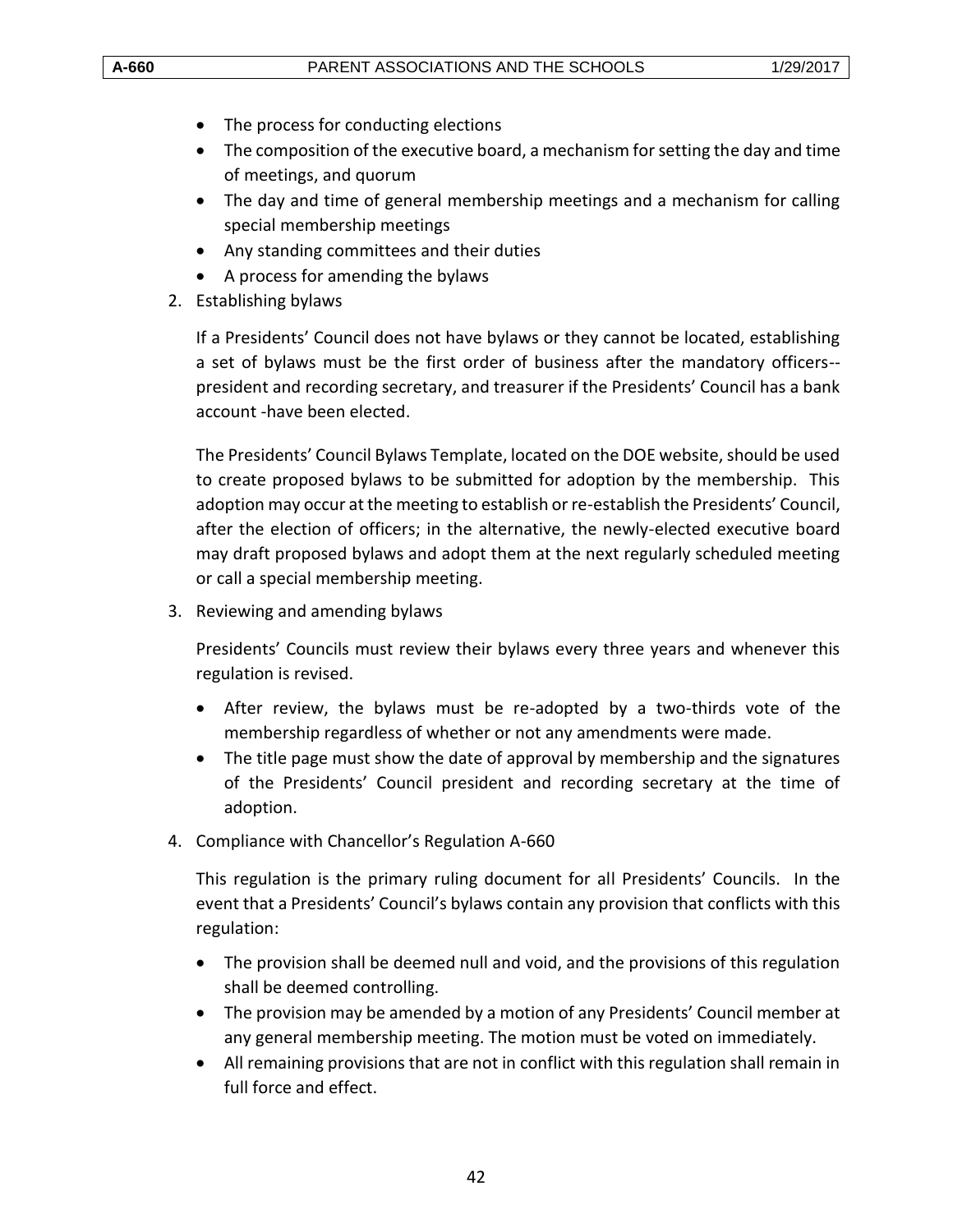5. Record-keeping and making bylaws available

The original signed Presidents' Council bylaws must be sent to FACE and will be maintained by FACE. A copy of the Presidents' Council bylaws must be available at every meeting and provided to members upon request.

## <span id="page-42-0"></span>**G. Holding Presidents' Council Meetings**

Presidents' Councils must hold at least 9 monthly general membership meetings per school year. Executive board meetings may be held as necessary and practicable, following the same rules specified for general membership meetings.

- 1. Day and time of meetings
	- a. General membership meetings

The Presidents' Council bylaws must specify the day and time when general membership meetings are to be held (e.g., last Tuesday of the month at 7:00 pm) and a mechanism for rescheduling individual meetings if necessary to maximize participation.

b. Executive board meetings

Presidents' Council bylaws must include a mechanism for scheduling executive board meetings.

c. Special meetings

Special meetings of the membership or the executive board may be held to address important matters that cannot be postponed until the next regularly scheduled meeting. Special membership meetings should follow the same procedures as general membership meetings, except that they may be convened upon 48 hours' notice.

2. Notice of meetings

Written notice of the meeting must be sent to the membership at least 10 calendar days prior to the meeting.

- The executive board must create the notice in time to ensure it is distributed to all PA/PTA presidents or designees at least 10 days before the meeting.
	- $\circ$  If the executive board deems it necessary to ensure the notice reaches all members, the executive board may seek assistance from the appropriate superintendent.
	- $\circ$  The superintendent must distribute the notice promptly to allow the Presidents' Council to comply with the notice deadline.
- 3. Location of meetings
	- All general membership and executive board meetings must be held on DOE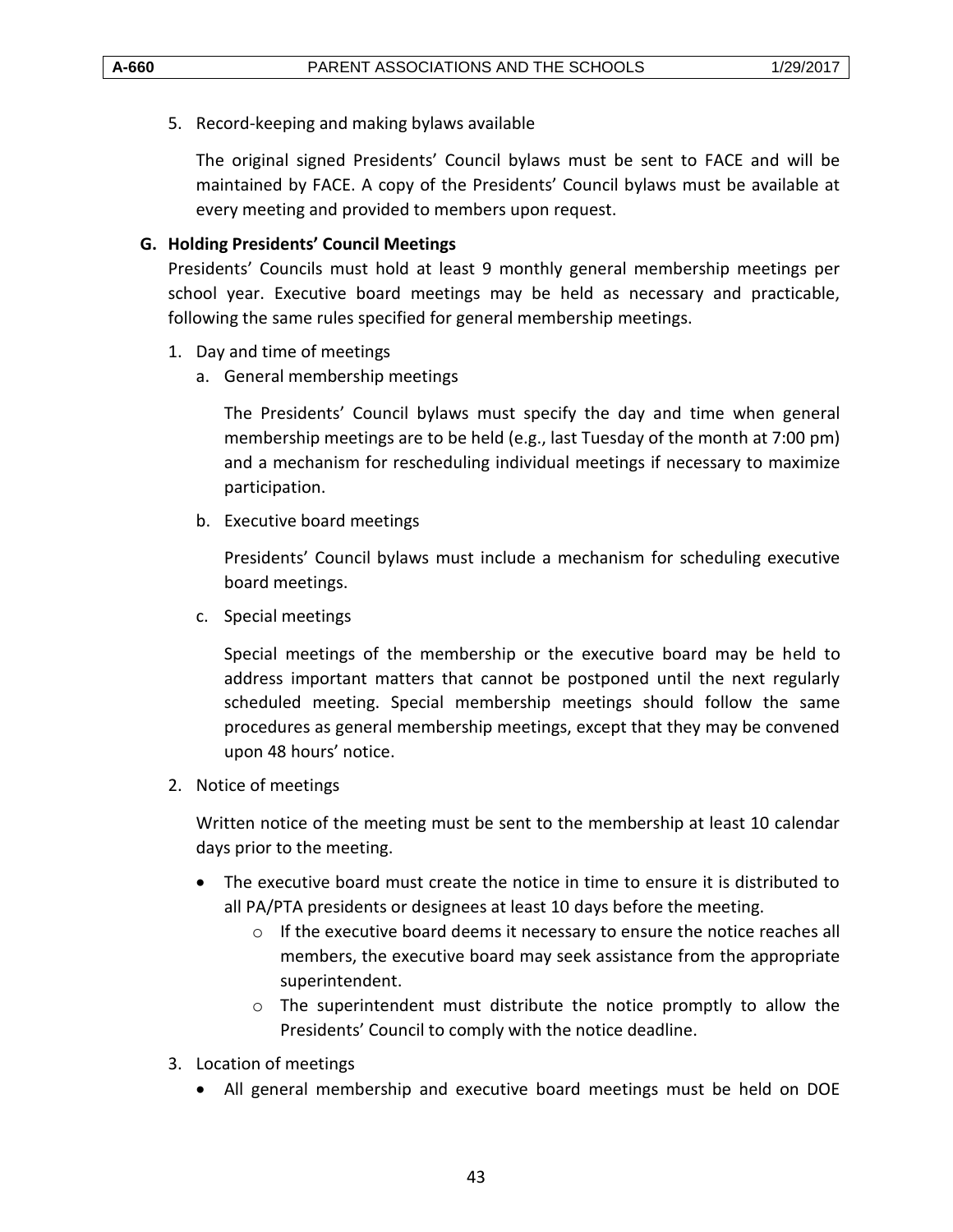premises (e.g., a school or district office).

 Meetings may be broadcast via web conference, but the primary location must be a school or DOE building. Members who participate via web conference are not eligible to vote.

Committee meetings may be held in locations convenient to the members, but must not be held in private homes.

4. Conducting meetings

Except as otherwise specified in this regulation or the bylaws, general membership meetings should proceed according to *Robert's Rules of Order- Newly Revised*. Executive boards may determine the best procedure for their meetings.

a. Quorum

The quorum for a general membership and executive board meetings must be specified in the bylaws.

- In the absence of quorum, a Presidents' Council cannot vote on any business or authorize the expenditure of funds, but may have non-binding discussions.
- The Presidents' Council executive board may seek assistance from the appropriate superintendent to improve meeting attendance when the Presidents' Council's attempts at outreach do not yield quorum at a general membership meeting.
- b. Attendance and participation

Presidents' Council general membership meetings must be open to all members of the constituent school communities. Executive board meetings must be open to all Presidents' Council members.

- Individuals who are not members of the Presidents' Council may attend general membership meetings as observers, but may only participate in discussions at the discretion of the president or meeting chair.
- Individuals who are not members of the Presidents' Council may only attend executive board meetings with approval of the executive board.
- c. Minutes

Minutes must be taken at all general membership meetings.

- A draft of the minutes must be distributed at the next scheduled meeting for review and approval.
- The Presidents' Council bylaws may provide further guidance as to permissible recording procedures and equipment.
- Minutes need not be taken at committee and executive board meetings, but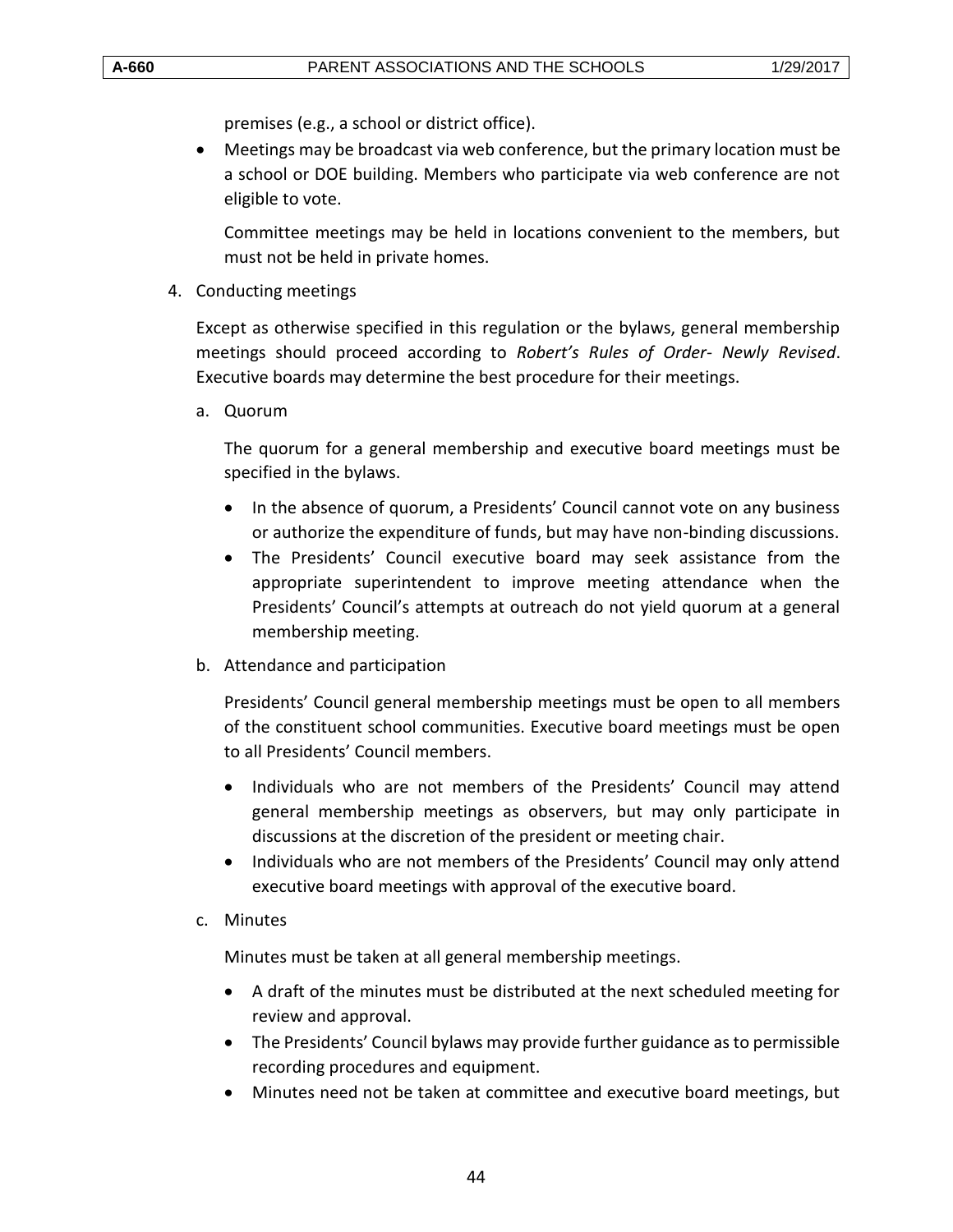the appropriate chair must provide regular updates at general membership meetings.

#### <span id="page-44-0"></span>**H. Maintaining and Transferring Presidents' Council Records**

All Presidents' Council records, whether in paper or electronic form, must be maintained at the office of the appropriate superintendent.

1. What records must be kept and for how long

The following Presidents' Council records must be kept for 6 years: bylaws and related amendments; meeting notices, agendas and minutes; records of officer elections other than ballots; and financial records. (See Section III for more information regarding retention of financial records).

Other Presidents' Council records should be kept as long as needed. Presidents' Council records that are being used in a legal action must be retained for the entire period of the legal action.

Special attention must be paid to ensuring that documents created in electronic form remain available and accessible, either in electronic or paper form, for the required period of time.

2. Responsibilities of individual officers

President

• Prior to the conclusion of the president's term, she/he must make all necessary arrangements to provide to the newly elected president all usernames and passwords for the Presidents' Council email, computer, website and other accounts, as well as any keys to desks and filing cabinets.

#### Recording Secretary

Prior to the conclusion of the recording secretary's term, she/he must make all necessary arrangements to provide to the newly elected recording secretary the Presidents' Council bylaws, meeting notices, agendas, and minutes from both general membership and executive board members.

## Treasurer

• Prior to the conclusion of the treasurer's term, she/he must make the necessary arrangements to provide to the new treasurer all financial records, as well as information on the method of record keeping used by the Presidents' Council.

# <span id="page-44-1"></span>**I. Presidents' Council Rights and Responsibilities**

Although Presidents' Councils are supported by and should work closely with their superintendent, they are autonomous entities and must be allowed to operate free from interference or supervision by the superintendent and other school officials. The district's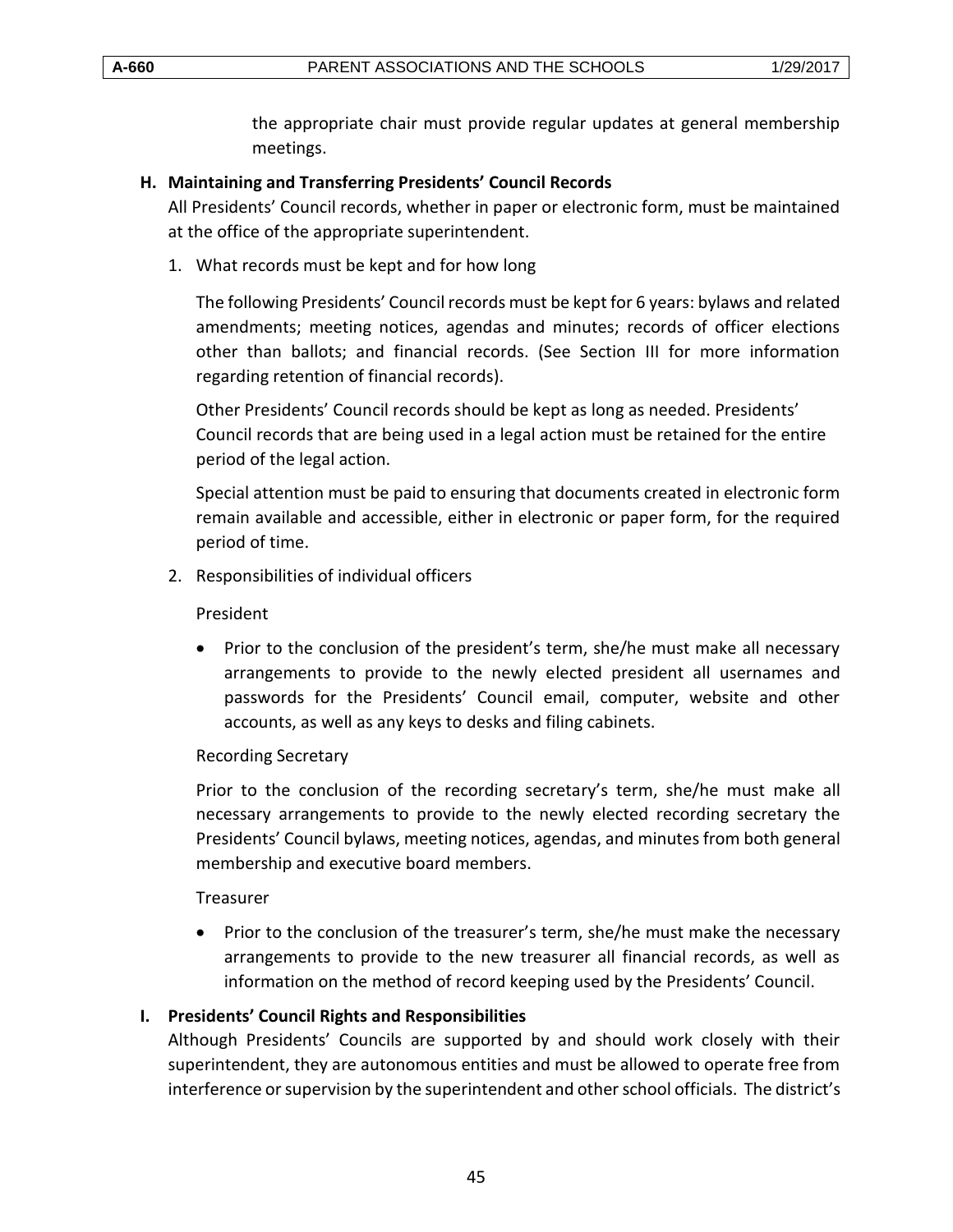CEC, the CCSE, CCHS, CCELL, and CCD75 have no jurisdiction over the affairs of Presidents' Councils or their constituent PA/PTAs.

- 1. Support from superintendents
	- a. Superintendent's attendance at Presidents' Council meetings The appropriate superintendent must attend the Presidents' Council general membership meetings and provide logistical and other supports (e.g., with elections) as specified in this regulation. (See Section II.I.1.c., below.)
	- b. Information

Presidents' Councils have the right to request and receive full and factual information relating to student testing schedules and student achievement data from the superintendent.

As a member of the District Leadership Team, the Presidents' Council president has the right to obtain the district's Comprehensive Educational Plan (DCEP) and district/borough budget information.

- c. Resources for Presidents' Council use Presidents' Councils must be given access to appropriate meeting space in the district/borough offices and provided adequate resources to conduct business, including:
	- Assistance in securing meeting space and any necessary permits.
	- A locked location for the storage of Presidents' Council records.
	- Access to a computer with internet access.
	- Assistance in printing notices, agendas, minutes, and election materials required under this regulation (e.g., ballots).
	- Reasonable access to duplicating services.
	- The ability to receive mail at the appropriate superintendent's office, including a secure location for mail to be stored.
- 2. Presidents' Council representation on the DLT

The Presidents' Council president is a mandatory member of the DLT.

 If the president is unable to attend DLT meetings, a designee must be chosen to serve on the DLT in the president's stead. The designee must be a member of the Presidents' Council, and the appointment is subject to the rules set forth in Section I.G.4.

The Presidents' Council representative on the DLT—president or designee--is responsible for distributing relevant documents and information obtained at DLT meetings to the Presidents' Council members.

- 3. Community and Citywide Education Councils
	- a. Quarterly meetings with the Community Education Council (CEC) Pursuant to state law, all Community Education Councils and community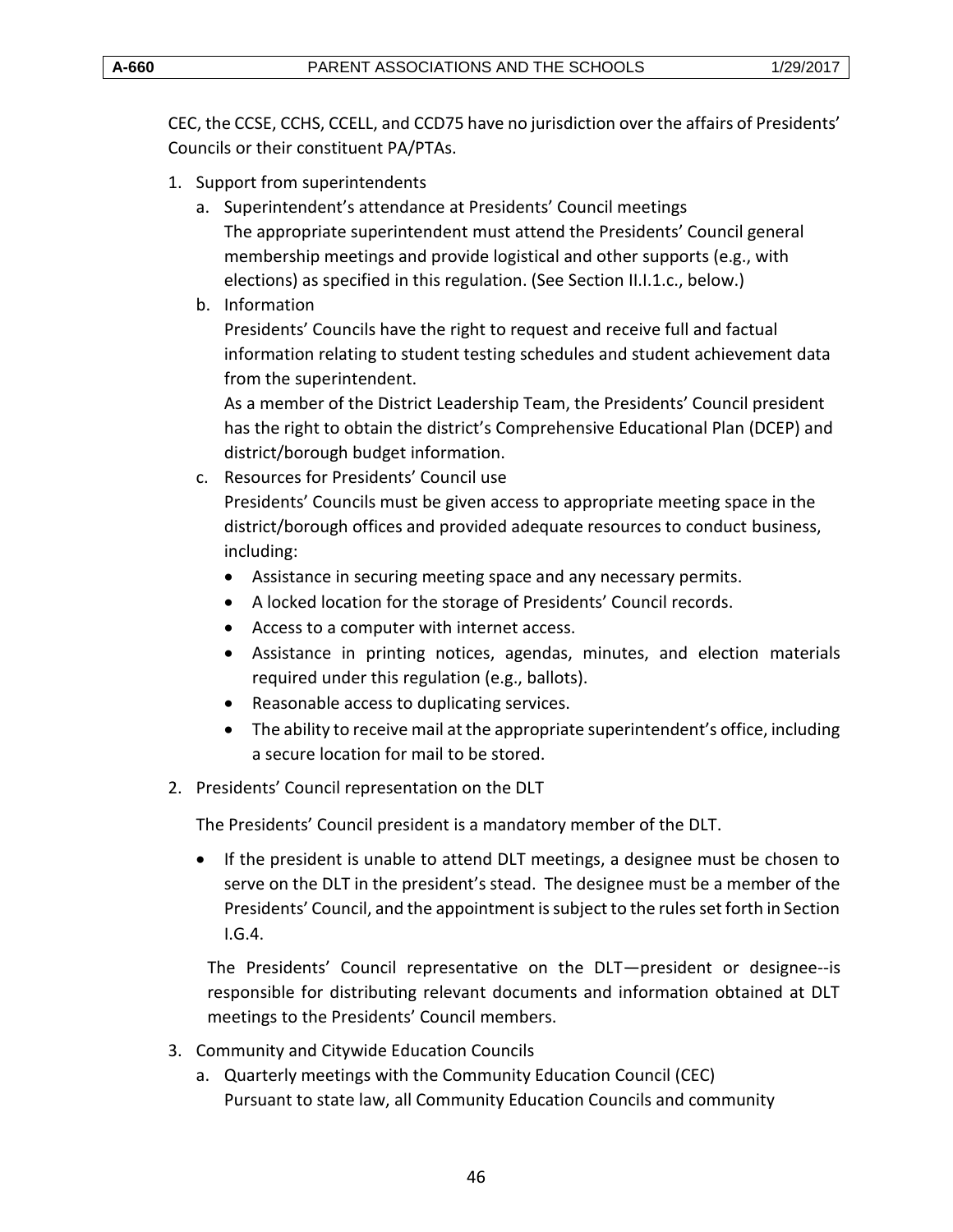superintendents are required to meet quarterly with the PA/PTA officers in their respective districts. The Presidents' Councils and the corresponding CEC will collaborate to establish a mutually agreeable meeting date and time and agenda topics.

- b. Candidate forums and consultation on filling vacancies Pursuant to Chancellor's Regulations D-140, D-150, D-160, and D-170, Presidents' Councils have the responsibility to hold candidate forums for the election of Community and/or Citywide Education Council Members. FACE and the superintendent will be responsible for the logistics of organizing the forums, including scheduling, securing space, and inviting the candidates.
	- Presidents' Councils are prohibited from holding candidate forums for any political or community-based organization. (See Chancellor's Regulation D-130).
	- Presidents' Councils also have the right to participate in the process of filling vacancies on Community and Citywide Education Councils, as specified in the regulations governing the respective councils.
- c. Citywide Education Council selectors Under NYS Education Law and Chancellor's Regulations, the parent members of the Citywide Council on Special Education (CCSE) and the Citywide Council on English Language Learners (CCELL) are selected by the Presidents' Councils citywide. The Community and Citywide Education Council selection process occurs every two years, in odd-numbered years.
- d. CCSE

Each Presidents' Council must designate one parent of a student with an IEP from among its members to serve as a selector of CCSE members. If no such parent can be found among the membership, the executive board must solicit a volunteer who is the parent of a child with an IEP from among its constituent PA/PTAs. Parents who are themselves candidates for the CCSE are not eligible to serve as selectors. (See Chancellor's Regulation D-150).

e. CCELL

Each Presidents' Council must designate one parent of an English Language Learner (ELL) student from among its members to serve as a selector of CCELL members. If no such parent can be found among the membership, the executive board must solicit a volunteer who is the parent of an ELL student from among its constituent PA/PTAs. Parents who are themselves candidates for the CCELL are not eligible to serve as selectors. (See Chancellor's Regulation D-170).

#### <span id="page-46-0"></span>**J. Chancellor's Parent Advisory Council (CPAC)**

CPAC is a citywide organization that advises the Chancellor on issues of importance to parents of New York City public school students. CPAC also supports the Presidents' Councils by providing information on important issues affecting the schools and guidance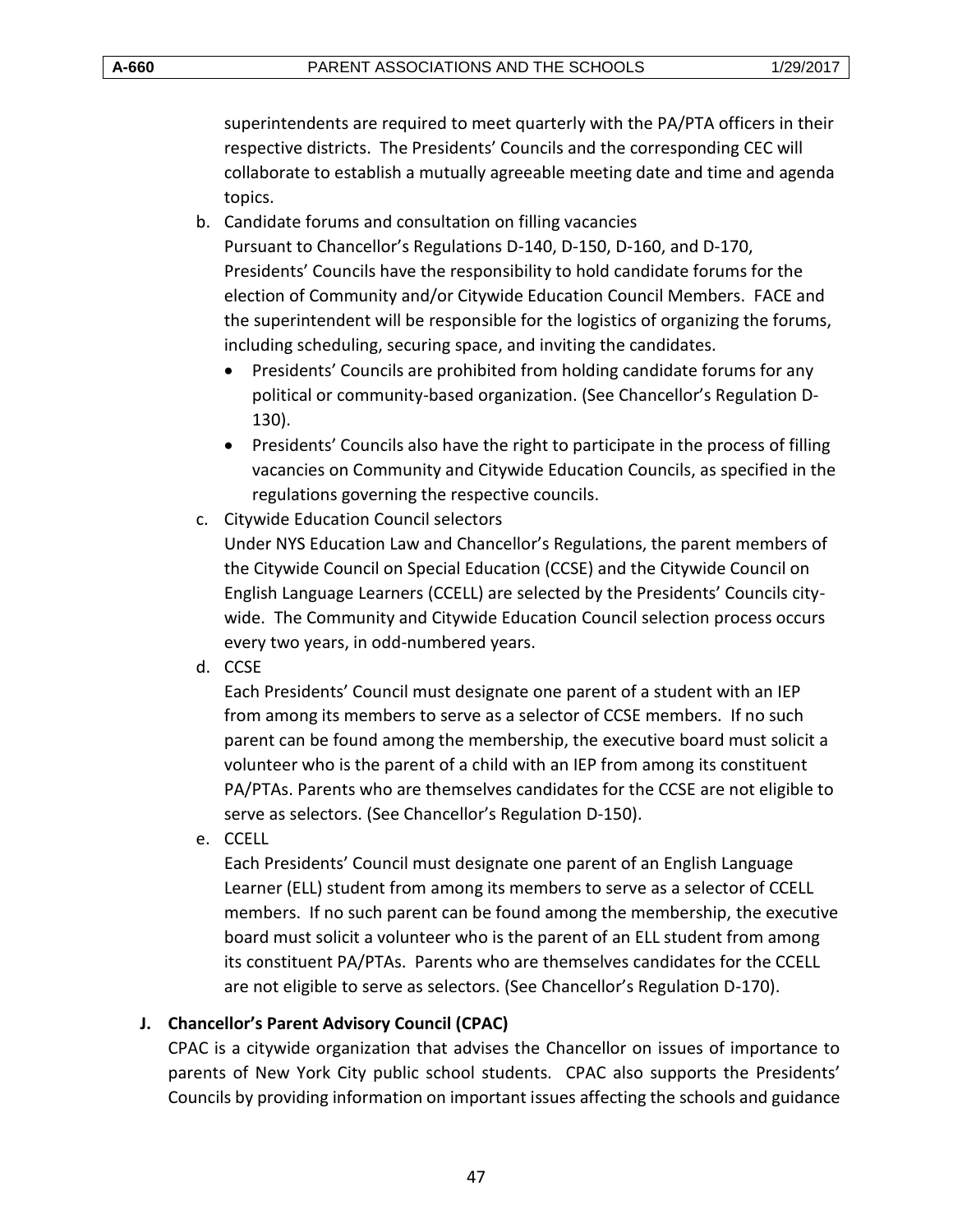in the development of local parent leadership.

1. Membership

The president of each Presidents' Council is automatically a member of CPAC.

- Co-presidents must decide which one will serve on CPAC.
- If the president is unable to attend CPAC meetings, a designee must be chosen to serve on CPAC in the president's stead. The designee must be a member of the Presidents' Council, and the appointment is subject to the rules set forth in Section I.G.4.

The Presidents' Council CPAC representative is required to provide regular reports to the Presidents' Council on the work of CPAC and to solicit feedback from Presidents' Council members to share with CPAC.

2. Accessing Information

In order for CPAC to effectively advise the Chancellor, the DOE will share information regarding school programs and student achievement with CPAC. Such information will include, but not be limited to, student achievement data in English language arts and math, and comparisons of student achievement in comparable grades and schools.

To facilitate CPAC functioning effectively, the DOE will ensure that members' lists and appropriate contact information are forwarded to the co-chairs of CPAC promptly after Presidents' Council elections have taken place. Members' contact information, CPAC's email account, listserv, website, social media accounts and any other mode of communication linked to CPAC must be used exclusively for CPAC purposes.

#### <span id="page-47-0"></span>**K. Fundraising**

Presidents Councils are permitted to conduct fundraisers. See Section III for more detailed information regarding fundraising and other financial affairs.

# <span id="page-47-1"></span>**III. FINANCIAL AFFAIRS OF PARENT ASSOCIATIONS AND PRESIDENTS' COUNCILS**

PA/PTAs and Presidents' Councils must be responsible for their own financial affairs. PA/PTA and Presidents' Council funds are separate and independent from school, district, borough, or personal funds. PA/PTA and Presidents' Council funds are not included in determining school, district, or borough budgets. To ensure that an organization's financial affairs are aligned with their goals, the general membership of a PA/PTA or Presidents' Council must be involved in the planning of all fundraisers and the expenditure of all funds.

*PA/PTA and Presidents' Council Debts* – Debts incurred by a PA/PTA or Presidents' Council are the responsibility of the PA/PTA or Presidents' Council and are not the responsibility of the school, district or the DOE.

# <span id="page-47-2"></span>**A. PA/PTA and Presidents' Council Budgets**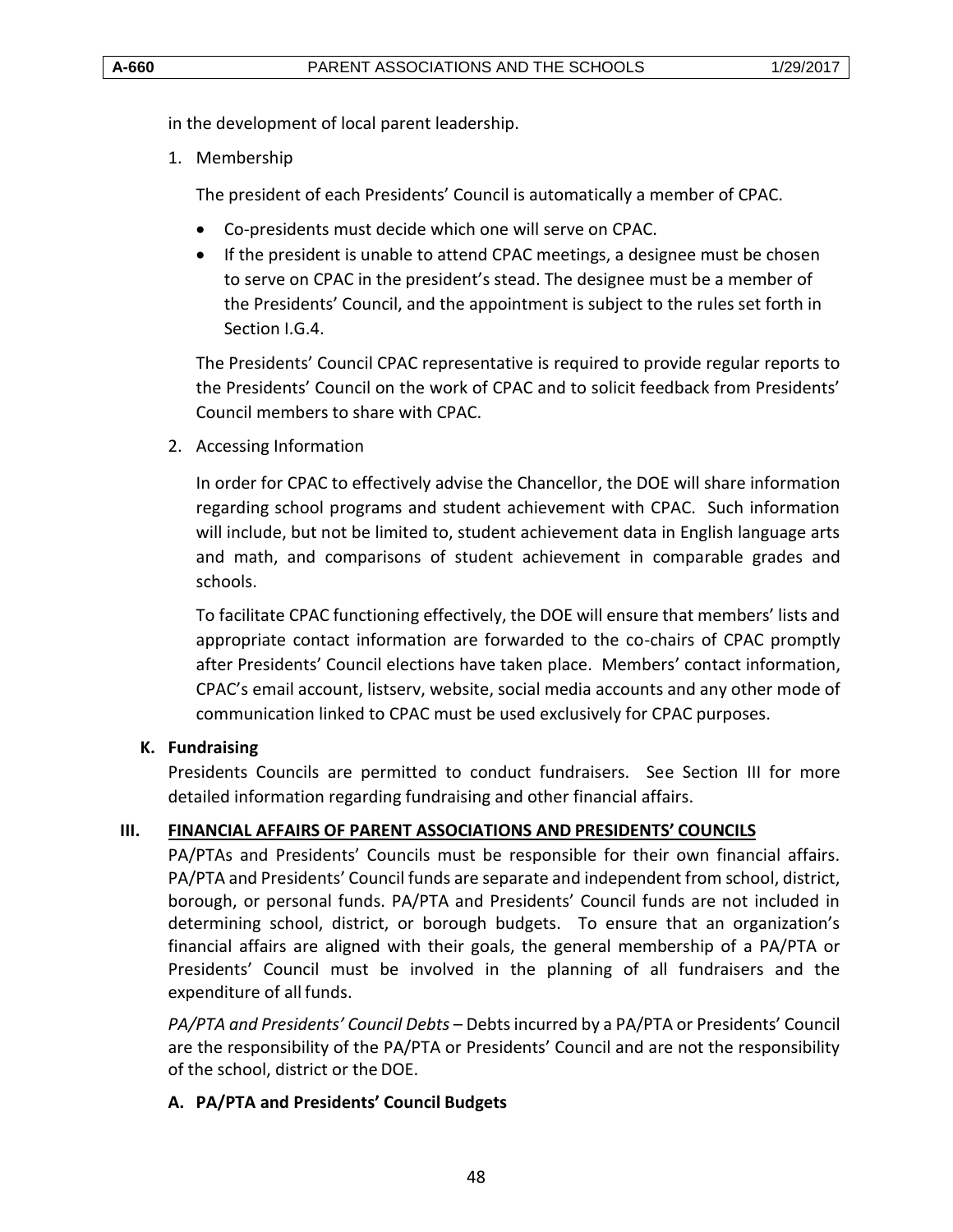$\overline{a}$ 

#### 1. Bylaws Budget Process

PA/PTAs and Presidents' Councils must set forth a budget process in their bylaws. This process must meet the minimum requirements set forth in the FACE Bylaws Templates available a[t https://www.schools.nyc.gov/school-life/get-involved/parent](https://www.schools.nyc.gov/school-life/get-involved/parent-associations)[associations.](https://www.schools.nyc.gov/school-life/get-involved/parent-associations)

2. Proposed PA/PTA and Presidents' Council Budgets

PA/PTA and Presidents' Council executive boards must prepare a proposed budget each year to submit for approval by the membership no later than the June general meeting. A Proposed Budget Form is available at [https://www.schools.nyc.gov/school-life/get-involved/parent-associations.](https://www.schools.nyc.gov/school-life/get-involved/parent-associations) The proposed PA/PTA budget must be submitted to the principal upon approval by the PA/PTA membership. The proposed Presidents' Council budget must be submitted to the superintendent upon approval by the Presidents' Council membership.

## <span id="page-48-0"></span>**B. PA/PTA and Presidents' Council Bank Accounts**

1. PA/PTA and Presidents' Council Checking Accounts

A checking account must be maintained in the name of the PA/PTA or Presidents' Council. All PA/PTA and Presidents' Council funds must be deposited into the checking account. A checkbook that provides a stub or carbon copy of each check must be used. PA/PTAs or Presidents' Councils that wish to use an alternate form of checks (e.g., checks printed from financial software) must obtain permission from FACE. If a PA/PTA or Presidents' Council has difficulty opening a checking account, it must contact FACE for assistance.

- a. Employer Identification Number (EIN) PA/PTAs and Presidents' Councils, as separate entities, may not use the DOE's EIN. PA/PTAs and Presidents' Councils must obtain their own EIN from the Internal Revenue Service for bank account applications. $3$  A PA/PTA's EIN must be on file with the principal. A Presidents' Council's EIN must be on file with the superintendent.
- b. Signatories PA/PTA or Presidents' Council checks must be signed by 2 officers. The PA/PTA and Presidents' Council bylaws must indicate at least 3 officers to be eligible signatories. The 2 signatories of a check may not be related by blood or marriage. Under no circumstances may spouses, siblings, in-laws or other relatives or members of the same household sign the same PA/PTA or Presidents' Council check. A PA/PTA or Presidents' Council member may not sign a check if she/he has any direct or indirect

<sup>3</sup> Contact the Internal Revenue Service to obtain an EIN: 1-800-829-4933.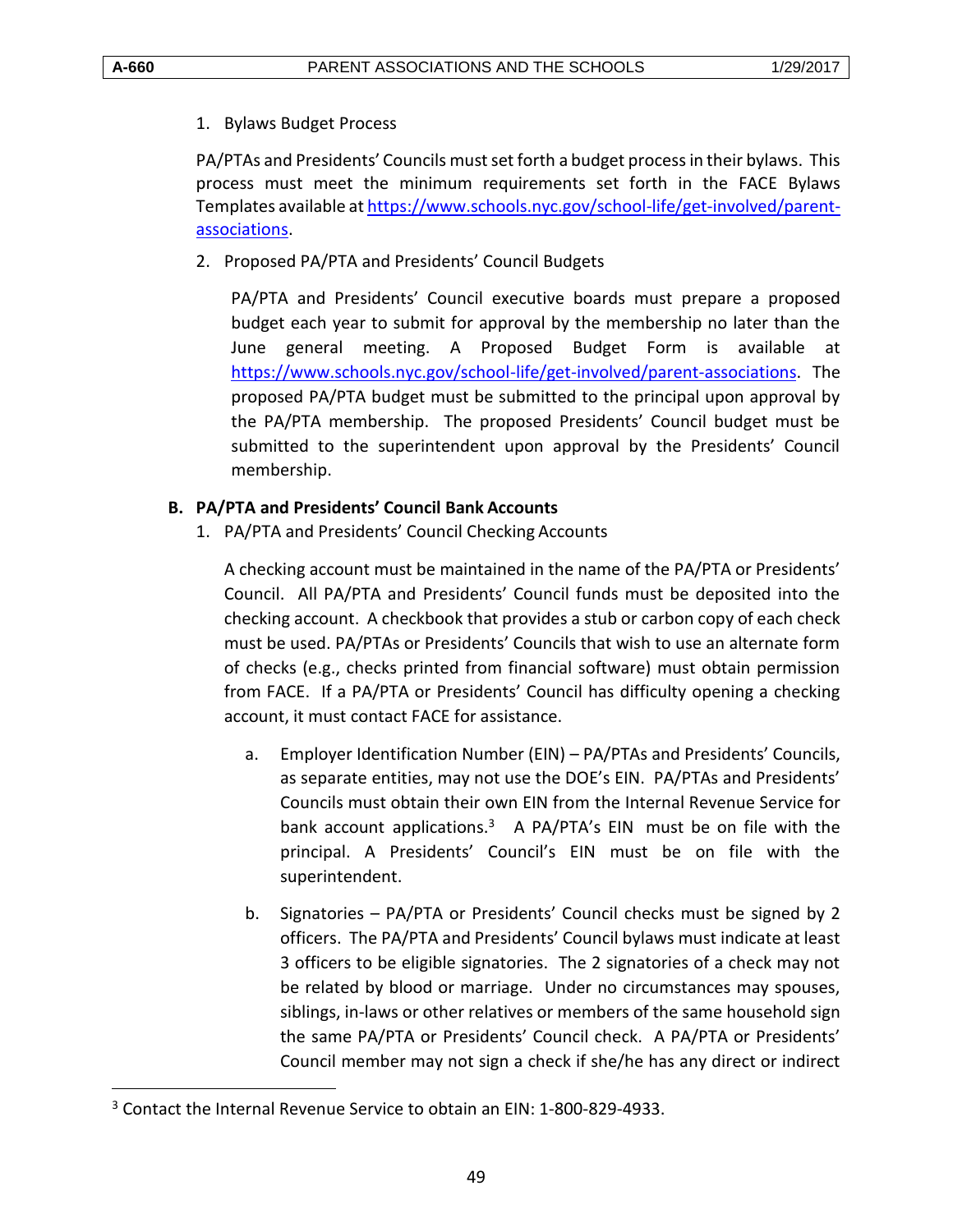interest in the expenditure.

- c. Payees  $-$  No checks may be written payable to "petty cash" or "cash". Signatories may not approve such checks.
- 2. Other Bank Accounts

Any accounts other than the mandatory checking account must be authorized by a vote of the membership and must be in the name of the PA/PTA or Presidents' Council. However, the primary checking account must be used for all transactions, including deposits and withdrawals (e.g., if a PA/PTA or Presidents' Council has a savings account, funds must be transferred from the checking account to the savings account. Funds can only be withdrawn by transferring the funds from the savings account to the checking account).

3. ATM Cards and Withdrawal Slips

PA/PTAs and Presidents' Councils may not possess or use automated teller machine (ATM) cards, debit cards, or withdrawal slips. ATM cards, debit cards, and withdrawal slips obtained in connection with the opening of a PA/PTA or Presidents' Council bank account must be immediately destroyed. The Chancellor or designee may immediately remove any officer complicit in the violation of this provision.

#### <span id="page-49-0"></span>**C. PA/PTA and Presidents' Council Fundraising**

PA/PTA and Presidents' Council fundraisers are not ends in themselves. They must be tied to the goals of the organization, including parent education, workshops, and school, district, or borough initiatives. Proceeds from fundraisers must be used to supplement or complement the educational, social and cultural programs of schools, districts, or boroughs. On a case-by-case basis, the Chancellor may permit PA/PTAs and Presidents' Councils to raise funds for humanitarian causes.

1. PA/PTA and Presidents' Council Fundraising ActivitiesCompliance

All fundraising activities must comply with the Chancellor's Regulations on Flea Markets (A-650), Fundraising Activities and Collection of Money from Students

(A-610), and Sale of Nutritious and Non-Nutritious Foods (A-812), as appropriate.

- a. Employee Identification Number (EIN) PA/PTAs and Presidents' Councils may not conduct any fundraising activities until they have obtained an EIN. (See Section III.B.1.a.).
- 2. Prohibited Fundraising Activities for PA/PTAs and Presidents'Councils
	- a. Sale of Movie and Theater Tickets The sale of tickets to movies and theaters for children's attendance is prohibited, unless the project is coordinated with teachers and/or instructional coaches and is directly connected to the curriculum.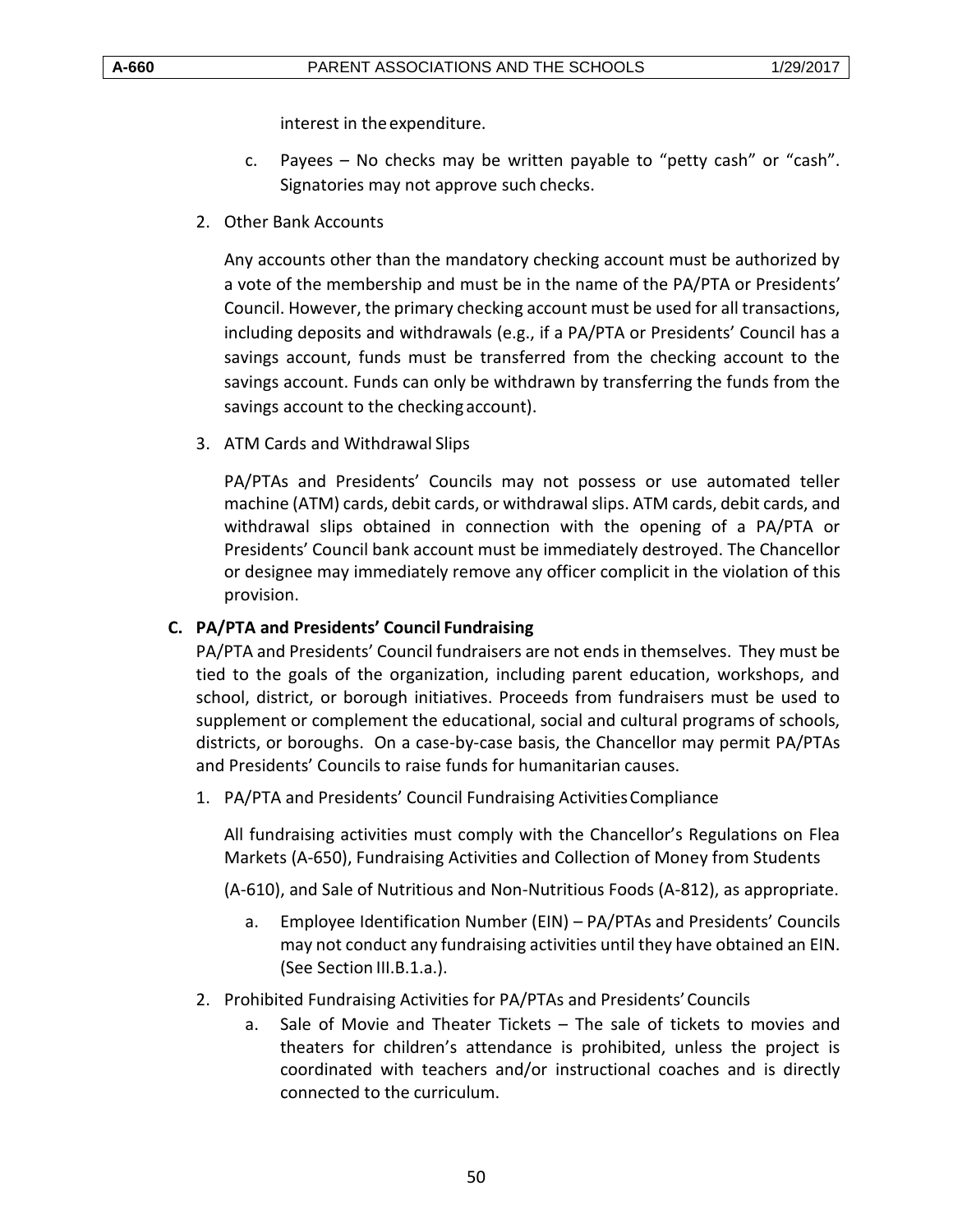$\overline{a}$ 

- b. Door-to-Door Solicitation Door-to-door solicitation of funds by children is prohibited unless the children are accompanied by aparent. Raffle Tickets – The sale of raffle tickets to or by children is prohibited. Any sale of raffle tickets must be done in compliance with the provisions of the New York State General Municipal Law and applicable regulations of the New York State Racing and Wagering Board.<sup>4</sup> The law and regulations prescribe the application and licensing requirements and the conditions regarding when a raffle may be conducted and how the proceeds of a raffle may be used. Only PA/PTAs and Presidents' Councils in existence for 3 years qualify to hold any raffle events. A PA/PTA or Presidents' Council in existence for at least 3 years immediately preceding the raffle may be exempt from the application and licensing requirements if a single raffle event has net proceeds of less than \$5,000 and cumulative raffle events in a calendar year have net proceeds of less than \$20,000. All PA/PTAs and Presidents' Councils must comply with the rules setting forth the conditions under which a raffle may be conducted and the proceeds used. These requirements do not apply to free raffle ticket drawings (e.g., door prizes).
- c. Gambling All forms of gambling, including bingo, areprohibited.
- 3. PA/PTA Fundraiser Planning
	- a. Fundraising Activities Involving Students During Instructional Hours PA/PTA fundraising activities involving students during instructional hours are restricted to 2 per year. There are no restrictions on the number of fundraising activities during non-instructional hours. Non-instructional hours are defined as time during the school day when students are not engaged in the instructional process (e.g., lunch time).

Distribution of information (e.g., bulletins, newsletters, notices, order forms or envelopes) related to PA/PTA fundraising activities during instructional hours does not constitute a violation of this provision of the regulation.

- b. Principal Approval The principal's written consent is only required when the fundraising activity is held during school hours or on school property. (See Chancellor's Regulation A-610).
- 4. Presidents' Council Fundraiser Planning
	- a. Fundraising Activities Involving Students Presidents' Council fundraising activities may not involve students.
	- b. Joint Planning with the Superintendent Joint planning with the superintendent is required for fundraising activities conducted by

<sup>4</sup> See the "Parent Association Guide to Raffles" available at: <https://www.schools.nyc.gov/school-life/get-involved/parent-associations> and <https://gaming.ny.gov/charitablegaming/> for additional information.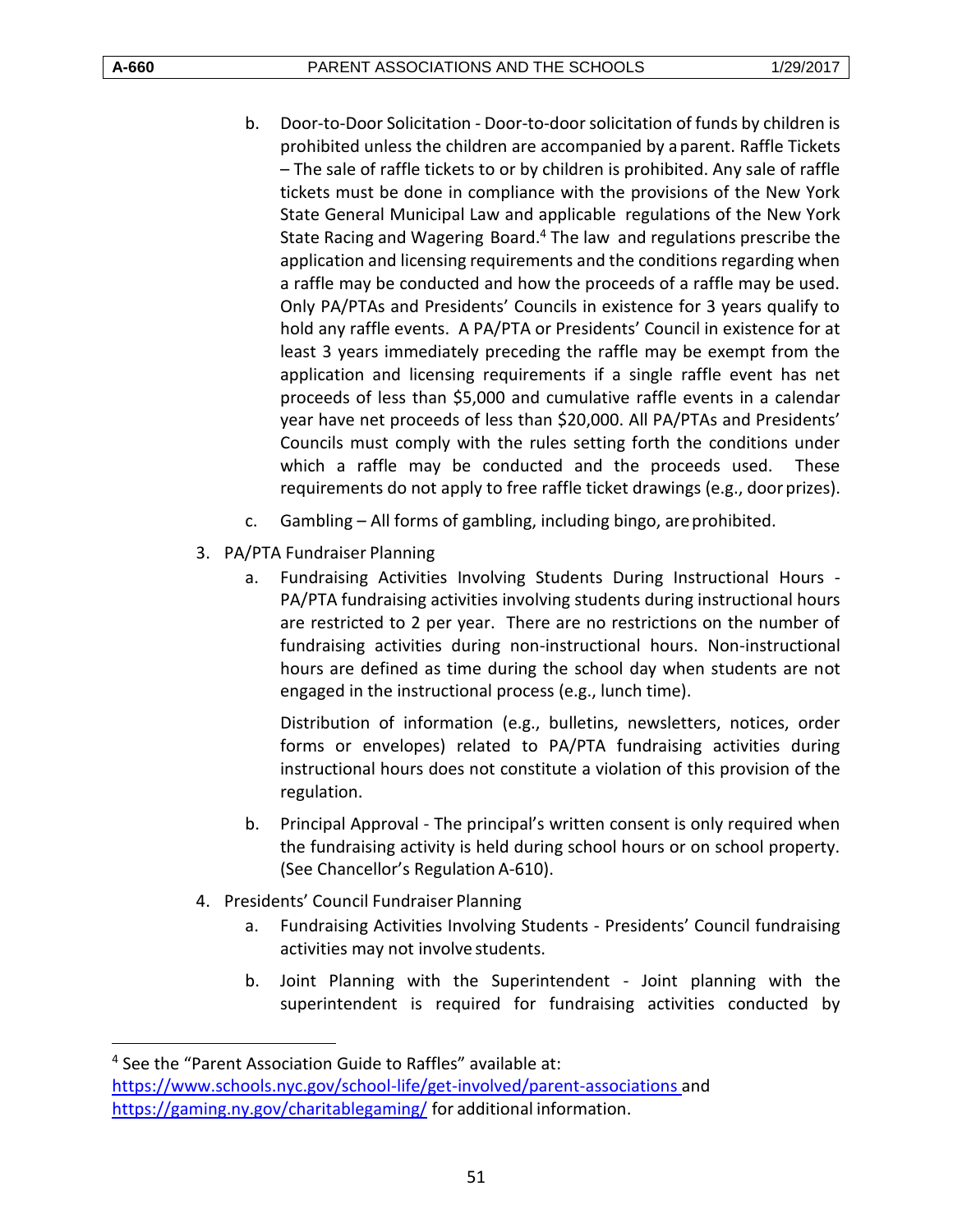$\overline{a}$ 

Presidents' Councils.

5. PA/PTA and Presidents' Council Fundraising Approval

Plans for all fundraising activities conducted by PA/PTAs and Presidents' Councils must be approved by their membership during a regularly scheduled meeting where a quorum is achieved. Membership approval must be reflected in the minutes of the meeting. Failure to obtain membership approval before initiating a fundraising activity is a violation of this regulation.

# 6. PA/PTA and Presidents' Council Fundraising Outreach

- a. Contacting Parents and Students As stated in Section I.G.3., PA/PTAs and Presidents' Councils may not obtain a list of students' or parents' names, addresses or any other contact information from the school, district, or borough for any purpose, including fundraising.
- b. Outreach Assistance PA/PTAs and Presidents' Councils are responsible for fundraisers and any resulting funds. PA/PTAs may request assistance from the parent coordinator in publicizing fundraising activities. Parent coordinators may not handle PA/PTAfunds.
- 7. PA/PTA and Presidents' Council Fundraiser Proceeds
	- a. Deposit of Funds PA/PTAs and Presidents' Councils must make every effort to deposit all cash received from a fundraising activity within one business day, but in any event, no longer than three business days.<sup>5</sup> If the deposit will not be made immediately on the same day as the fundraising activity, the PA/PTA or Presidents' Council must ensure that all funds are secured in a locked location on school or DOE premises (e.g., the school safe). The PA/PTA must obtain a written acknowledgement from the principal when PA/PTA funds are secured in the school, while the Presidents' Council must obtain a written acknowledgement from the superintendent when Presidents' Council funds are secured on DOE premises. These acknowledgements must include the dollar amount being secured. Under no circumstances may fundraiser proceeds be stored in a PA/PTA or Presidents' Council member's place of work or residence.
	- b. Fundraising Activity Report PA/PTA and Presidents' Council executive boards must prepare a Fundraising Activity Report, available at [https://www.schools.nyc.gov/school-life/get-involved/parent](https://www.schools.nyc.gov/school-life/get-involved/parent-associations)[associations f](https://www.schools.nyc.gov/school-life/get-involved/parent-associations)ollowing the completion of each fundraising activity. The report must include the total amount of funds raised and related expenses and must be distributed to members at the next scheduled

<sup>&</sup>lt;sup>5</sup> All raffle proceeds must be deposited consistent with these requirements but no later than Wednesday of each week. See 9 NYCRR § 5624.8 (2009)\.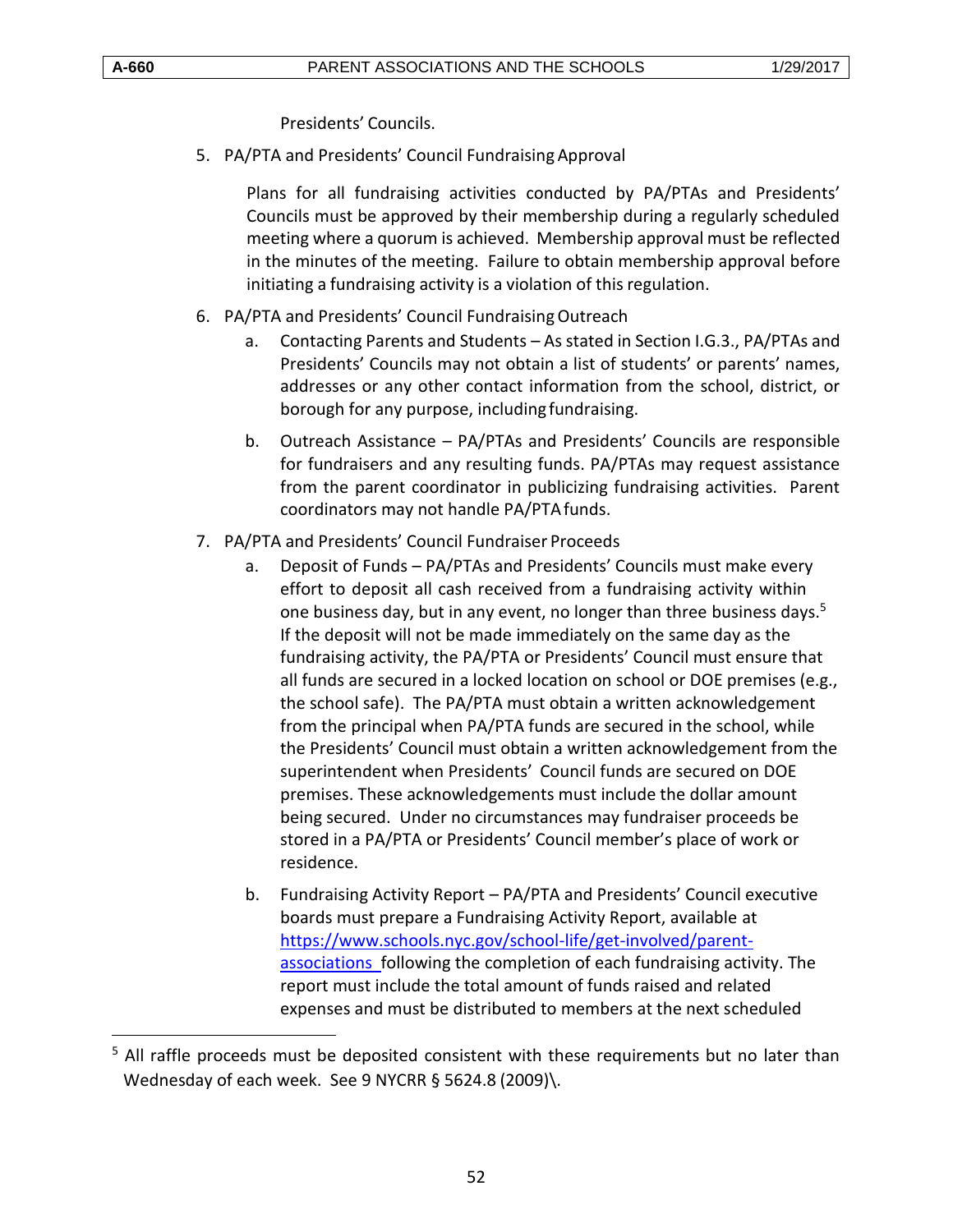general membership meeting. PA/PTA and Presidents' Council executive boards must report which program goals the funds will be used to support. A copy of the PA/PTA Fundraising Activity Report must be provided to the principal no more than 5 calendar days after the fundraising activity. A copy of the Presidents' Council Fundraising Activity Report must be provided to the superintendent no more than 5 calendar days after the fundraising activity.

## <span id="page-52-0"></span>**D. PA/PTA and Presidents' Council Financial Transactions**

- 1. PA/PTA and Presidents' Council Membership Approval All expenditures of funds by PA/PTAs and Presidents' Councils must be approved by their membership during a regularly scheduled meeting where a quorum is achieved. Membership approval must be reflected in the minutes of the meeting. Failure to obtain membership approval before initiating an expenditure is a violation of this regulation. Members must abide by Section I.E.4 concerning conflicts of interest that may arise during the approval of a PA/PTA or Presidents' Council expenditure.
- 2. Emergency PA/PTA and Presidents' Council Executive BoardExpenditures PA/PTA and Presidents' Council bylaws must contain a process for executive boards to authorize emergency expenditures. The bylaws must outline the circumstances that warrant an emergency expenditure, a maximum dollar amount that may be allocated, and a timeline for reporting emergency expenditures to the membership. At the next general membership meeting following the emergency expenditure, members must have the opportunity to vote on whether the emergency expenditure was an appropriate use of the funds.
- 3. Out-of-Pocket Expenditures

A PA/PTA or Presidents' Council member may be reimbursed for out-of- pocket expenses if she/he submits receipts. Such expenses must be approved by the membership. Whenever possible, membership approval should be obtained prior to making an out-of-pocket expenditure. The bylaws must define permissible out-of-pocket expenditures and the maximum dollar amount for which a member may be reimbursed. Reimbursement must be made by check payable to the member, and not in cash.

- 4. Hiring Staff
	- a. Donating Funds for the School to Hire Staff Subject to the restrictions outlined in Section III.D.5, PA/PTAs may donate funds for a school to hire supplemental staff (e.g., cluster teachers) to work during school hours. PA/PTAs may also donate funds for the school to hire staff to conduct afterschool or weekend activities. PA/PTAs must obtain the approval of the school's principal. After obtaining the approval of the principal, PA/PTAs must submit a check endorsed to the school to the appropriate Senior Grants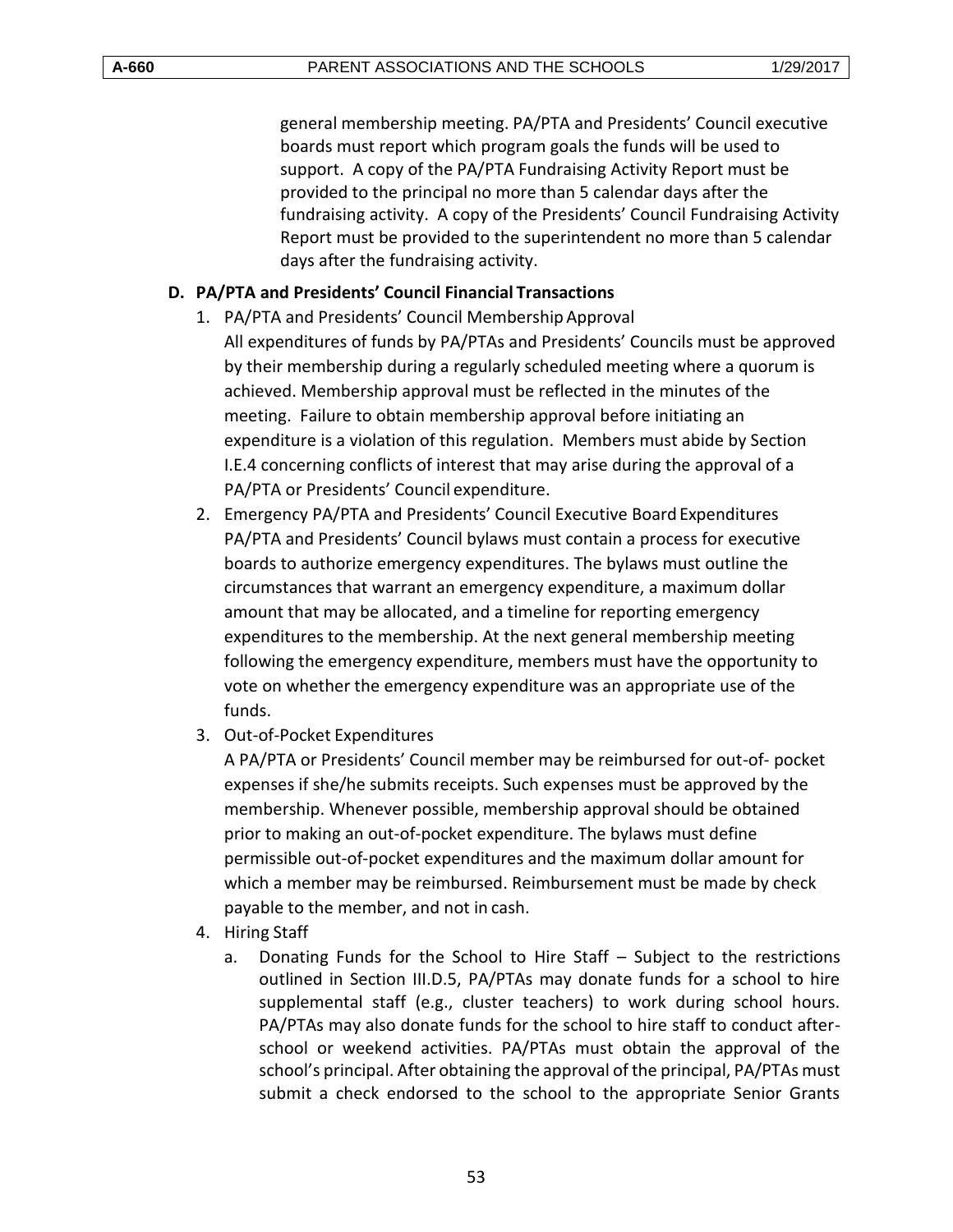$\overline{a}$ 

Officer (SGO). The funds are made available to the school's budget after the SGO approves the hiring of supplemental staff.

- b. Directly Hiring Staff Subject to the restrictions outlined in Section III.D.5., PA/PTAs may only directly hire school staff to conduct after-school or weekend activities. Staff may be hired only to work directly with students. PA/PTAs must obtain the approval of the school's principal to hire staff to conduct after-school or weekend activities. After obtaining the approval of the principal, PA/PTAs must obtain the approval of their general membership.
- c. Liability for Directly Hiring Staff PA/PTAs must abide by all state and federal requirements, such as the filing and reporting requirements established by the Internal Revenue Service. PA/PTAs are required to withhold all federal, state and local employment taxes and properly report such taxes to the appropriate governmental bodies. PA/PTAs that choose to directly hire staff are solely liable for the claims of any party, including personal injuries, property damage or any other tort resulting from any act or omission on an employee's part. PA/PTAs must provide a comprehensive liability insurance policy which lists the school, the DOE, and the City of New York as additional insureds. PA/PTAs must use the DOE facilities in accordance with all applicable laws and DOE policies. PA/PTAs must also obtain a building permit for weekend or after-school use of the school. $6$  (See Chancellor's Regulation D-180).

Rather than directly hiring staff, it is recommended that PA/PTAs donate funds to the school for after-school and weekend activities by following the procedure outlined above, allowing the principal to administer the programs.

- 5. Restrictions on PA/PTA and Presidents' CouncilExpenditures
	- a. Funds Raised for a Particular Purpose PA/PTAs and Presidents' Councils are required to allocate funds raised for a particular purpose solely for the designated purpose (e.g., funds raised for senior dues may only be used to fund payment of activities for students in that grade for that school year). Should there be any funds remaining, the future use of these funds is subject to approval of the membership by majorityvote.
	- b. Political Contributions PA/PTA and Presidents' Council contributions to candidates for CEC, CCSE, CCHS, CCELL, or D75 Council membership, political parties, political groups or sectarian groups are strictly forbidden.
	- c. Hiring Staff to Work during School Hours PA/PTAs and Presidents' Councils may not directly hire or donate funds for the school to hire core

 $6$  On September 2, 2009, the DOE and UFT entered into an agreement regarding coverage of individuals hired by PA/PTAs. Hiring of all parent association teacher aides through the use of PA/PTA funds must comply with the terms of this agreement.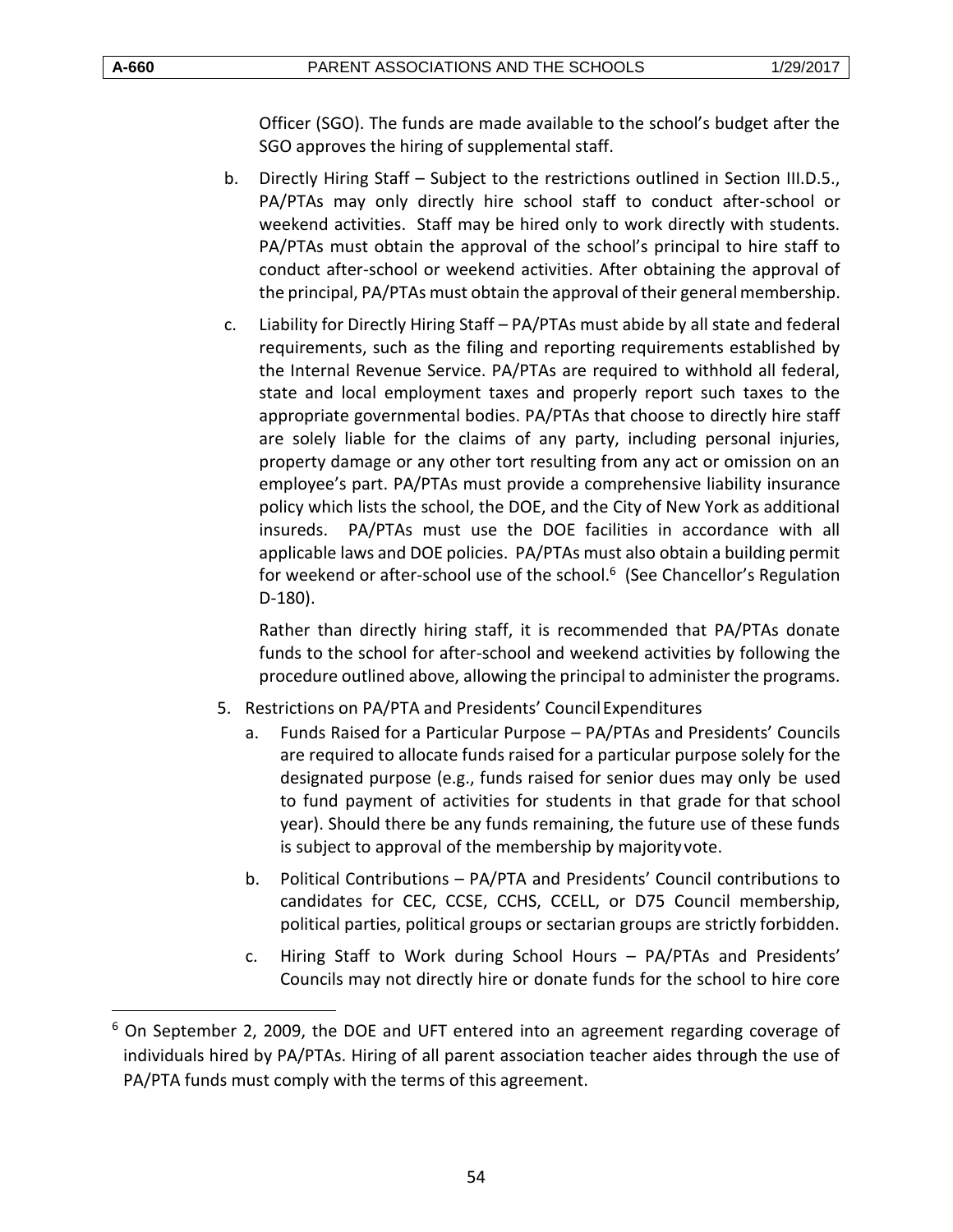$\overline{a}$ 

instructional teachers (e.g., teachers who teach core subjects such as Math, Science, English and History) to work during school hours. PA/PTAs and Presidents' Councils may not directly hire, but may donate funds for the school to hire supplemental staff (e.g., cluster teachers) to work during school hours.

- d. Hiring Administrative Staff PA/PTAs and Presidents' Councils may not hire staff to complete administrative tasks of the association or manage PA/PTA or Presidents' Council programs.
- 6. Tax Exempt Expenditures
	- a. New York State Tax Exemption Number PA/PTAs and Presidents' Councils must obtain their own New York State Tax Exemption Number for the purpose of purchasing items on a tax-exempt basis. PA/PTAs and Presidents' Councils may not use any DOE or school tax exemption number. Tax-exempt status is to be used only for the associations' benefit and not for the benefit of individual members.<sup>7</sup>
	- b. 501(c)(3) Status PA/PTAs and Presidents' Councils wishing to incorporate as 501(c)(3) organizations must retain their own counsel and must continue to function in full compliance with all relevant laws, policies, rules, regulations, bylaws and other requirements. PA/PTAs and Presidents' Councils that have incorporated as  $501(c)(3)$  organizations must seek advice from their own counsel concerning additional applicable requirements related to financial matters, record retention and other legal issues.<sup>8</sup>

#### <span id="page-54-0"></span>**E. PA/PTA and Presidents' Council Financial Record Keeping**

To promote transparency in attaining their goals, PA/PTAs and Presidents' Councils must maintain comprehensive and organized financialrecords.

1. Financial Record Retention

Financial records are all records reflecting income, expenditures, refunds and any other financial transactions. Financial records must be maintained on school premises for PA/PTAs, and on district or borough office premises for Presidents' Councils. PA/PTAs and Presidents' Councils must keep all financial records for a period of 6 years. Financial records must include interim and annual financial reports, bank statements, checkbook ledgers, deposit slips, minutes approving financial actions, and invoices. If applicable, cancelled or voided checks, vendor contracts, inventory lists of purchased or donated items, copies or records of tax exempt forms submitted for purchases, and any other record reflecting income, expenditures or any financial transactions must also

<sup>&</sup>lt;sup>7</sup> Contact the New York State Department of Taxation and Finance for assistance: 518 485-2889.

<sup>8</sup> Contact the Internal Revenue Service for assistance: 1-800-829-4933.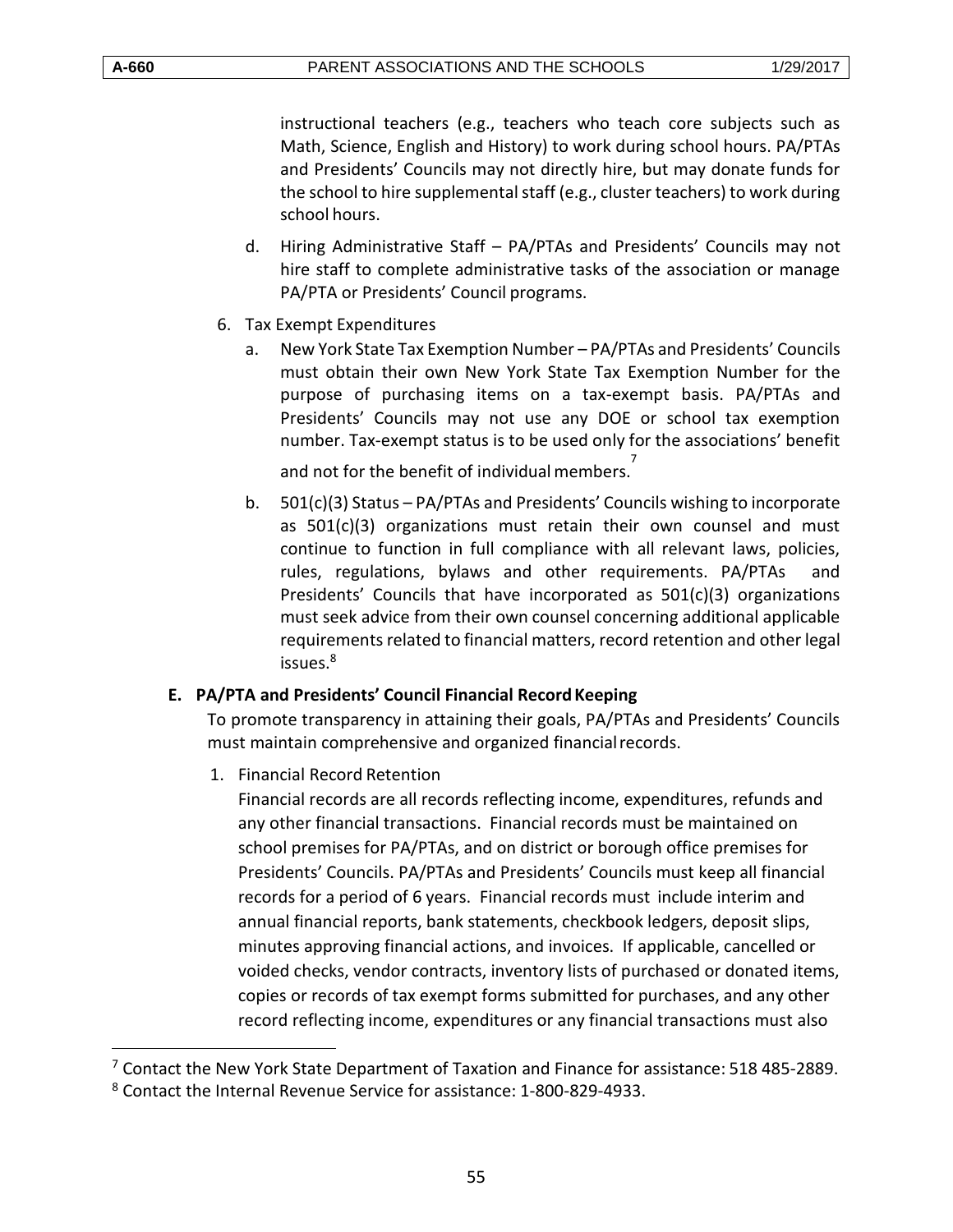bemaintained.

- 2. Bylaws Record Keeping Protocols PA/PTA and Presidents' Council bylaws must establish a process for counting, securing and depositing funds received. The bylaws must also establish the procedure that the PA/PTA or Presidents' Council will use to document all financial transactions.
- 3. Cash Receipts and Disbursements Receipts must be provided to parents who pay or offer cash donations to PA/PTAs and Presidents' Councils. However PA/PTAs and Presidents' Councils may not offer cash reimbursements or refunds after funds have been collected and deposited.
- 4. Access to PA/PTA and Presidents' Council Records

PA/PTA and Presidents' Council financial records must be available for inspection by members upon request and reasonable notice, and at a mutually agreeable time. All requests to review financial records must be made in writing and identify the records to be reviewed. PA/PTAs and Presidents' Councils must provide an opportunity for members to review requested documents within a reasonable period of time. Reviews of financial records must be conducted in the presence of the executive board and 2 general members not affiliated with the request. A review sheet identifying the reviewed documents must be signed by all members present. Upon request, PA/PTAs and Presidents' Councils must make every effort to provide members with copies of the documentsreviewed.

#### <span id="page-55-0"></span>**F. PA/PTA and Presidents' Council Financial Reports**

1. Treasurer's Report

A written treasurer's report must be given at every executive board and general membership meeting. This report must include a statement of all transactions, including income, refunds, reimbursements and other expenditures, and opening and closing balances for the reporting period. Copies of the PA/PTA treasurer's reports must be given to the principal and posted at the school, while copies of the Presidents' Council treasurer's reports must be given to the superintendent and made available to the membership.

2. PA/PTA Interim and Annual Financial Reports

An Interim PA/PTA Financial Report must be prepared by the PA/PTA and submitted to the principal by January 31 of each school year. An Annual PA/PTA Financial Report must be prepared by the PA/PTA and submitted to the principal by June 30 of each school year. Interim and Annual PA/PTA Financial Report templates are available at [https://www.schools.nyc.gov/school-life/get](https://www.schools.nyc.gov/school-life/get-involved/parent-associations)[involved/parent-associations.](https://www.schools.nyc.gov/school-life/get-involved/parent-associations) The principal is responsible for submitting PA/PTA financial information and reports to FACE upon request. PA/PTAs are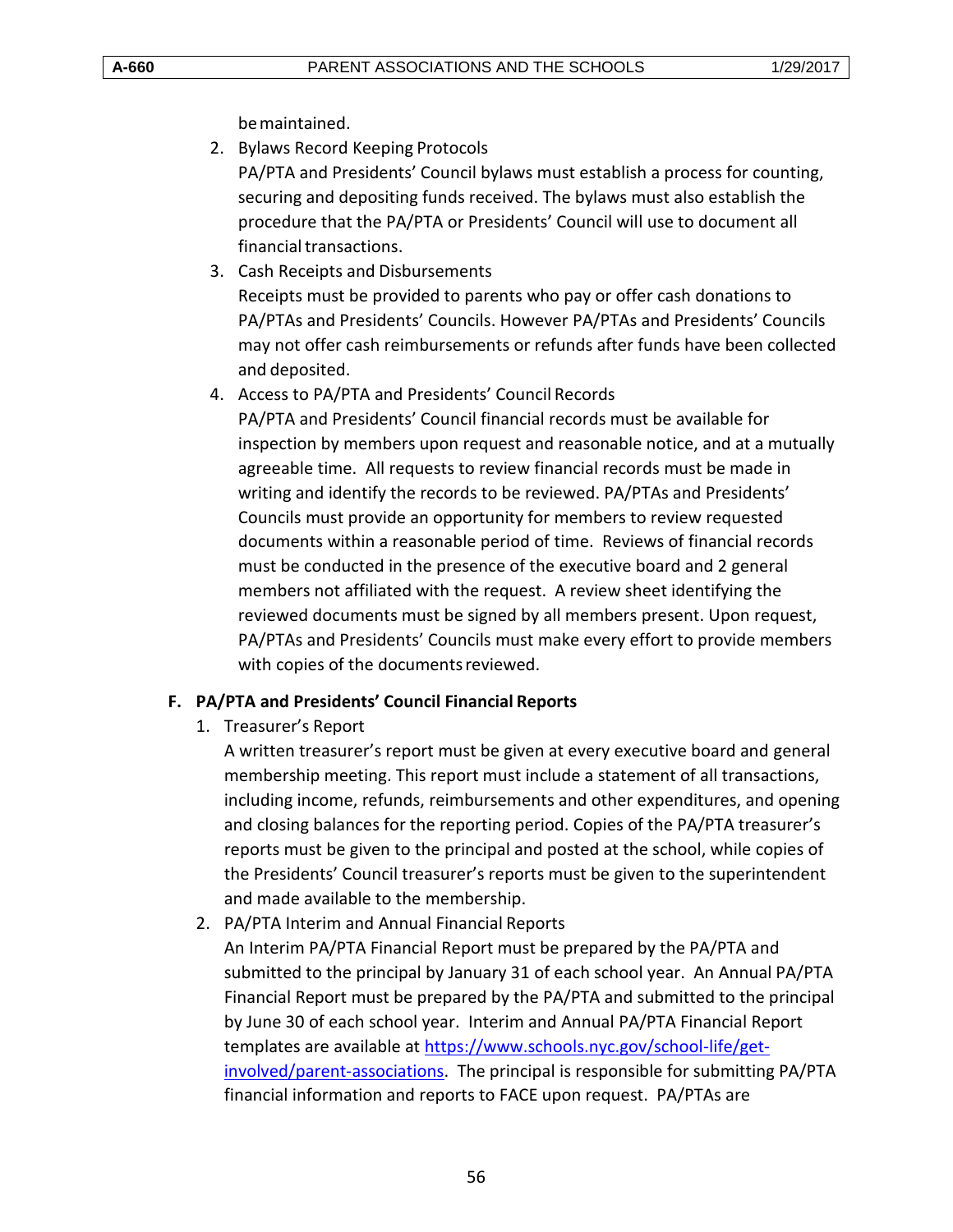responsible for distributing copies of the Interim and Annual PA/PTA Financial Reports to allmembers.

3. Presidents' Council Annual Reports

An Annual Presidents' Council Financial Report must be prepared by the Presidents' Council and submitted to FACE by June 30 of each school year. The Annual Presidents' Council Financial Report template is available at <https://www.schools.nyc.gov/school-life/get-involved/parent-associations> . The Presidents' Council is responsible for distributing copies of the Annual Presidents' Council Financial Reports to allmembers.

## <span id="page-56-0"></span>**G. PA/PTA and Presidents' Council Audits**

Audits are reviews of financial records conducted to reconcile revenue and expenditures and determine compliance with applicable laws, policies, rules and regulations. Audits are tools that can help PA/PTAs and Presidents' Councils to analyze their financial activities and assess the quality of their record keeping. Audits may be conducted internally by the PA/PTA and Presidents' Council. External audits may be conducted when a grievance is filed, when serious allegations are raised, or when requested by the Chancellor or the Chancellor's designee.

1. Internal Audit by PA/PTA or Presidents' Council Committee

When a PA/PTA or Presidents' Council decides to conduct an internal audit, an audit committee must be formed. The audit committee must be selected by the general membership and be comprised of a majority of general members. Signatories of PA/PTA or Presidents' Council checks may not serve on or guide the work of an audit committee. The audit must include a review of PA/PTA or Presidents' Council financial records, as defined in Section III.E.1. It is recommended that an internal audit be conducted once every year, preferably before submitting the PA/PTA or Presidents' Council Annual Financial Report. However, failure to conduct an internal audit is not a reason to delay the filing of the Annual Financial Report. An internal audit should also be conducted whenever there is a change in the person holding the office of treasurer.

The audit committee's findings must be reported to the membership at the next general membership meeting and recorded in the meeting minutes. PA/PTA audit committees must provide a copy of their findings to the principal, while Presidents' Council audit committees must provide their findings to the superintendent.

a. PA/PTAs and Presidents' Councils with more than \$50,000 in Net Annual Income – It is recommended that PA/PTAs and Presidents' Councils with more than \$50,000 in net annual income hire a CPA or a person with professional expertise in accounting, business, or a related field to conduct their internal audit. The individual selected should be knowledgeable of the laws, policies, rules and regulations applicable to PA/PTAs and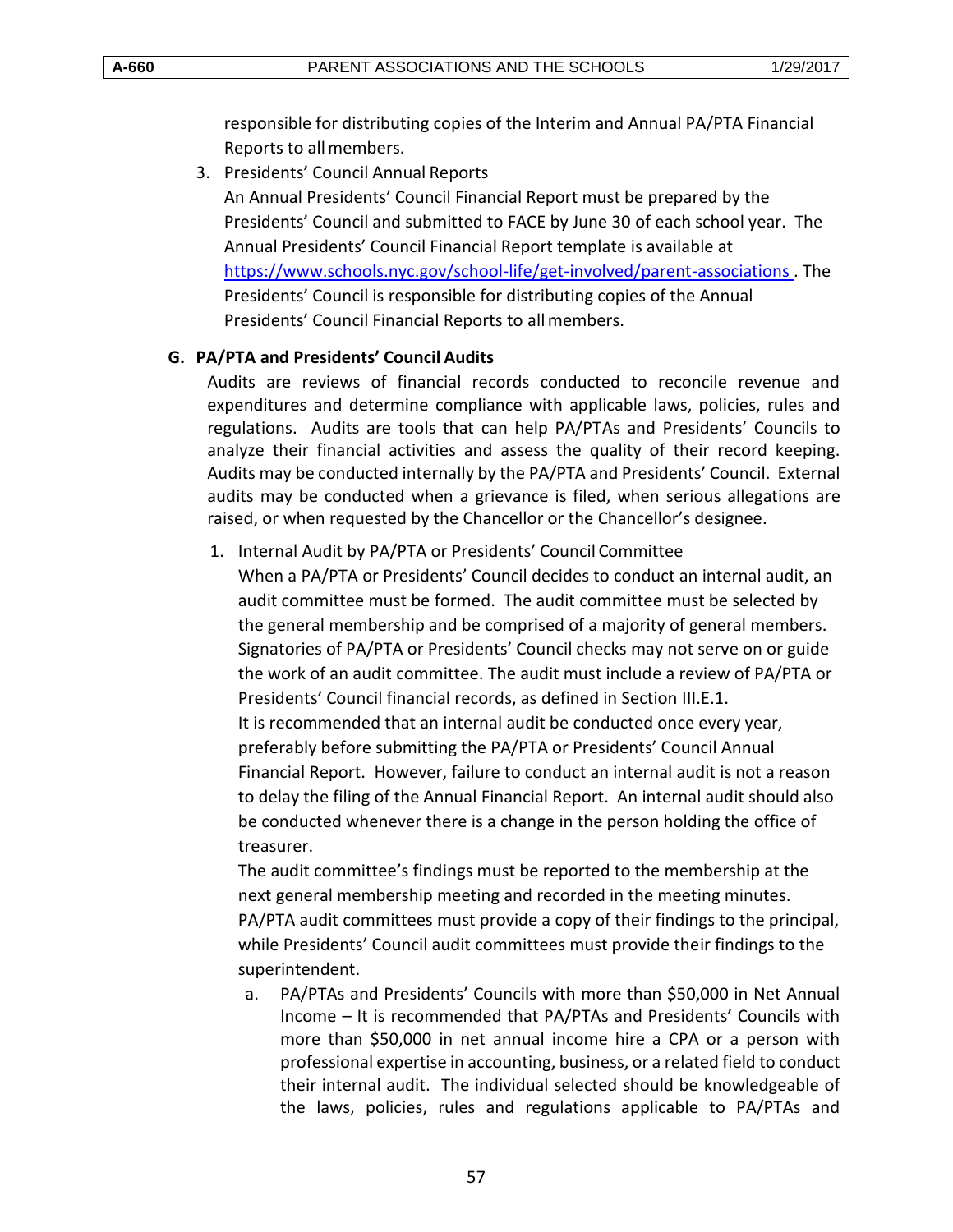$\overline{a}$ 

Presidents' Councils. This individual must not be a member of the PA/PTA or Presidents' Council, a relative of any PA/PTA or Presidents' Council member, or have any direct or indirect interest in the funds.

2. External Audit of PA/PTA or Presidents' Council Accounts

The Chancellor or the Chancellor's designee may conduct an audit when serious allegations of financial impropriety are raised, or a grievance or complaint is filed relating to the financial practices of the PA/PTA or Presidents' Council. The Chancellor and/or the Chancellor's designee shall have access to all PA/PTA and Presidents' Council financialrecords.

3. Findings of Financial Discrepancies or Wrongdoing

If a PA/PTA or Presidents' Council audit reveals financial discrepancies or wrongdoing, a written statement by the audit committee or auditor must be forwarded to FACE. Copies of the statement must be provided to the PA/PTA or Presidents' Council membership. PA/PTAs must also send copies to the principal and appropriate Presidents' Council. Presidents' Councils must also send copies to the appropriate superintendent. The Chancellor and/or the Chancellor's designee may order corrective or disciplinary action pursuant to Section IV.

## <span id="page-57-0"></span>**IV. CORRECTIVE AND DISCIPLINARY ACTION**

While self-determination is essential to the functioning of PA/PTAs and Presidents' Councils, there are circumstances that require corrective or disciplinary action for their protection. Corrective or disciplinary action is appropriate when a PA/PTA or Presidents' Council member's conduct violates laws, policies, rules, and regulations or threatens the rights of students, parents and staff. This conduct may include:

#### **A. Criminal Wrongdoing or Misconduct**

Complaints or allegations of criminal wrongdoing must be reported to the police, the Special Commissioner of Investigation for the New York City School District (SCI)<sup>9</sup> and FACE. Allegations of misconduct which do not involve penal law must be reported to SCI and FACE. PA/PTA or Presidents' Council members under investigation by officers of the law may be removed from PA/PTA or Presidents' Council office and prohibited from subsequently serving on any PA/PTA or Presidents' Council executive board, school or district leadership team, school or district Title I Parent Advisory Council, CEC, CCSE, CCHS, CCELL, or D75 Council. Decisions to remove officers and restrict future service will be determined on a caseby-case basis by the Chancellor or the Chancellor'sdesignee.

<sup>&</sup>lt;sup>9</sup> Allegations of criminal wrongdoing and misconduct must be reported to SCI for that office's review, and for whatever action it deems appropriate, including possible referral to the DOE's Office of Special Investigations. Contact SCI at (212) 510-1500.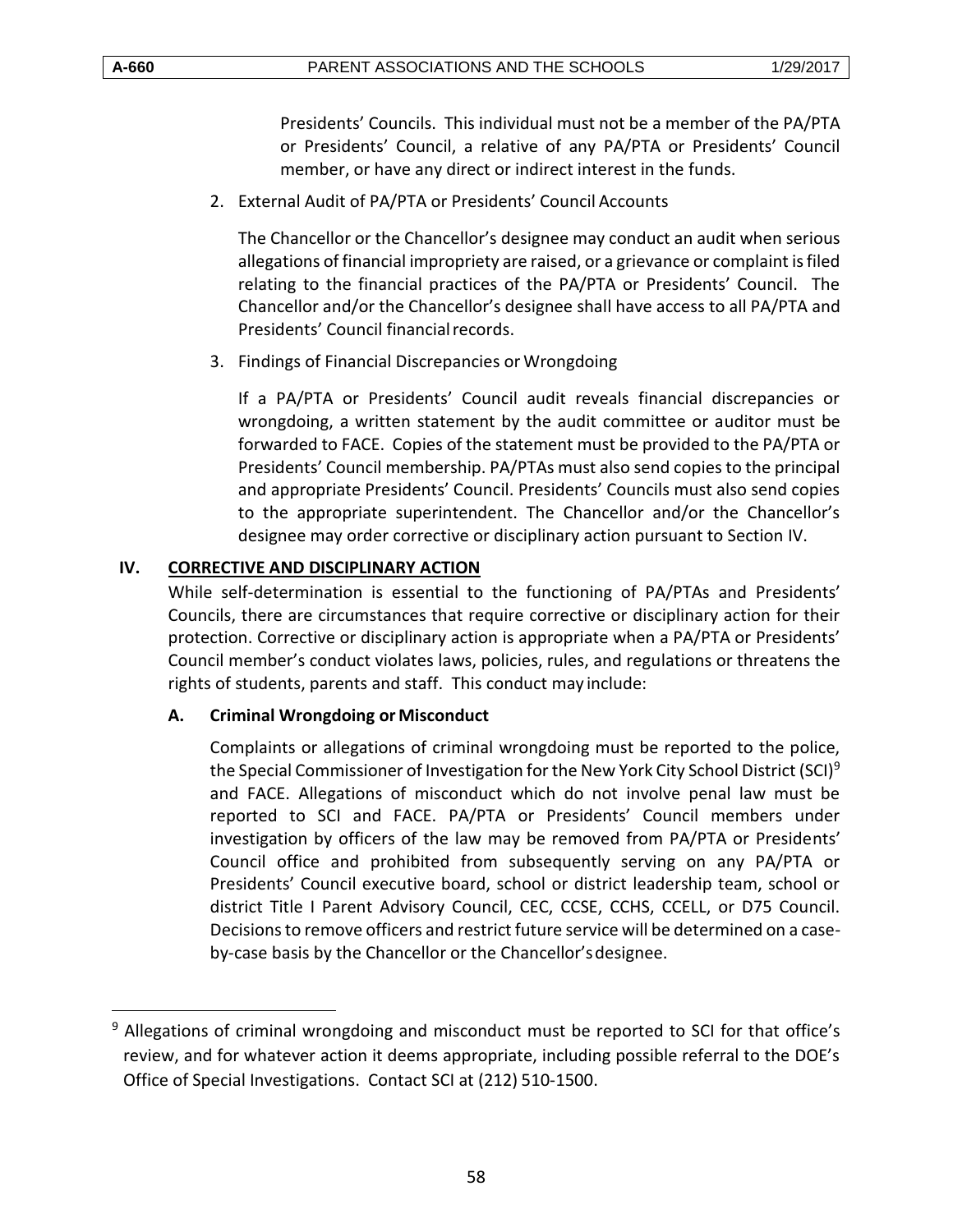#### <span id="page-58-0"></span>**B. Financial Discrepancies or Wrongdoing**

Complaints or allegations of financial wrongdoing must be reported to the police, SCI and FACE. FACE may recommend specific action and suspend fundraising activities of PA/PTAs and Presidents' Councils where members are found responsible for financial discrepancies, financial wrongdoing, inappropriate financial practices, recklessness or failure to safeguard PA/PTA or Presidents' Council funds. PA/PTA or Presidents' Council members engaging in such conduct may be removed from PA/PTA or Presidents' Council office and prohibited from subsequently serving on any PA/PTA or Presidents' Council executive board, school or district leadership team, school or district Title I Parent Advisory Council, CEC, CCSE, CCHS, CCELL, or D75 Council. Decisions to remove officers and restrict future service will be determined on a case-by-case basis by the Chancellor or the Chancellor's designee.

## <span id="page-58-1"></span>**C. Threat or Risk to Others**

Complaints or allegations of threatening behavior by a PA/PTA or Presidents' Council officer must be reported to the police, SCI and FACE. PA/PTA or Presidents' Council members whose conduct presents a threat or risk to members of the school, district or borough community may be removed from PA/PTA or Presidents' Council office. This includes frequent verbal abuse and unnecessary aggressive speech during meetings, which serves to intimidate and causes others to have concern for their personal safety. PA/PTA or Presidents' Council members who have been removed from office for their conduct may be prohibited from subsequently serving on any PA/PTA or Presidents' Council executive board, school or district leadership team, school or district Title I Parent Advisory Council, CEC, CCSE, CCHS, CCELL, or D75 Council by decision of the Chancellor or the Chancellor's designee on a case-bycase basis.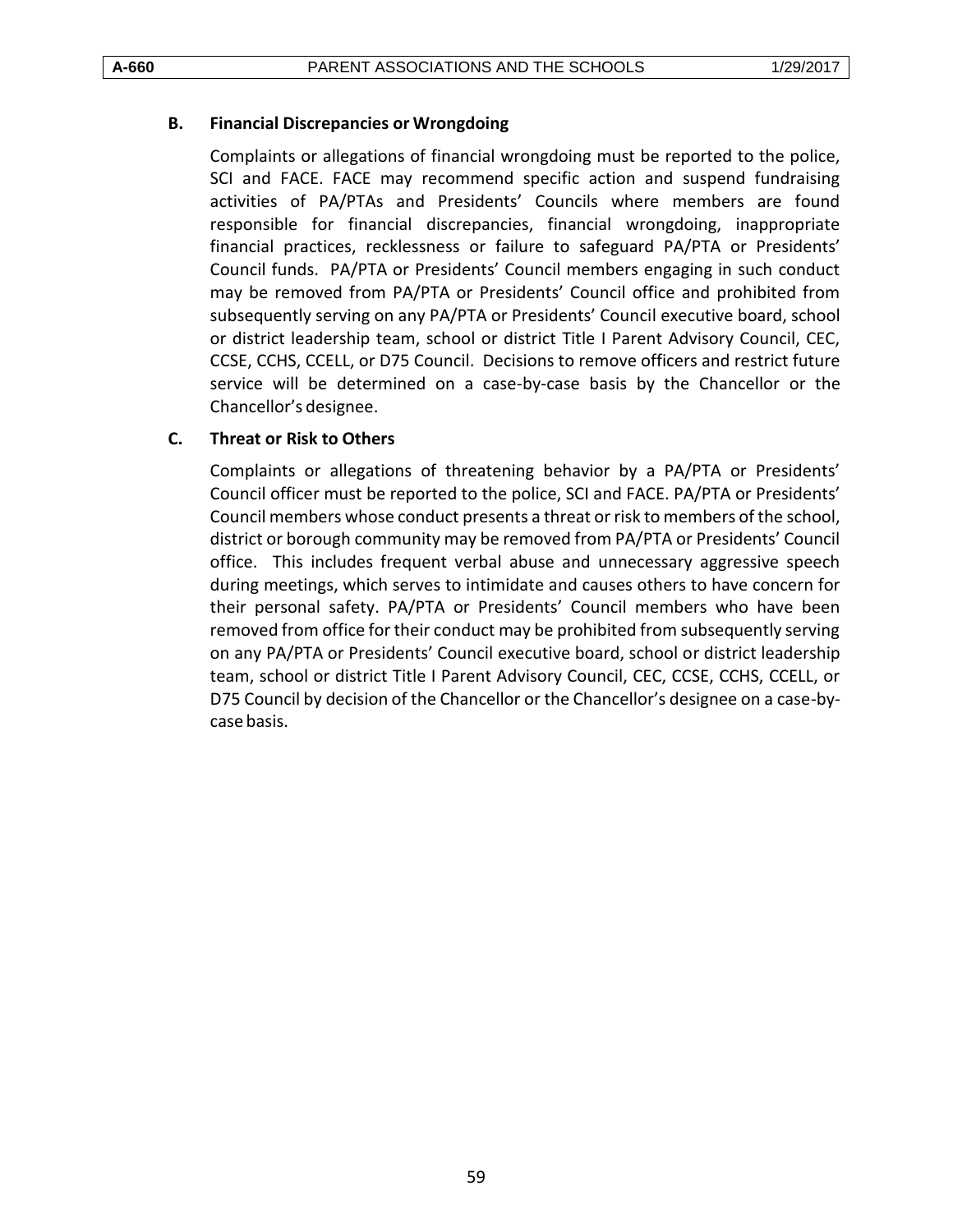### <span id="page-59-1"></span>**D. Officer Negligence**

PA/PTA or Presidents' Council officers found to be negligent in their duties and responsibilities as outlined in the bylaws or this regulation are subject to removal. The PA/PTA or Presidents' Council bylaws must include a mechanism for the removal of officers for negligence.

# <span id="page-59-2"></span>**E. Conflict of Interest**

PA/PTA or Presidents' Council officers who have a conflict of interest as defined in Section I.C.3.c. or Section II.B.2.b. are subject to removal from office if they fail to obtain a waiver from the DOE Ethics Officer. Decisions to remove officers will be determined on a case-by-case basis by the Chancellor or the Chancellor's designee.

## <span id="page-59-3"></span><span id="page-59-0"></span>**V. DISPUTE RESOLUTION PROCESS**

## **A. PA/PTA and Presidents' Council Disputes**

PA/PTAs and Presidents' Councils may agree to alternative dispute resolution processes, provided that all agreements reached are in accordance with applicable laws, policies, rules and regulations. As autonomous and self-governing organizations, PA/PTAs and Presidents' Councils are responsible for resolving their own disputes.

## 1. Disputes between PA/PTA Members

PA/PTAs must attempt to resolve disputes internally. PA/PTA disputes include differences of opinion or disagreements that have bearing on PA/PTA affairs or functioning. A PA/PTA member alleging a violation of this regulation or the bylaws must do so during a general membership or specialmembership meeting. (See Section I.I.1.c). The PA/PTA general membership must discuss the alleged violation and vote on an appropriate resolution. If the matter cannot be resolved internally, the PA/PTA must request assistance in writing from the appropriate Presidents' Council. (See SectionV.B).

2. Disputes between Presidents' Council Members

Presidents' Councils must attempt to resolve disputes internally. Presidents' Council disputes include differences of opinion or disagreements that have bearing on Presidents' Council affairs or functioning. A Presidents' Council member alleging a violation of this regulation or the bylaws must do so during a general membership or special membership meeting. The Presidents' Council general membership must discuss the alleged violation and vote on an appropriate resolution. If the matter cannot be resolved internally, the Presidents' Council must request assistance in writing from FACE or the appropriate superintendent. (See Section V.B).

3. Disputes between PA/PTA or Presidents' Council Members and DOE Employees To file a complaint against a DOE employee, PA/PTA or Presidents' Council members must follow the process outlined in the NYC DOE Parent Complaint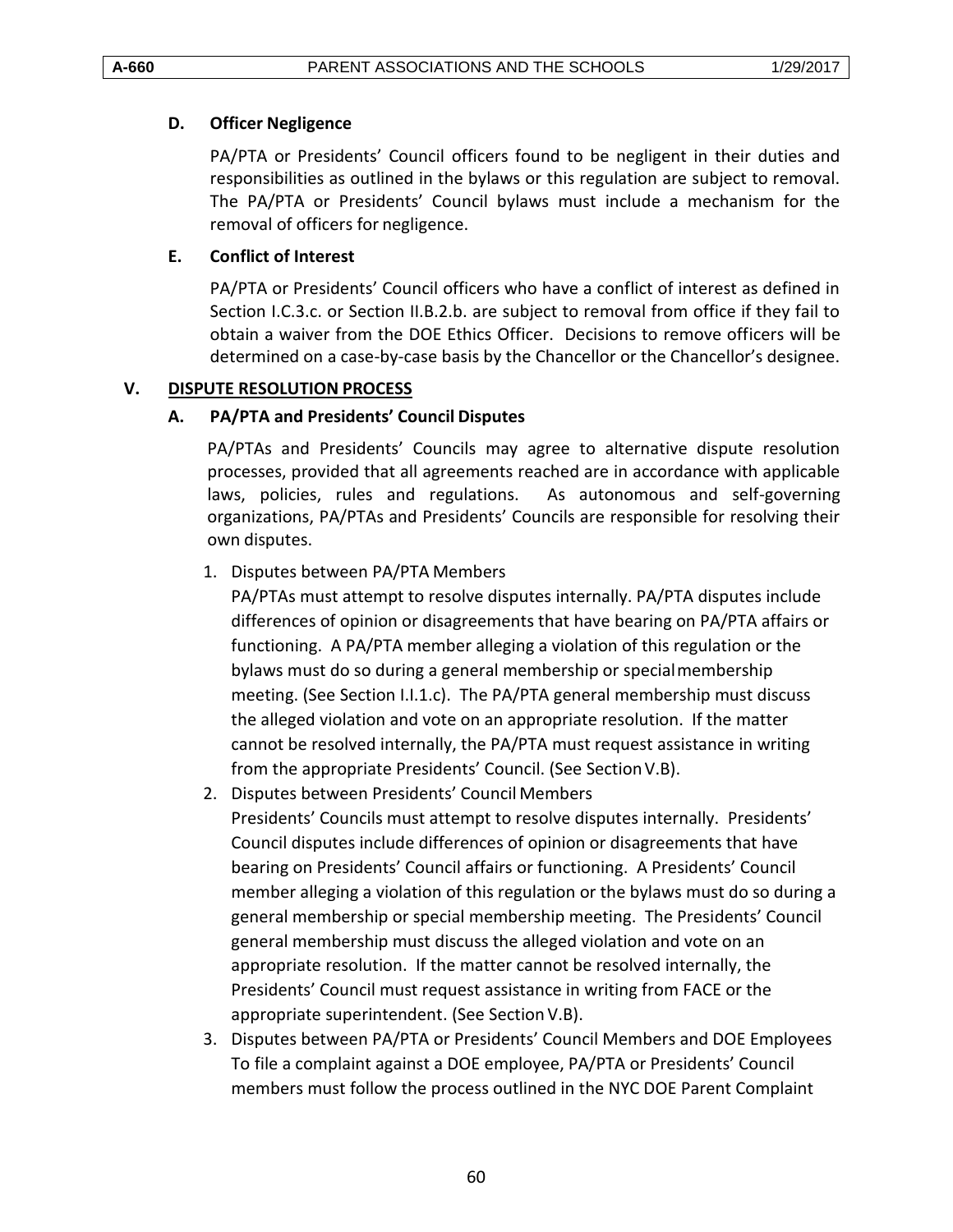$\overline{a}$ 

and Resolution Procedures.<sup>10</sup> Allegations of criminal wrongdoing or misconduct against a DOE employee must be reported to SCI at (212) 510-1500.

#### <span id="page-60-0"></span>**B. PA/PTA and Presidents' Council Requests for Assistance**

When all avenues of internal dispute resolution have been exhausted, a member may submit a request for assistance to address a perceived violation of the bylaws or other applicable law, policies or regulations. PA/PTA requests for assistance must be submitted to the appropriate Presidents' Council. Presidents' Council requests for assistance must be submitted to FACE or the appropriate superintendent.

1. Timeliness

A written request for assistance must be submitted no more than 30 calendar days after the event occurs or reasonably should have been discovered, and only after an attempt has been made to resolve the dispute at a general membership or special meeting.

2. Response

Upon receipt of a request for assistance from a PA/PTA, the Presidents' Council must make arrangements to gather information about the dispute. The Presidents' Council will review the dispute and shall, within 30 calendar days, provide guidance to the PA/PTA that conforms to the PA/PTA's bylaws and this regulation.

Upon receipt of a request for assistance from a Presidents' Council, FACE or the appropriate superintendent must make arrangements to gather information about the dispute. FACE or the appropriate superintendent will review the dispute and shall, within 30 calendar days, provide guidance to the Presidents' Council that conforms to the Presidents' Council bylaws and this regulation.

3. Final PA/PTA Dispute Resolution

In extraordinary instances where a PA/PTA is unable to resolve a dispute, even after receiving assistance from the appropriate Presidents' Council, a member may submit a written summary of the dispute to FACE. FACE will review the dispute, gather necessary information, and issue a final and binding decision.

- a. Timeliness The appeal to FACE must be submitted no later than 15 calendar days after the Presidents' Council provides a final recommendation.
- b. Decisions FACE will issue a written decision no more than 30 calendar days after receipt of an appeal.

The decision of FACE is final and binding. The decisions will be available

<sup>&</sup>lt;sup>10</sup> The NYC DOE Parent Complaint and Resolution Procedures are available at: <https://www.schools.nyc.gov/school-life/support/get-help/how-to-file-an-appeal-or-complaint>